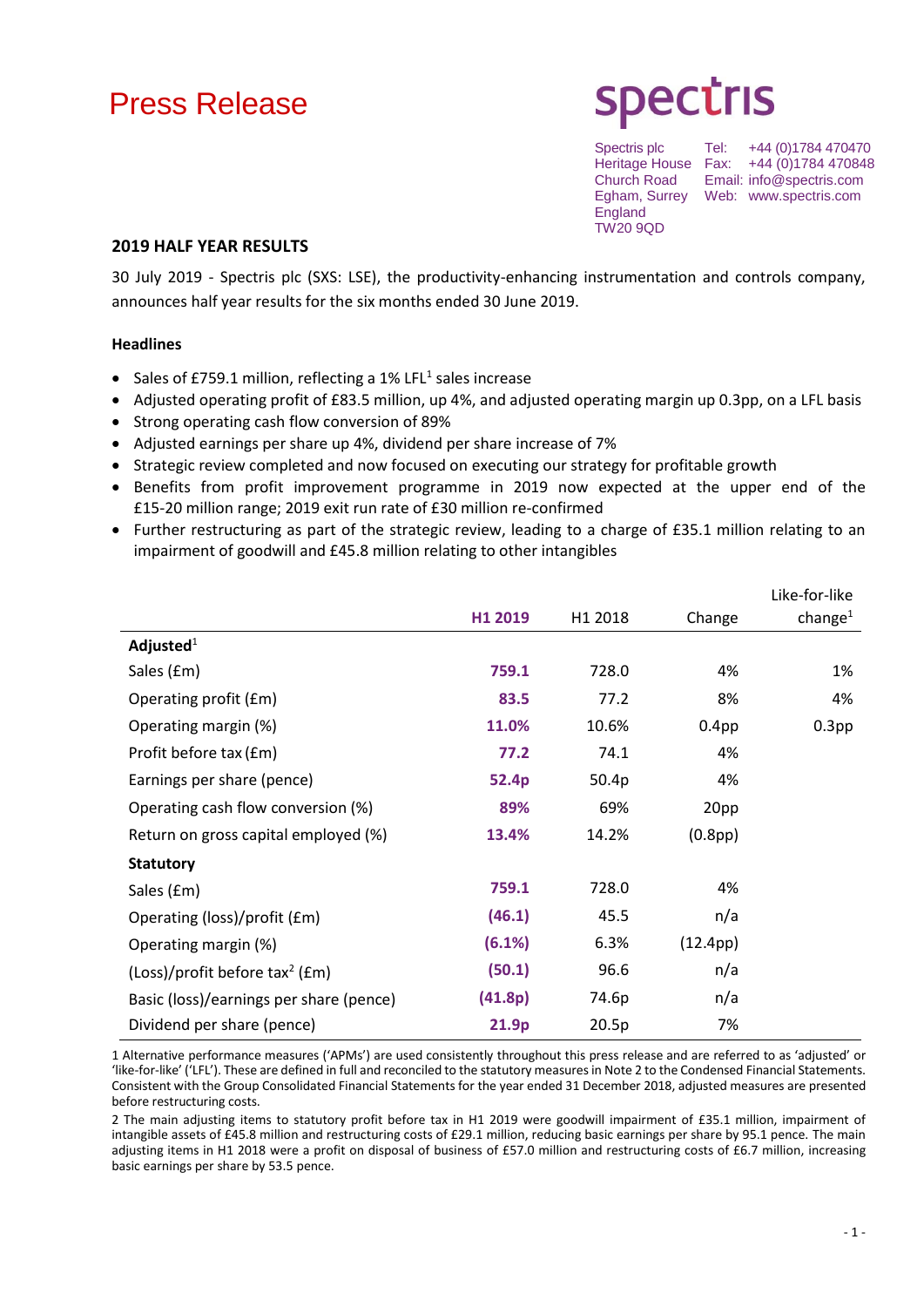**Commenting on the results, Andrew Heath, Chief Executive, said:** *"*We have delivered results in line with expectations in the first half, despite the more challenging macroeconomic environment. While our LFL sales growth moderated in the first half of 2019, profitability and cash conversion improved.

Our expectations for the full year remain unchanged, while recognising that the current macroeconomic conditions make it more challenging. We will continue to focus on what we can control; implementing targeted growth initiatives, refocusing the portfolio and driving operating margin expansion, with increased benefits from our profit improvement programme coming through in the second half.

We have completed our strategic review and are clear on the opportunities and potential ahead of us. We are now focused on executing our strategy for profitable growth and creating significant value for our customers, shareholders and employees.*"*

### **Contacts:**

| Spectris plc                               |                  |
|--------------------------------------------|------------------|
| Siobhán Andrews, Head of Corporate Affairs | +44 1784 485325  |
| <b>FTI Consulting</b>                      |                  |
| Richard Mountain / Susanne Yule            | +44 203 727 1340 |

A meeting with analysts will be held at 9:30am BST today at the offices of FTI Consulting. This will be available as a live webcast on the company's website at [www.spectris.com](http://www.spectris.com/) and a recording will be posted on the website after the meeting.

Copies of this press release are available to the public from the registered office at Heritage House, Church Road, Egham, Surrey TW20 9QD and on the company's website at [www.spectris.com.](http://www.spectris.com/)

#### **About Spectris**

Spectris plc is a leading supplier of productivity-enhancing instrumentation and controls. The Company's products, technologies and services help customers to improve product quality and performance, improve core manufacturing processes, reduce downtime and wastage and reduce time to market. Its global customer base spans a diverse range of end-user markets. Spectris operates across four business segments which reflect the applications and industries it serves: Materials Analysis, Test and Measurement, In-line Instrumentation and Industrial Controls. Headquartered in Egham, Surrey, United Kingdom, the Company employs approximately 10,000 people located in more than 30 countries. For more information, visi[t www.spectris.com.](http://www.spectris.com/)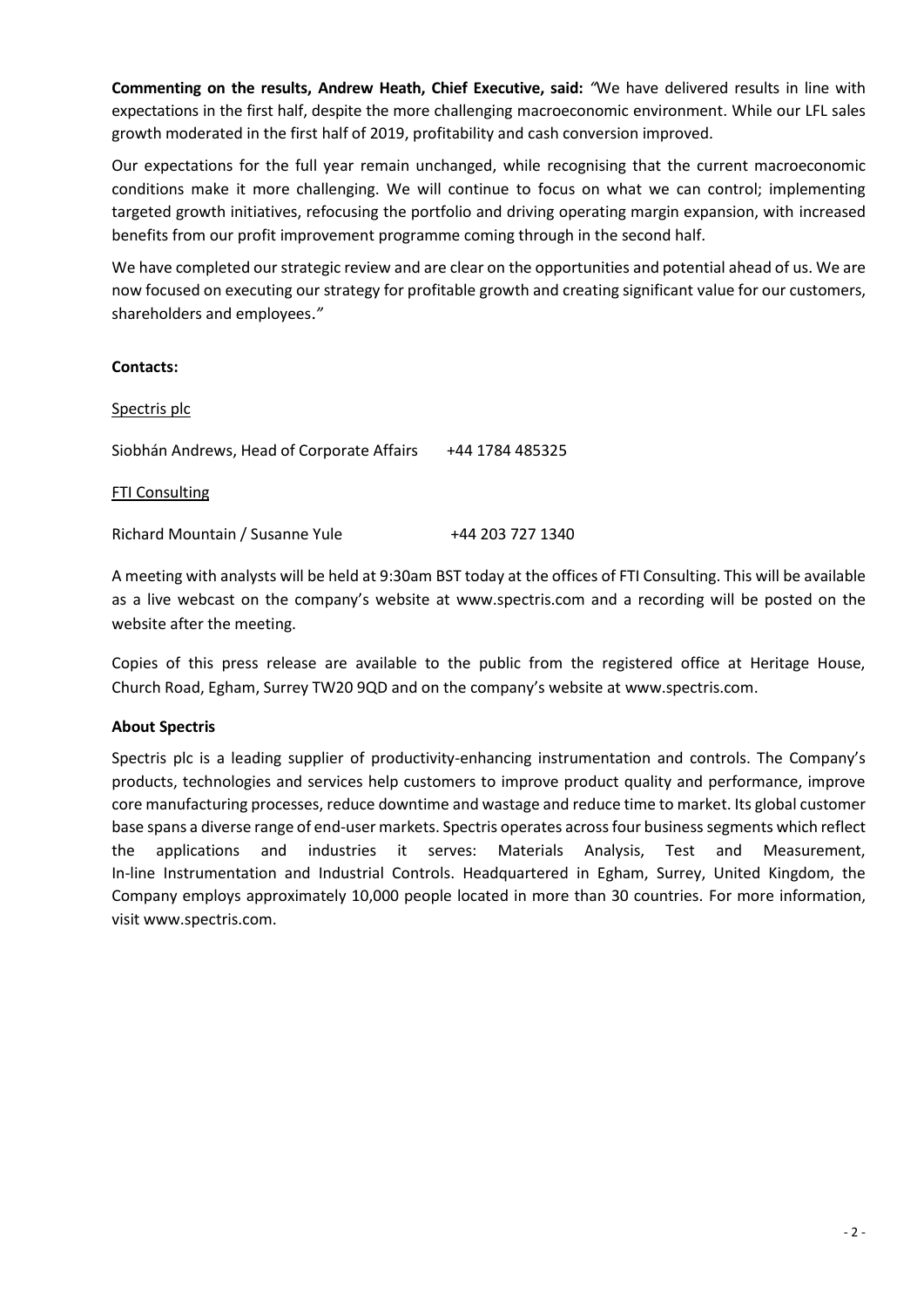#### **CHIEF EXECUTIVE'S REVIEW**

#### **H1 2019 results overview<sup>1</sup>**

As anticipated, organic sales growth in the first half of the year moderated against a tough comparator in 2018, reflecting the more challenging macroeconomic environment. Sales in the first half of the year increased by 4% to £759.1 million (H1 2018: £728.0 million), a 1% increase on an organic, constant currency (like-for-like, 'LFL') basis. Acquisitions, net of disposals, contributed 1% to sales growth and there was a 2% positive impact from foreign currency exchange movements.

| Sales by segment            | <b>LFL sales change</b> | <b>Sales by destination</b> | <b>LFL sales change</b> |
|-----------------------------|-------------------------|-----------------------------|-------------------------|
| <b>Materials Analysis</b>   | 6%                      | North America               | (3%)                    |
| <b>Test and Measurement</b> | (3%)                    | Europe                      | (2%)                    |
| In-line Instrumentation     | 7%                      | Asia                        | 7%                      |
| <b>Industrial Controls</b>  | (7%)                    | Rest of the world           | 14%                     |
| Group                       | 1%                      | Group                       | 1%                      |

Materials Analysis posted good LFL sales growth of 6%, with a particularly strong performance in the semiconductor industry and a rebound in academic research activity. Sales into Asia were notably strong. In Test and Measurement, the 3% LFL sales decline primarily reflected a tough comparator in the automotive sector in Europe and Asia. In-line Instrumentation delivered an improved operational performance with good growth, albeit against an easier comparator, across the majority of its end markets, outside the converting and film extrusion industries which were again weaker. Industrial Controls recorded a 7% decline in LFL sales, impacted by USA-China tariffs, slowing US industrial production and a temporary disruption to activity following the launch of the new digital platform at Omega in April.

LFL sales were lower in both North America and in Europe. Asia continues to deliver good growth broadly spread across the region, except for China where LFL sales were marginally lower, reflecting disruption caused by the USA-China tariffs. By industry, there was notable LFL sales growth across the semiconductor, energy/utilities and academic research sectors.

Adjusted operating profit increased by 8% to £83.5 million (H1 2018: £77.2 million). On a LFL basis, the increase was 4%, after adjusting for the impact of acquisitions, net of disposals, of 1% and a 3% positive currency impact. Helped by the initiatives being implemented under our profit improvement programme, the operating margin improved to 11.0% (H1 2018: 10.6%), 0.3pp higher on a LFL basis.

The Group's adjusted operating cash conversion rate was 89%. The improvement resulted from the growth in profitability and changes to the classification of lease payments, and also from favourable working capital and capex movements.

The Board is proposing to pay an interim dividend of 21.9 pence per share, an increase of 7%. This is consistent with our policy of making progressive dividend payments based upon affordability and sustainability. The dividend will be paid on 8 November 2019 to shareholders on the register at the close of business on 11 October 2019. The ex-dividend date is 10 October 2019.

## **Strategy for profitable growth**

Spectris serves a diverse set of end markets with a number of high-quality businesses, which have strongly recognised brands in their target markets. We believe there are significant opportunities to improve the operational performance of the Group and to drive shareholder value creation through increasing our operating margin and by taking a more focused approach to portfolio composition, asset optimisation and capital allocation.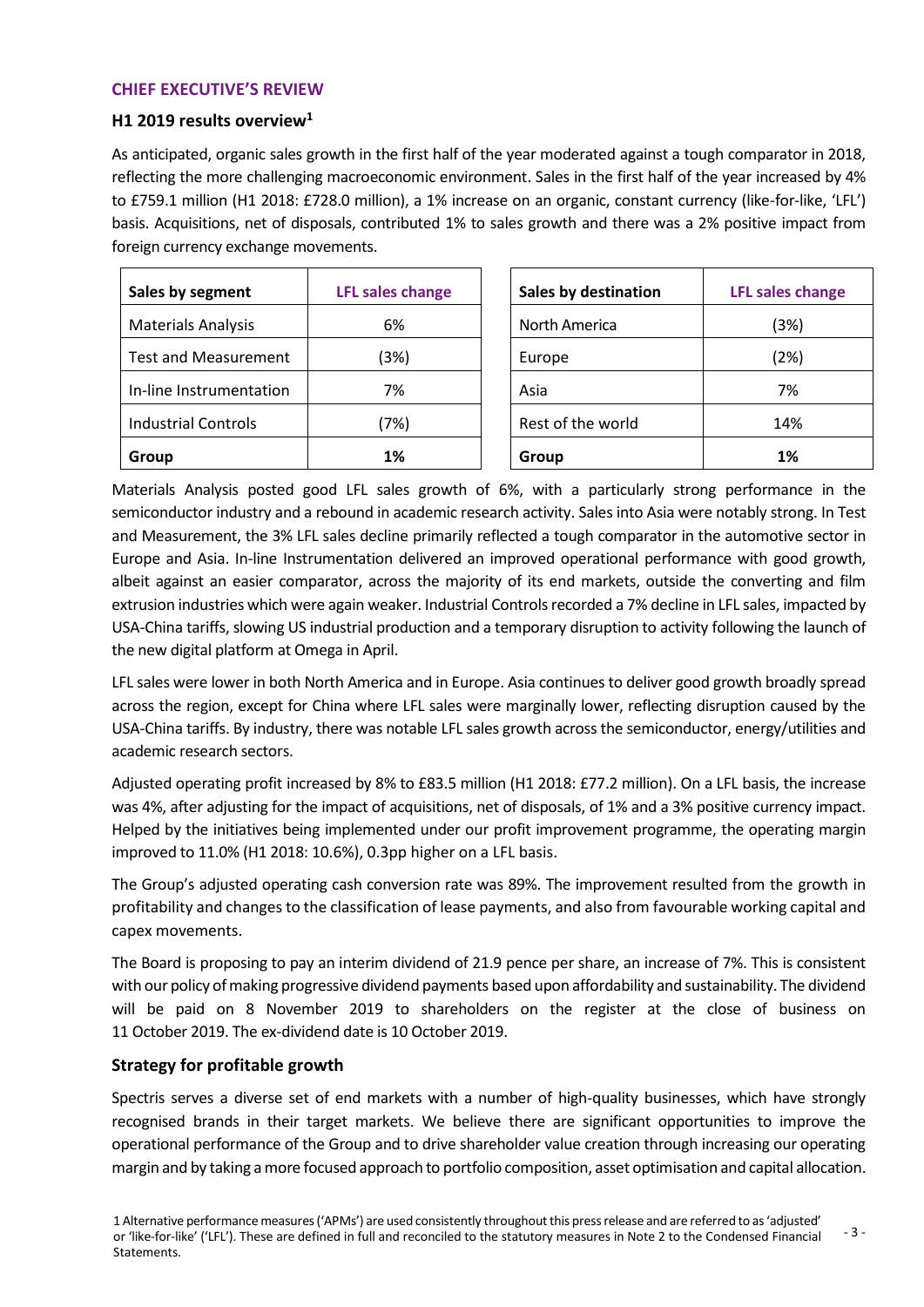The work on the strategic review has now been completed and we are now focused on executing our strategy for profitable growth. We believe that Spectris represents an exciting opportunity to make a good company even stronger. We are moving away from a number of disparate businesses to a smaller number of highly attractive platforms, investing to maintain and build their leadership positions and differentiation into the future.

The strategic review confirmed the initial assessment of Malvern Panalytical, HBK and Omega being platforms for growth. At our Capital Markets Day event in June, we presented the attributes and opportunities for each of these businesses:

- **Malvern Panalytical** is a leader in the advanced measurement and characterisation of materials. It provides best in class sensor technologies, insightful data science and extensive domain knowledge and through this, creates superior solutions that enable its customers to accelerate innovation and be more efficient in research, development and manufacturing. It operates in an addressable served market of £3.2 billion growing at 4-5% per annum and has opportunities to drive growth through market share gain, expanding its capabilities into more predictive and prescriptive solutions and adjacent M&A.
- **E** HBK provides a strongly differentiated and integrated physical sensing, testing, modelling and simulation solution which helps customers accelerate product development. It is positioned in a £3.6 billion addressable served market with demand for test and measurement hardware and software growing at 4-6% per annum. The merger of BKSV and HBM commenced at the start of the 2019 so the near-term focus for management is on fully integrating the two businesses to deliver operating margin expansion. The end markets in which HBK operates again provide organic headroom expansion as well as adjacent M&A opportunities.
- **Omega** is a market-leading, specialist, sensor provider to process engineers providing a curated and differentiated product offering. It offers strong application expertise and a leading e-commerce experience. Its primary served market is North America – a £2.0 billion market with growth potential of 4-5% per annum. The launch of its new digital platform enables Omega to drive growth and gain market share in the fragmented North American market, with further potential from expanding its product offering into near adjacencies in specialty distribution.
- **Industrial Solutions division** the remainder of the portfolio has been grouped together as the Industrial Solutions division and comprises a portfolio of high-value, niche businesses that compete globally. These are now operating under a new leadership team with a focus on operational and financial performance. The portfolio comprises companies with platform potential, which have strong market positions, good growth prospects and margins but require additional scale and, where appropriate, will receive targeted investments to deliver their potential; and other companies which will be managed for value to optimise their performance and potentially divested.

As well as reviewing the Group's operating company portfolio, the strategic review also focused on capital allocation and returns. Going forward, the Group will adopt an even more rigorous capital allocation approach and has established a new investment framework to ensure that future investment results in stronger profit growth and value creation. A part of this, the Group is now utilising return on gross capital employed ('ROGCE')<sup>2</sup> as a key metric. Over the medium term, it is our ambition to improve the overall ROGCE of the Group.

## **Profit improvement programme**

Implementation of the initiatives under the profit improvement programme have been underway across all of our operating companies. Benefits and savings are arising from improving the sales mix, product profitability, site rationalisation, improving organisational effectiveness and driving Lean through our operations. In addition, the size of the centre is being reduced and it will be focused on Group-level governance, managing financial performance and capital allocation across the Group, driving strategy execution, Lean and organisation and talent development. Progress to date includes closures of facilities at Malvern Panalytical, NDCT and CLS; reduced headcount through organisational restructuring at most of our operating companies and at the centre; and the retirement of certain lower margin products at NDCT.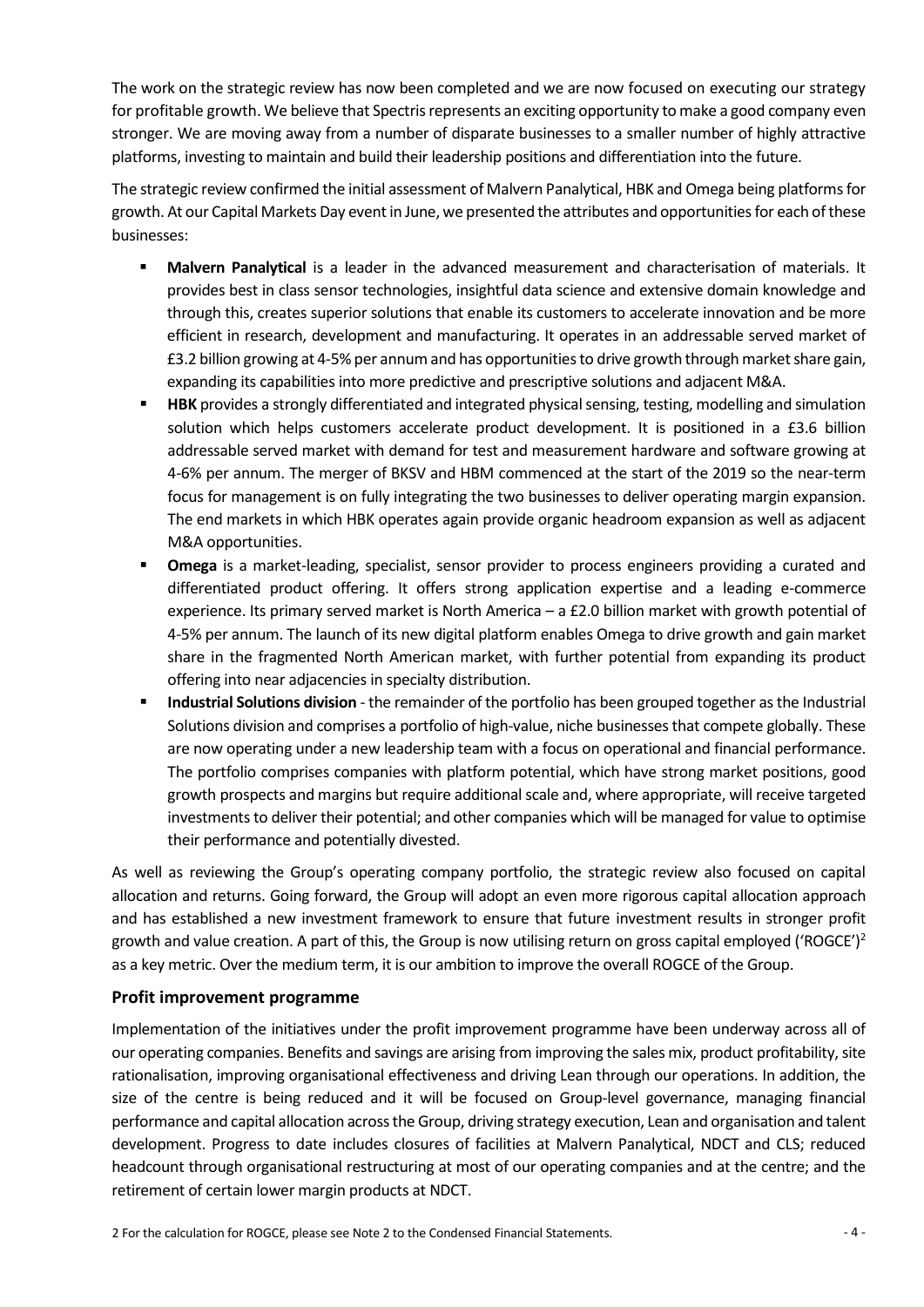The gross recurring benefit achieved year to date totalled £8 million and the one-off restructuring costs incurred were £29million. We now expect the benefits in 2019 to be at the upper end of the £15-20 million range previously announced, and still anticipate an exit rate of £30 million by the year end. This will require one-off restructuring costs during 2019 of around £45 million, with the increase reflecting the impact of additional strategic decisions made to realign certain activities, the largest of these being related to the restructuring at CLS. The total cash cost of restructuring in 2019 is expected to be around £35 million, of which £13 million was incurred in the first half.

In addition, we have undertaken a number of activities to foster a continuous improvement culture and focus on Lean as part of the Spectris Business Systems ('SBS') initiatives. The first half of the year has been a very active period with successful kaizen events in the majority of our operating companies, primarily focusing on improving on-time delivery. In addition, there have been several larger commercially-oriented kaizens focusing on the flow from lead generation opportunity to order conversion, and supporting our sales, marketing and inside sales teams to become more effective and efficient, demonstrating the extensive application opportunities for the SBS tools. The objective of these events is to help our businesses drive more profitable growth, as well as support increased value selling.

All these initiatives are focused on improving gross margin and constraining overheads to drive future operating margin expansion and return our operating margin to at least our previous highs.

#### **Restructuring activities**

As we have undertaken this strategic review, we have critically assessed and appraised all our assets and business. As well as identifying the future growth drivers for Spectris, we have also assessed if there are businesses which might be underachieving. As a result of this assessment, it has been concluded that the cessation of a business line within the Test and Measurement segment and restructuring at Concept Life Sciences ('CLS') is required.

Performance at CLS was below expectations in the first half of the year, reporting an underlying loss of £4.9 million, despite the remedial action to improve operational effectiveness that had been put in place. This unexpected under-performance is attributable to the exit of its major customer in the pharmaceutical development/integrated drug development services business ('IDDS'), as well as continued losses in the environmental analytical services division. The senior management for CLS were replaced in the second quarter and a detailed strategic review of the businesses was undertaken. Subsequently, it is proposed, subject to consultation and legal requirements, that the environmental analytical laboratories be closed. Management believe these laboratories will not be able to recapture share in this market, without significant investment, which cannot be justified. As a result, an impairment of goodwill of £35.1 million and of other intangible assets of £32.4 million has been charged to the income statement.

Going forward, CLS will primarily focus on the pharmaceutical, life sciences and food markets, where we see customers continuing to outsource more analytical services and pharmaceutical development work. From 1 July, CLS will move within the Malvern Panalytical platform, as previously announced, where the combination of the two businesses will provide the opportunity to develop differentiated instrument and CRO offerings.

|                                                                         | 2019             | 2018      |
|-------------------------------------------------------------------------|------------------|-----------|
|                                                                         | <b>Half year</b> | Half year |
|                                                                         | £m               | £m        |
| Adjusted operating profit                                               | 83.5             | 77.2      |
| Restructuring costs                                                     | (29.1)           | (6.7)     |
| Net transaction-related costs and fair value adjustments                | (6.3)            | (5.8)     |
| Depreciation of acquisition-related fair value adjustments to property, |                  |           |
| plant and equipment                                                     | (0.4)            | (0.4)     |
| Profit on disposal of property                                          | 5.2              |           |
| Impairment of goodwill                                                  | (35.1)           |           |
| Amortisation and impairment of acquisition-related intangible assets    | (63.9)           | (18.8)    |
| Statutory operating (loss)/profit                                       | (46.1)           | 45.5      |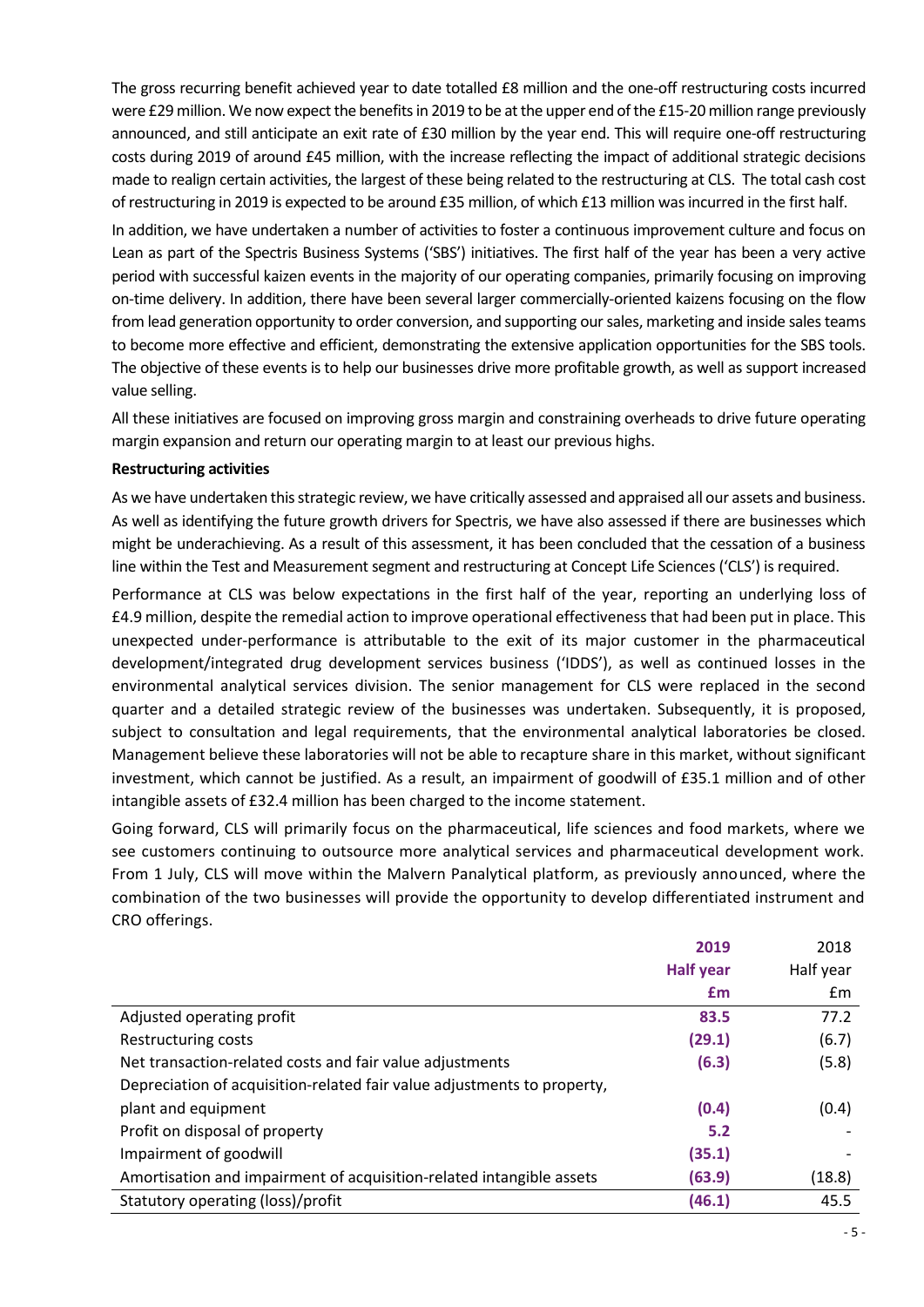# **Executive Committee changes**

As a result of the shift in the strategic focus for the Group, the structure and composition of the Spectris Executive Committee has been changed. Derek Harding joined the Board and Executive Committee as Chief Financial Officer in March. The Presidents of the three platform businesses - Malvern Panalytical - Paolo Carmassi, HBK - Joe Vorih and Omega - Greg Wright and the new Industrial Solutions segment Business Group Director, Mark Fleiner, are now members of the Executive Committee.

Reflecting these changes, from 1 July the Group will also change its reporting format and will reclassify its segmental reporting to disclosures on the three platforms, providing greater transparency on these businesses which comprise approximately 60% of Group revenue and operating profit. The financials for the Industrial Solutions operating companies will be consolidated and be presented as a combined division. Pro-forma numbers will be provided later in the year.

## **Summary and outlook**

We have delivered results in line with expectations in the first half, despite the more challenging macroeconomic environment. While our LFL sales growth moderated in the first half of 2019, profitability and cash conversion improved.

Our expectations for the full year remain unchanged, while recognising that the current macroeconomic conditions make it more challenging. We will continue to focus on what we can control; implementing targeted growth initiatives, refocusing the portfolio and driving operating margin expansion, with increased benefits from our profit improvement programme coming through in the second half.

We have completed our strategic review and are clear on the opportunities and potential ahead of us. We are now focused on executing our strategy for profitable growth and creating significant value for our customers, shareholders and employees.

**Andrew Heath** Chief Executive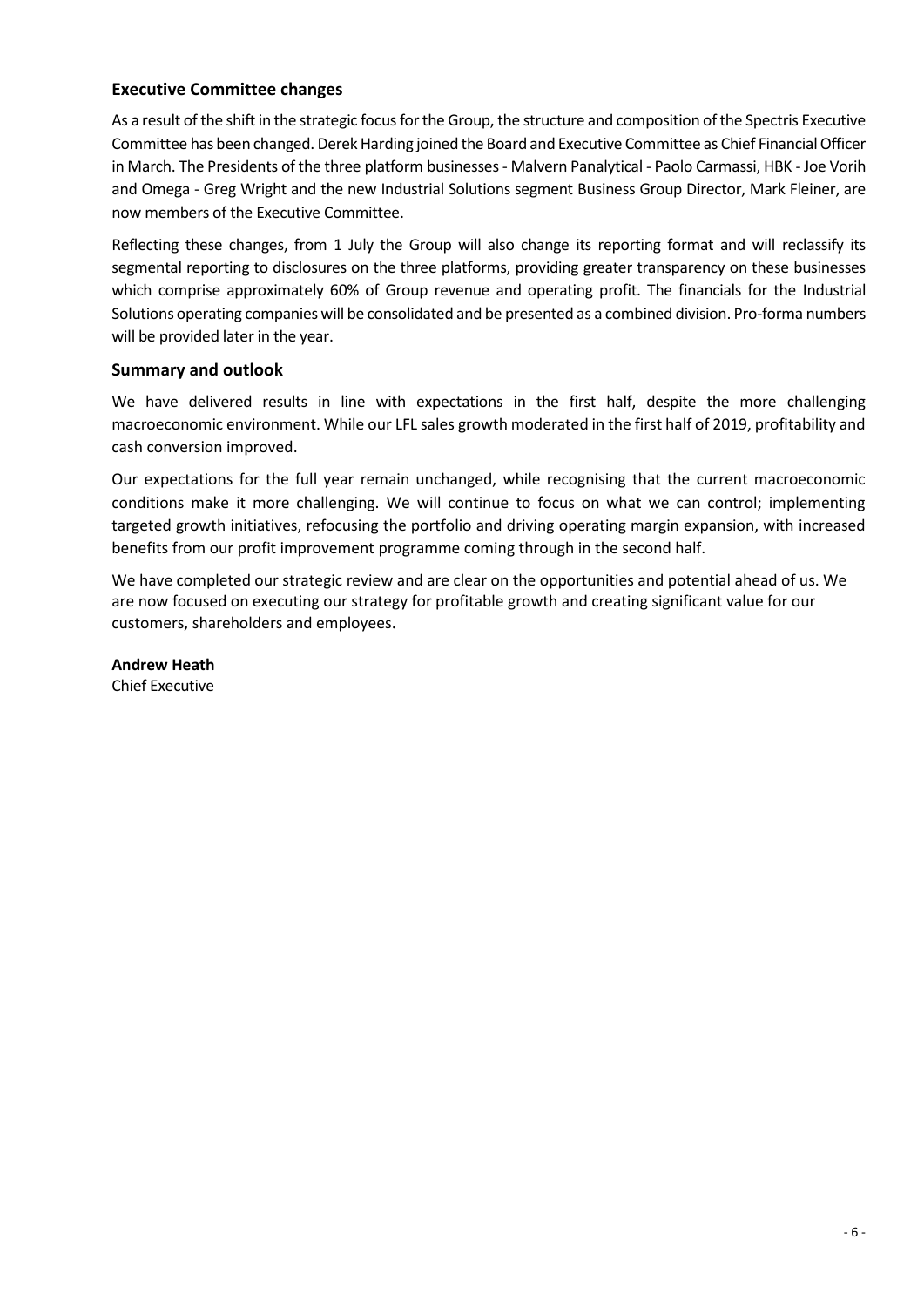#### **FINANCIAL REVIEW**

## **Financial performance**

Sales increased by 4% to £759.1 million (H1 2018: £728.0 million). Growth from acquisitions, net of disposals, contributed £7.1 million (1%), favourable foreign exchange movements contributed £15.7 million (2%) and LFL sales increased by £8.3 million (1%).

Adjusted operating profit increased by 8% to £83.5 million (H1 2018: £77.2 million). Growth from acquisitions, net of disposals, contributed £0.5m (1%), favourable foreign exchange movements contributed £2.5 million (3%) and LFL adjusted operating profit increased by £3.3m (4%).

LFL gross margin decreased to 55.2% (0.7pp) in H1 2019 caused by input cost inflation, adverse product mix and higher production overheads. This was more than offset by a LFL overheads decrease of 1.2% (H1 2018: up 5.6%) reflecting lower marketing and consultancy spend and strong control of employee costs which remained broadly flat. This resulted in adjusted operating margin improving by 0.4pp to 11.0%, with the LFL adjusted operating margins improving by 0.3pp compared to H1 2018.

Investment in our R&D programmes amounted to total spend (including £3.5 million of capitalised development costs) of £49.3 million or 6.5% of sales (H1 2018: £51.5 million or 7.1% of sales) and decreased by 4% on a LFL basis in the period.

Statutory operating profit reduced by £91.6 million resulting in a loss of £46.1 million (H1 2018: profit of £45.5 million) as the improvement in adjusted operating profit was offset by restructuring costs of £29.1 million (H1 2018: £6.7 million); net transaction-related costs, depreciation and fair value adjustments of £6.7 million (H1 2018: £6.2 million); impairment of goodwill of £35.1 million; amortisation and impairment of acquisition-related intangible assets of £63.9 million (H1 2018: £18.8 million); and a profit on disposal of property of £5.2 million (H1 2018: nil). Statutory margins of 6.1% were 12.4pp lower than the prior period.

Statutory net finance costs decreased by £4.7 million to £1.2 million (H1 2018: £5.9 million) principally due to foreign exchange gains arising during the period on retranslation of short-term intercompany loan balances compared to foreign exchange losses arising in respect of the same items in the first half of 2018. Adjusted net finance costs were up £0.4 million at £3.5 million (H1 2018: £3.1 million) as a result of higher interest charges driven by higher average borrowings.

Statutory profit before tax decreased from £96.6 million in H1 2018 to a loss before tax of £50.1 million in the period. Statutory profit before tax in the prior period benefited from the profit on disposal of the EMS B&K business of £57.0 million, whilst statutory profit before tax in H1 2019 has been impacted by the adjustments noted above. Adjusted profit before tax increased by 4% to £77.2 million.

The effective tax rate on adjusted profit before tax for the half year was 21.5% (H1 2018: 19.0%), 2.5pp higher than the prior period as a result of changes in tax laws reducing the benefits arising from intra-group financing arrangements. Based on the forecast for the full year, the effective adjusted tax rate for the full year is also estimated to be 21.5%.

Adjusted earnings per share increased by 4% from 50.4p to 52.4p, reflecting the net impact of the 4% increase in adjusted profit before tax and the decrease in the weighted average number of shares from 119.0 million in H1 2018 to 115.7 million in H1 2019, following the share buyback, partly offset by the increase in the effective tax rate. Statutory basic earnings per share decreased from 74.6p to a loss per share of 41.8p.

#### **Acquisitions and disposals**

The Group completed one acquisition during the period with a total cost of acquisition of £3.8 million. A net £1.9 million was paid in respect of prior years' acquisitions, making the net cash outflow in the year £5.7 million. Furthermore, an amount of £1.7 million was spent on transaction-related costs, which makes the total transaction-related cash outflow for the period £7.4 million.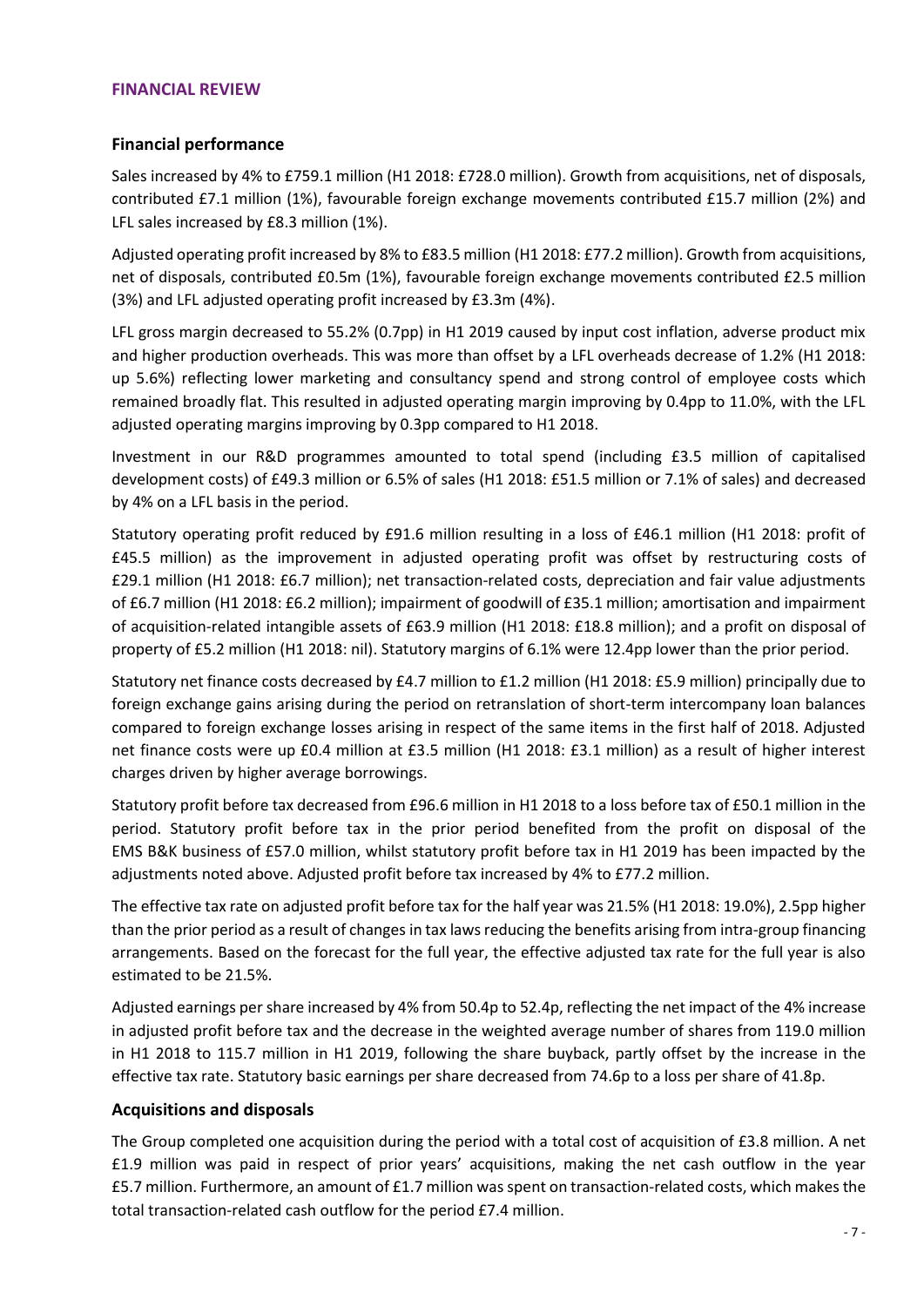# **Cash flow and financing**

Adjusted operating cash flow generation of £73.9 million during the period resulted in an adjusted operating cash flow conversion rate of 89%, compared to 69% in H1 2018. The improvement resulted from the growth in profitability and changes to the classification of lease payments, and also from favourable working capital and capex movements. Capital expenditure (net of grants) of £39.3 million decreased by £0.7 million and included investment at Millbrook of £18.4 million (H1 2018: £16.5 million). During the period, there was a net inflow of working capital of £1.7 million (H1 2018: net inflow of £0.1 million). Average trade working capital expressed as a percentage of sales, increased by 1.2pp to 12.6%.

The Group finances its operations from both retained earnings and third-party borrowings, with a broadly even split of the period-end gross debt balance between fixed rate and floating rate borrowings. During the period, net debt increased by £15.5 million (H1 2018: increase of £181.0 million) from £297.1 million to £312.6 million.

# **Return on gross capital employed ('ROGCE')**

The return on gross capital employed is calculated as adjusted operating profit for the last 12 months divided by the average of opening and closing gross capital employed. Gross capital employed is calculated as net assets excluding net debt and excluding accumulated amortisation and impairment of acquisition-related intangible assets including goodwill. ROGCE for the 12 months ended 30 June 2019 was 13.4% compared to 14.2% in the comparable period, a decrease of 0.8pp. The main driver of the decrease is the full year impact of the acquisition of CLS in the first half of 2019 compared to the average capital employed at the first half 2018.

# **Currency**

The Group has both translational and transactional currency exposures. Translational exposures arise on the consolidation of overseas company results into Sterling.

The largest translational exposures are to the US Dollar, Euro, Danish Krone, Japanese Yen and Swiss Franc. Translational exposures are not hedged. The table below shows the average and closing key exchange rates compared to Sterling.

|                    | H <sub>1</sub> 2019<br>(average) | H <sub>1</sub> 2018<br>(average) | Change | H <sub>1</sub> 2019<br>(closing) | H <sub>1</sub> 2018<br>(closing) | Change |
|--------------------|----------------------------------|----------------------------------|--------|----------------------------------|----------------------------------|--------|
| US Dollar (USD)    | 1.29                             | 1.38                             | (6%)   | 1.27                             | 1.31                             | (3%)   |
| Euro (EUR)         | 1.14                             | 1.14                             | 1%     | 1.12                             | 1.13                             | (1%)   |
| Japanese Yen (JPY) | 142                              | 150                              | (5%)   | 137                              | 146                              | (6%)   |
| Swiss Franc (CHF)  | 1.29                             | 1.33                             | (3%)   | 1.24                             | 1.31                             | (5%)   |

During the period, currency translation effects resulted in operating profit being £2.5 million higher (H1 2018: £1.6 million lower) than it would have been if calculated using prior year exchange rates. Transactional foreign exchange losses of £1.0 million (2018: £1.6 million gains) were included in administrative expenses, whilst sales include a loss of £1.2 million (2018: £0.5 million gain) arising on forward exchange contracts taken out to hedge transactional exposures in respect of sales.

# **Brexit**

The Group operates in a range of end-user markets around the world and may be affected by Brexit developments in the future. Mitigating actions have been put in place through an enhanced analysis including stress testing for Brexit to determine severe but plausible potential scenarios and the Group is continuously monitoring events. As part of this analysis, management have considered the measurement impact on the Group's balance sheet. Although the outcome of Brexit is difficult to quantify, we do not expect the direct consequences of Brexit to have a material impact to the Group.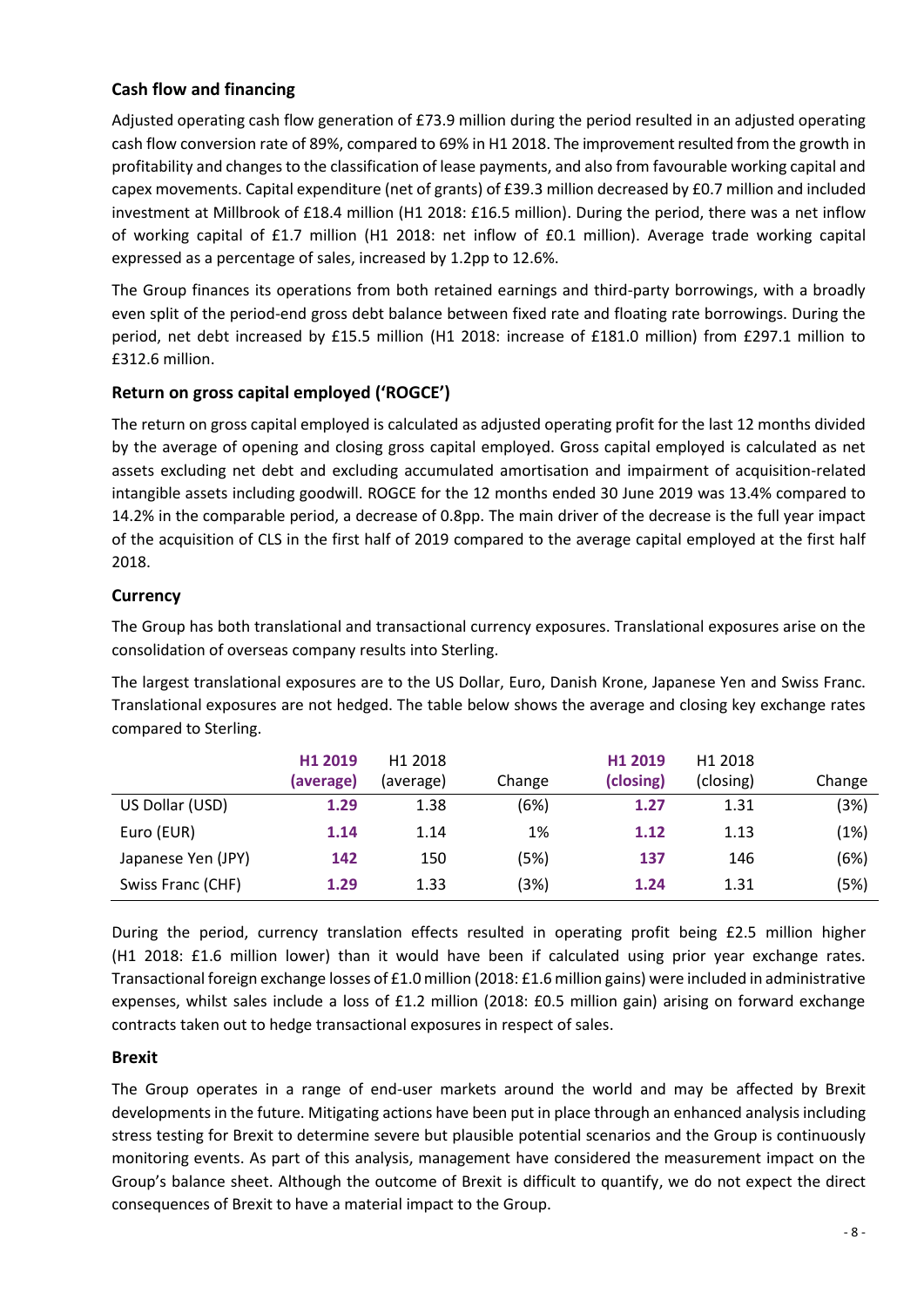# **USA-China tariffs**

The Group has a number of activities which are being or have the potential of being impacted by the introduction of tariffs between China and the USA. An assessment has been made as to the annualised impact of the proposed tariffs. Separate assessments have been made with respect to the anticipated impact of tariffs on our North American business' sourcing of goods from China – either directly or via other parties in their supply chains and tariffs on sales of goods manufactured in China by Group companies to customers in the USA. We are working on the assumption that the current planned tariffs continue for the foreseeable future. Based upon this assessment, we believe that USA-China tariffs could have the potential to impact the Group by £4 million to £8 million of adjusted operating profit over the course of a full year.

# **Dividends**

The Board has declared an interim dividend of 21.9 pence per share, an increase of 7% compared to the prior period.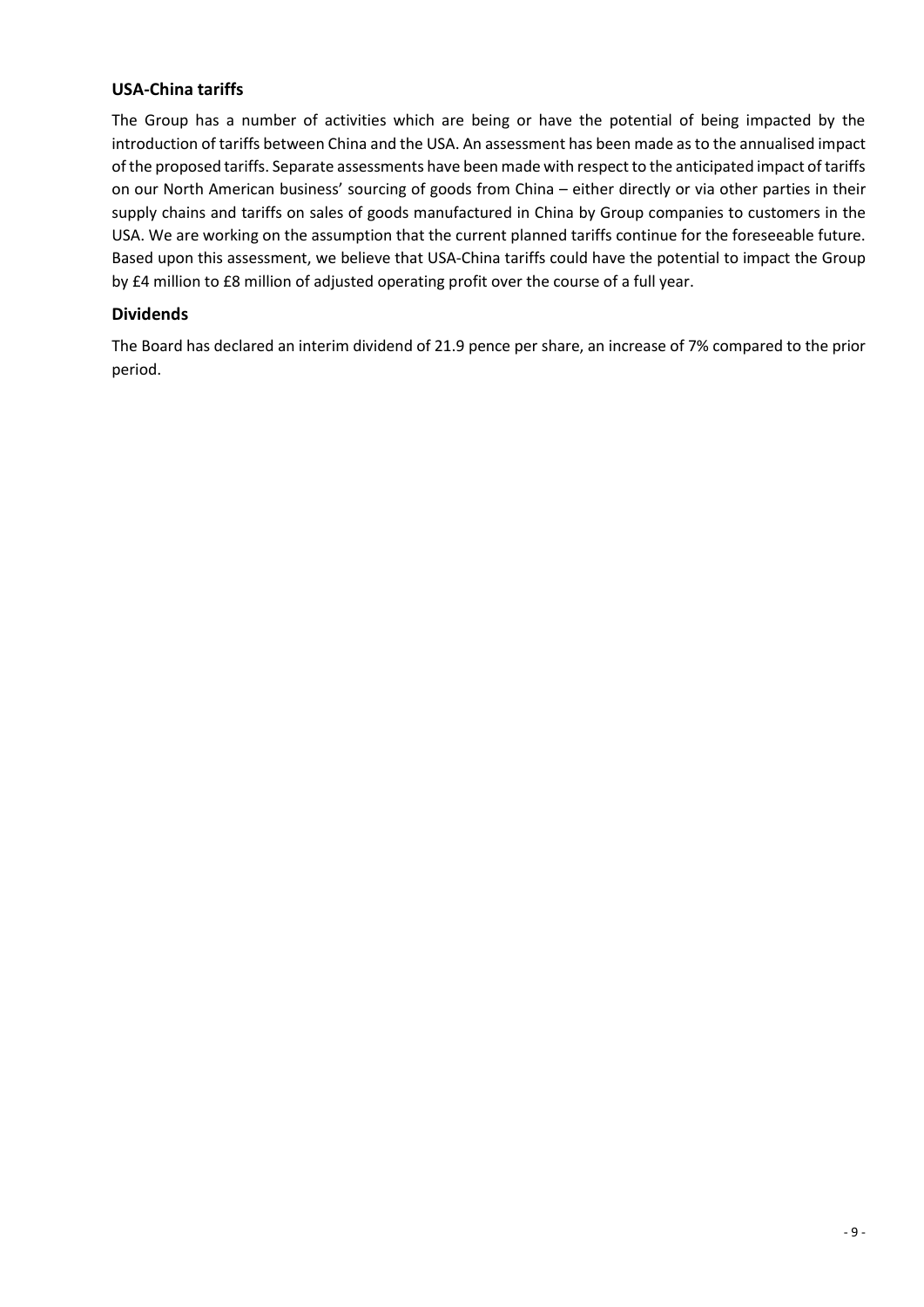#### **OPERATING REVIEW**

|                                           | <b>Materials</b><br><b>Analysis</b> |         | <b>Test and</b><br><b>Measurement</b> |         | In-line<br><b>Instrumentation</b> |         | <b>Industrial</b><br><b>Controls</b> |         | <b>Total</b>      |         |
|-------------------------------------------|-------------------------------------|---------|---------------------------------------|---------|-----------------------------------|---------|--------------------------------------|---------|-------------------|---------|
|                                           | H1 2019                             | H1 2018 | H1 2019                               | H1 2018 | H1 2019                           | H1 2018 | H1 2019                              | H1 2018 | H1 2019           | H1 2018 |
| Sales (£m)                                | 254.6                               | 233.9   | 238.2                                 | 239.8   | 156.1                             | 141.8   | 110.2                                | 112.5   | 759.1             | 728.0   |
| LFL sales growth $(\%)$                   | 6%                                  |         | (3%)                                  |         | 7%                                |         | (7%)                                 |         | <b>1%</b>         |         |
| Adjusted operating profit (£m)            | 29.7                                | 28.7    | 17.6                                  | 17.2    | 18.4                              | 11.2    | 17.8                                 | 20.1    | 83.5              | 77.2    |
| LFL adjusted operating profit growth (%)  | 3%                                  |         | (3%)                                  |         | 56%                               |         | (16%)                                |         | 4%                |         |
| Adjusted operating margin (%)             | 11.7%                               | 12.2%   | 7.4%                                  | 7.2%    | 11.8%                             | 7.9%    | 16.2%                                | 17.9%   | 11.0%             | 10.6%   |
| LFL adjusted operating margin growth (pp) | (0.2pp)                             |         | $\overline{\phantom{0}}$              |         | 3.6 <sub>pp</sub>                 |         | (1.9 <sub>pp</sub> )                 |         | 0.3 <sub>pp</sub> |         |
| Statutory operating (loss)/profit (£m)    | $(54.7)^1$                          | 19.6    | $(12.4)^2$                            | 7.8     | 6.5                               | 5.3     | 14.5                                 | 12.8    | (46.1)            | 45.5    |
| Statutory operating margin (%)            | (21.5%)                             | 8.4%    | (5.2%)                                | 3.3%    | 4.2%                              | 3.7%    | 13.2%                                | 11.4%   | (6.1%)            | 6.3%    |
|                                           |                                     |         |                                       |         |                                   |         |                                      |         |                   |         |

| Sales % of G<br>t Group sales | 32%<br>34%<br>ンマノい | 33%<br>710/<br><b>51%</b> | 20%<br>21% | 15%<br>14% | 100%<br>100% |
|-------------------------------|--------------------|---------------------------|------------|------------|--------------|
|-------------------------------|--------------------|---------------------------|------------|------------|--------------|

1 The statutory operating loss of £54.7 million was largely impacted by the £67.5 million impairment of goodwill and intangible assets in CLS.

2 The statutory operating loss of £12.4 million was largely impacted by the costs of restructuring and impairment of intangible assets arising as a result of the strategic review.

Throughout this Operating Review, all commentary refers to the adjusted LFL measures unless otherwise stated. A reconciliation of adjusted measures to statutory measures for all segments can be found in Note 2 to the Condensed Financial Statements.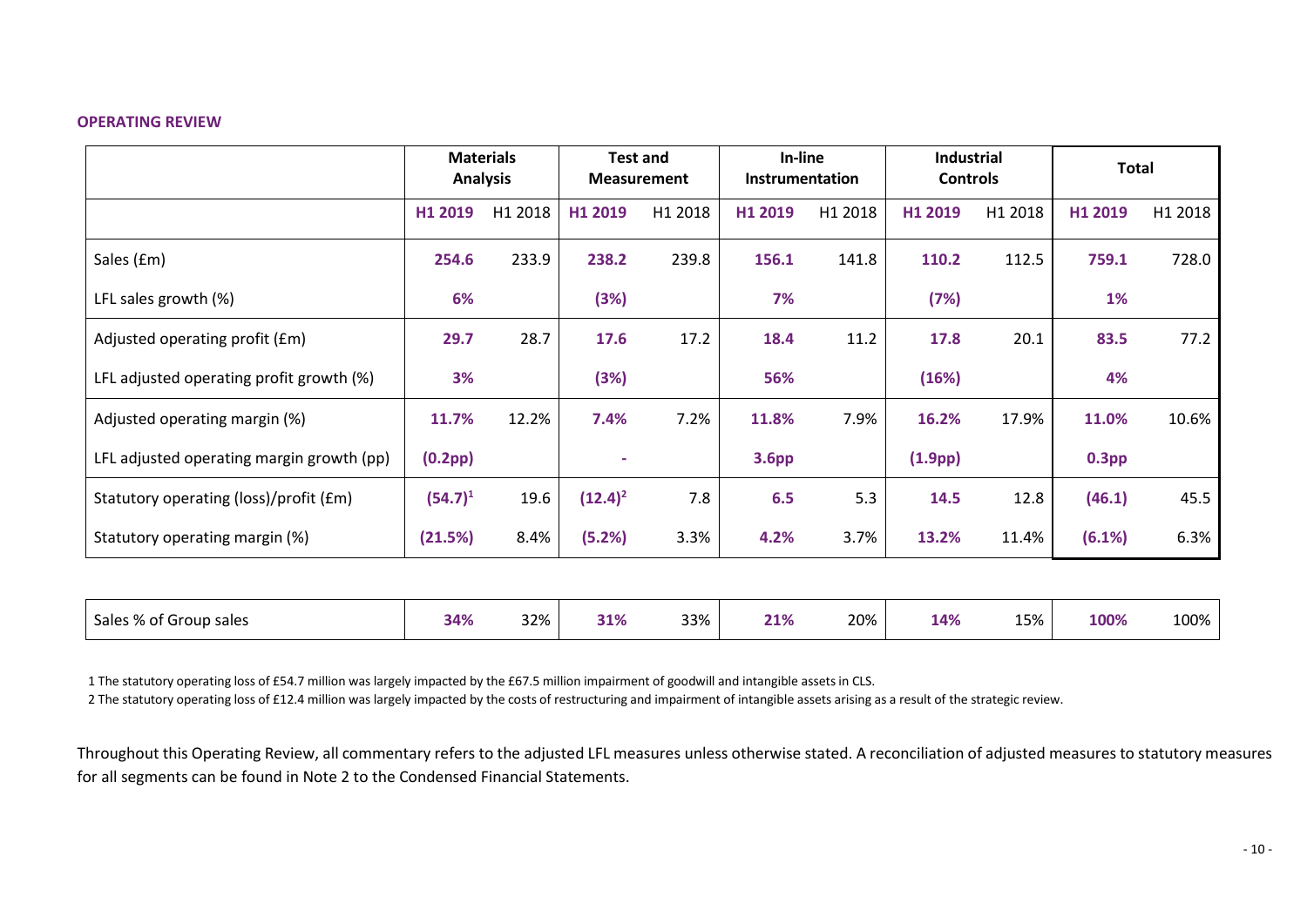#### **MATERIALS ANALYSIS**

Our Materials Analysis operating companies provide products and services that enable customers to determine structure, composition, quantity and quality of particles and materials, during their research and product development processes, when assessing materials before production, or during the manufacturing process. The operating companies in this segment are Malvern Panalytical, Particle Measuring Systems('PMS') and Concept Life Sciences ('CLS', acquired January 2018).

#### **Segment performance**

|                                                 |         |                     |         | LFL     |
|-------------------------------------------------|---------|---------------------|---------|---------|
|                                                 | H1 2019 | H <sub>1</sub> 2018 | Change  | change  |
| Sales (£m)                                      | 254.6   | 233.9               | 9%      | 6%      |
| Adjusted operating profit <sup>1</sup> ( $Em$ ) | 29.7    | 28.7                | 3%      | 3%      |
| Adjusted operating margin <sup>1</sup> $(\%)$   | 11.7%   | 12.2%               | (0.5pp) | (0.2pp) |

1 Adjusted operating profit excludes restructuring costs of £10.6m (H1 2018: £1.7m).

Sales growth of 6% for the period was driven by strong demand in Asia, with the growth widely spread across the region. In North America and Europe, sales were lower, reflecting a tough comparator against the first half of 2018.

Adjusted operating profit was up 3%, while adjusted operating margins decreased by 0.2pp. Adjusted operating margins were higher at both Malvern Panalytical and PMS reflecting good sales growth and improved pricing, combined with good overhead cost control at Malvern Panalytical. This was offset by the dilutive impact from CLS which made a loss in the period.

Sales at **Malvern Panalytical** have continued to benefit from the re-organised sales and marketing functions that have been aligned to three market sectors: advanced materials, pharma and food and primary materials. Alongside a key account structure, these have been focused on value-based selling in order to benefit our customers and create differentiation from the competition, through combining our high-spec technology and application expertise. We are looking to further differentiate our offering and deliver increasing value to our customers by developing more predictive and prescriptive solutions. Through our partnership with the University of Bristol, one of the leading universities in digital technologies, we have now opened a new data science office to develop this.

New product launches by Malvern Panalytical in the period include the latest generation of Epsilon 1 X-ray fluorescence spectrometers. It enables fast and reproducible elemental analysis with greater flexibility and precision than before. It has the capabilities of a larger instrument in a compact system which means the instrument can be taken directly to the sample and used in situ. This can deliver substantial cost-savings for the customer associated with both the class-leading sensitivity and performance of the new system, and also eliminates sample preparation and transportation requirements. For example, a major energy company has used this product in combination with a Mastersizer 3000 in situ on its offshore oil rig to analyse drilling samples, enabling results delivery in minutes and eliminating the costs and time delays of taking the samples onshore for testing.

Also launched was the newest member of the laser particle size analyser family, Topsizer Plus for the Chinese market. Topsizer Plus retains the main optical structure consistent with the original product but with enhanced functionality and capability. This provides an extended test range and detection capability and a new intelligent software platform which provides more customised reporting capabilities.

**PMS** launched new [Pharmaceutical Net® Pro](https://www.pmeasuring.com/wp-content/uploads/2019/05/Pharmaceutical-Net-Pro.pdf) cleanroom monitoring software for data and collection management, reporting and automation. The software is used with its FacilityPro® Processors which connect directly to environmental sensors, temperature/humidity sensors, HMI stations, as well as light towers for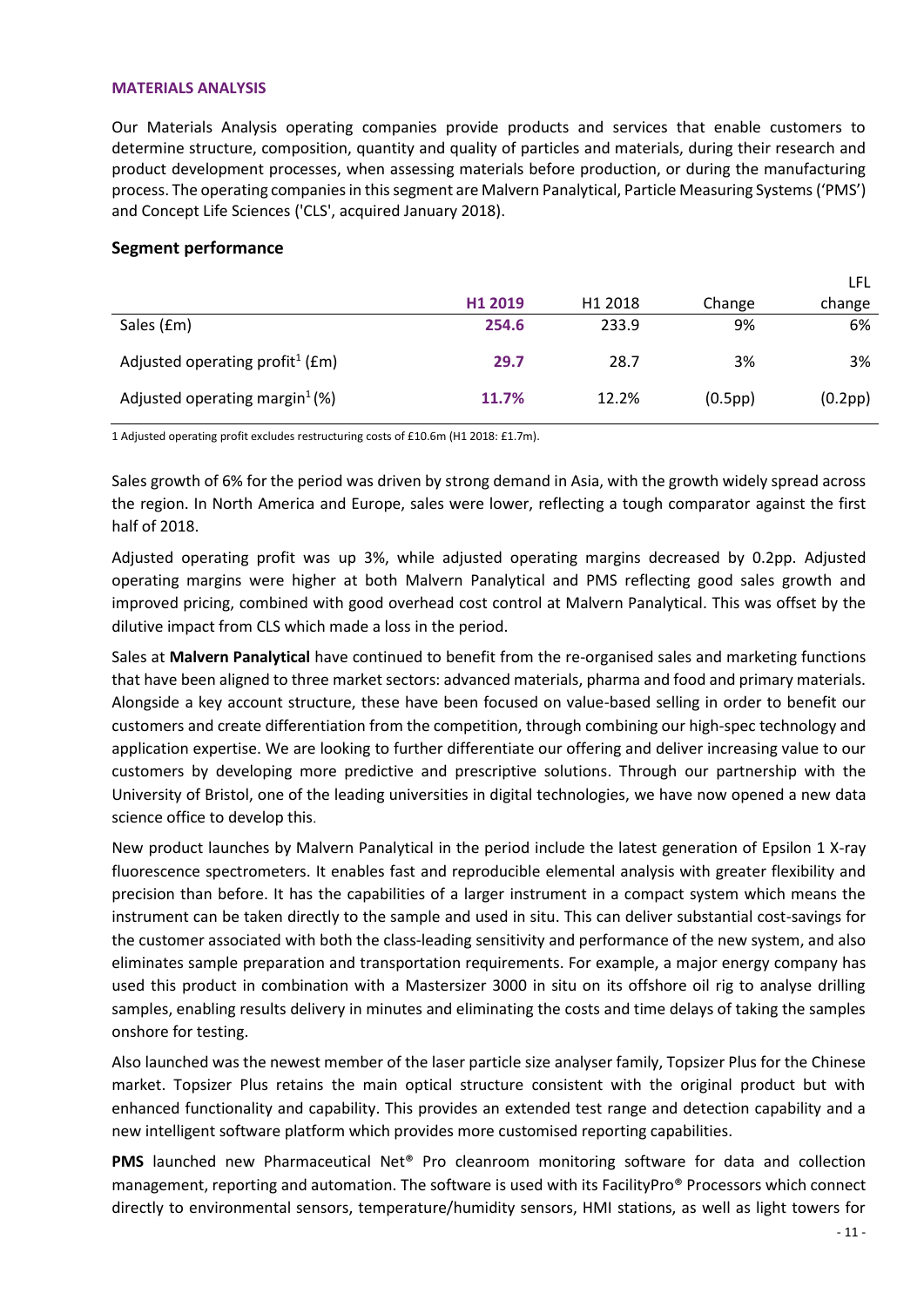visual alarm indication. With regulation continuing to evolve and become more stringent, PMS' monitoring solutions are key to helping customers meet industry requirements. We have been working with a large global pharmaceutical leader, where we have a long-standing relationship, to upgrade their existing environmental monitoring system to meet their expanding capacity requirements and new industry regulations. The combination of the leading solutions combined with our expertise and a deep customer knowledge enables us to expand this project to other customers.

Sales to the **pharmaceuticals and fine chemicals** industries were flat, although underlying demand remains robust and our order book here remains good. They were notably lower in North America, reflecting a tough comparator against a very strong growth period in 2018. Sales increased in Europe and Asia, with growth in the latter driven by China and South Korea reflecting strong demand for new products launched in 2018.

The **metals, minerals and mining** sector saw a decrease in sales, with weaker sales into the metals industry, partly offset by good demand in minerals and mining. Sales into the metals industry are weaker as a result of a lower level of exploration activity and a slower iron and steel market resulting from the trade disputes. Other areas such as building materials have shown good growth and system orders in advanced materials were strong, notably in academia.

Sales to **academic research** customers in the first half of the year continued the positive trend from the second half of 2018, with strong growth across all key regions. A significant pick-up in demand continued in North America and Asia as increased government funding led to greater market activity. Innovation in our products also helped drive demand – for example, a partnership between Malvern Panalytical and the [University of](http://www.eicpittsburgh.org/)  [Pittsburgh's Energy Innovation Center](http://www.eicpittsburgh.org/) was announced for research into rechargeable battery systems utilising the latest innovations in our X-ray diffraction products**.** 

Sales to the **semiconductor and electronics** industries posted strong growth, particularly in Asia reflecting a strong order backlog as we entered 2019. There has been some softness in the electronics sector in this region, but this is expected to recover in the second half as demand for consumer electronics and IIoT applications continues to increase. The growth in semiconductor capital spending has eased in the first half of 2019, but our order backlog and the appeal of our high-accuracy products has supported demand, in such areas as high purity process chemicals and leading-edge microelectronic processes which require very clean process chemicals that are highly filtered and regulated to a particle size of 20 nm or below.

#### **Segment market trends**

In the **pharmaceutical** sector, the global growth in disposable incomes and consequent demand for effective healthcare continues to result in sustained investment in R&D. Alongside this, an increasing awareness of total lifecycle cost awareness is pushing customers to reduce both development costs and time to market for new products, underpinning an increased need for new solutions and services. Increasing regulatory compliance and sterility assurance for drug manufacturing processes is also continuing to drive demand for our hardware and services.

In the **metals, mining and materials** sector, we expect to see some softness in demand in metals and mining, although the materials order book remains robust. Our focus here is on customers involved in the research, development and manufacturing of novel materials and complex systems and devices.

After a strong first half, with its dependence on government funding, we expect growth in the **academic research** market to be variable, although demand in Asia is benefiting from a number of government initiatives.

Within the **semiconductor** industry, after an exceptionally strong year in 2018 the semiconductor capital equipment market will be down in 2019. Recovery is expected to begin in the second half, with further growth expected in 2020.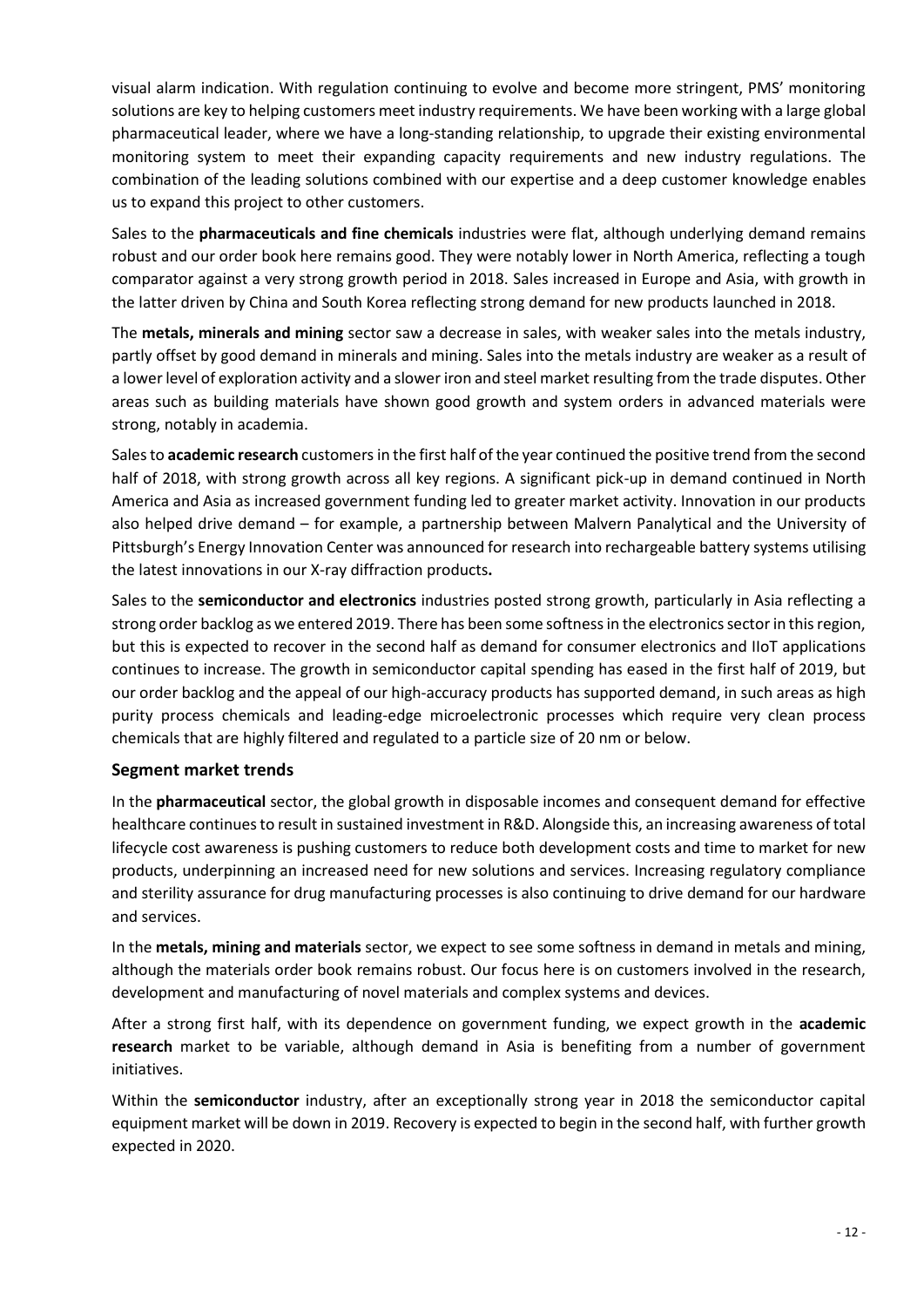#### **TEST AND MEASUREMENT**

Our Test and Measurement operating companies supply test, measurement and analysis equipment, software and services for product design optimisation, manufacturing control and microseismic monitoring. The operating companies in this segment are ESG Solutions ('ESG'), HBK (Hottinger, Brüel & Kjær, the merger of Brüel & Kjær Sound & Vibration and HBM since January 2019), Millbrook and VI-grade Group ('VI-grade', acquired August 2018).

#### **Segment performance**

|                                                 |         |                     |          | <b>LFL</b> |
|-------------------------------------------------|---------|---------------------|----------|------------|
|                                                 | H1 2019 | H <sub>1</sub> 2018 | Change   | change     |
| Sales (£m)                                      | 238.2   | 239.8               | (1%)     | (3%)       |
| Adjusted operating profit <sup>1</sup> ( $Em$ ) | 17.6    | 17.2                | 2%       | (3%)       |
| Adjusted operating margin <sup>1</sup> (%)      | 7.4%    | 7.2%                | $0.2$ pp |            |

1 Adjusted operating profit excludes restructuring costs of £9.0m (H1 2018: £1.8m).

Sales declined by 3%, down in North America and Europe, with a more marked decline in Asia where market conditions have been more challenging.

Adjusted operating profit decreased 3% and operating margins were flat. The impact of the lower sales volumes and higher depreciation at Millbrook was mostly contained by lower overheads for the segment and ESG moving into profitability.

Since the start of 2019, BKSV and HBM have been merged into **HBK** (Hottinger, Brüel & Kjær). The businesses are being combined in order to leverage the strengths and complementary expertise across the measurement chain to enhance our customer proposition, as well as to realise synergies between the two complementary businesses. An extended leadership team is being formed and has established the strategy for the combined group. The execution plan for that strategy, including an integrated go-to-market model for the joint sales organisation, is being implemented. Overall, sales fell in the first half of the year reflecting a number of high one-off orders in 2018, some disruption in sales and marketing from merger-related activities and increased production lead times for vibration test systems products. However, there has been good growth in new software products.

During 2019, HBK launched a new entry-level sound level meter, the B&K 2245, for users new to sound measurement, or those who only make measurements occasionally. It is compact and lightweight, and can be paired with apps on a smartphone or tablet to provide a large touchscreen display and easy remote control, tailored to different customer use cases.

Sikorsky has selected HBK as a partner to deploy a fleet of its DAQ systems. Development of such a complex machine as a helicopter requires a multitude of systems to be tested and qualified and HBK's modular, scalable and flexible architecture met Sikorsky's requirements, with its easily- and quickly-reconfigurable system which supports an extremely wide range of sensors and transducers. Airbus, in the development of its H160 helicopter, has been utilising HBK's Aircraft Noise Certification Test System to take noise measurements (both internal and external) as part of an aircraft's certification process. Having access to accurate noise measurements during the R&D phase helps make the development process more efficient.

Despite the slowdown in automotive, we continue to see strong demand for our products in support of the proliferation of new product platforms. **VI-grade** has established a partnership with Multimatic in the USA for an advanced vehicle development and driving simulation centre to be located near Detroit, to meet customer demand for rapid, cost-effective development of next-generation vehicle systems with features such as driver assistance and autonomous operation.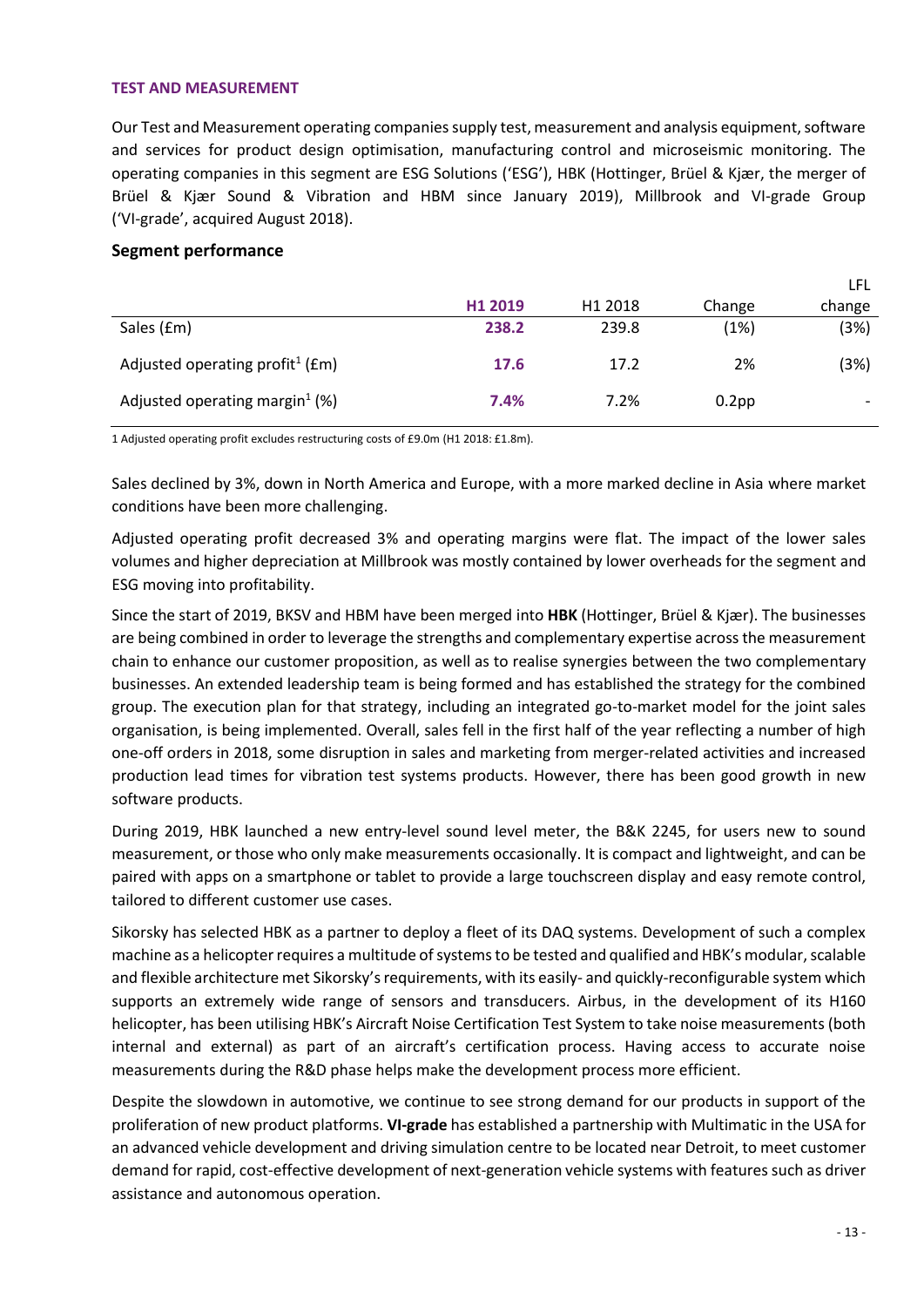**Millbrook** had a slower than expected start to the year, however the continued expansion of its testing capacity and capability provides for incremental growth in the second half of the year. The first eight new battery test chambers commenced operation in the first half, with the remaining four due to start up through the third quarter. A second [four-wheel drive climatic emissions chassis dynamometer](https://www.millbrook.co.uk/services/propulsion-systems-emissions-testing/4wd-climatic-emissions-chassis-dynamometer/) was commissioned in June. The facility is used to simulate road driving conditions in a temperature-controlled environment for powertrain development and type approval testing of light duty vehicles. We increased our capacity for testing advanced driver assistance systems ('ADAS') and connected and autonomous ('CAV') vehicle technologies via a new, secure test facility and a full range of equipment required for performing all EuroNCAP 2020 and a wide range of non-standard CAV and ADAS test scenarios. The development and validation of CAVs is further supported by the installation of a 5G-enabled network at Millbrook. At Test World in Finland, further indoor tyre testing capacity has been brought into operation, allowing controlled and repeatable tyre testing on snow, ice, and wet and dry asphalt, 365 days a year. Test World won 'Tire Industry Supplier of the Year' category at the Tire Technology International Awards for Innovation and Excellence 2019. In the USA, Millbrook RE is growing strongly and has doubled its capacity in Detroit within the last 12 months. It is now establishing a new test facility in California, to support the development of electric vehicles.

At **ESG**, sales of our new microseismic data acquisition, processing and analysis product, FRACMAP® Clarity, launched in 2018, have continued to be good. It enables more strategic well planning, better completions strategies and optimal reservoir drainage, bringing greater insight for our oil and gas customers which becomes an even greater focus for producers when prices are lower/more volatile. However, sales declined overall reflecting the more volatile oil and gas price backdrop.

Within the **automotive** sector, sales declined in the first half of the year reflecting a tough comparator, and some slowdown in activity in Asia (especially China) and Europe, with North America posting a small growth in sales. We continue to see robust underlying demand for testing equipment and services given the growth in electric, hybrid and CAV vehicles globally as well as policy changes in certain markets. Our primary audience are focused within the R&D part of the automotive OEMs and although new car registrations/sales have eased, customers continue to invest in new product development.

In **machine manufacturing**, a significant portion of which represents sales into the automotive supply chain, sales declined marginally. Sales rose in Europe with good growth in Germany, although we expect this pace to ease, and fell in Asia, driven by a slower performance in China.

In the **aerospace and defence** sector, sales were slightly lower with growth in North America and Europe offset by a decline in Asia. We continue to see good R&D investment in the industry and have been building our pipeline of opportunities.

Sales to our **consumer electronics and telecoms** customers were only slightly higher in 2019, primarily reflecting fewer new telecoms product launches by customers this year and lower growth in Asia. Underlying demand from consumer electronics companies continues to be good with our electro-acoustic products helping manufacturers deliver the higher sound quality that customers now demand from their mobile devices and speakers.

Sales into **academic research** institutes increased, with growth in North America and Europe partly offset by lower sales into Asia after growth in 2018, driven by very good growth in China.

Conditions in **global oil and gas** and mining markets had improved in 2018, however there was a rapid decline in the WTI oil price in the fourth quarter of 2018 due to fears of oversupply. The WTI oil price increased steadily in the first quarter of 2019 but was more volatile in the second quarter, with the total number of rigs down in North America versus 2018. A reduction of capital from financial institutions and investors also caused some oil and gas producers to reduce spending. This has led to a sales decline versus the strong first half of 2018. Consolidation activity in the market also had an impact on sales as it affected some key clients.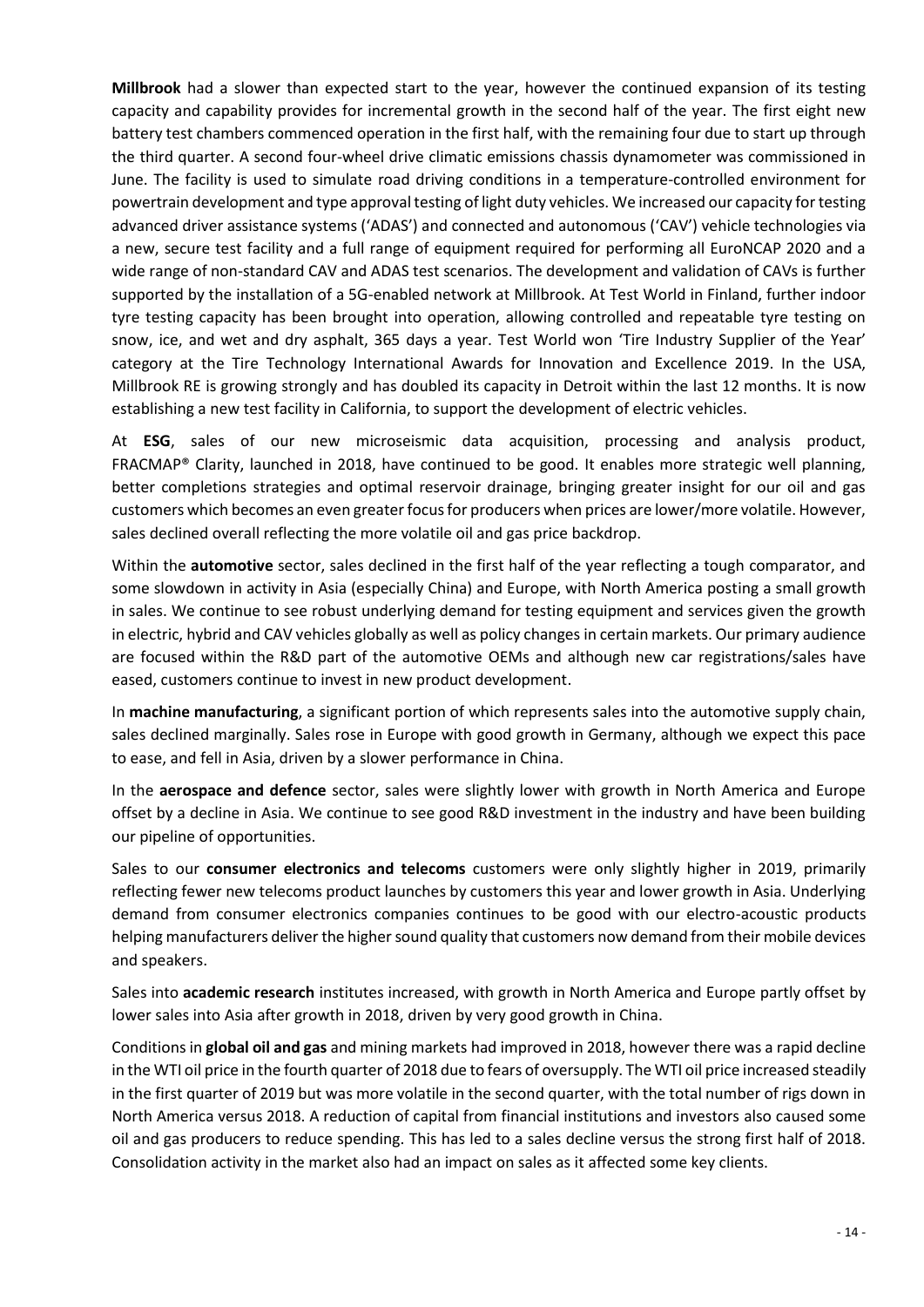# **Segment market trends**

Despite some near-term headwinds in the **automotive** industry, such as weaker-than-expected demand in China and other emerging markets, we continue to expect significant R&D spending by vehicle manufacturers as they comply with tightening environmental regulations and look to improve their competitive position in the development of electric vehicles and propulsion systems. The growth in battery development continues at pace as does the testing of connected and autonomous vehicles, where our hardware and software offerings and new capacity coming onstream at Millbrook will drive future revenues.

In **aerospace**, overall demand will be driven by new development programmes and advanced testing requirements, where we are well positioned given our expertise in serving complex testing requirements.

Demand for audio quality testing in both R&D and production applications in the **consumer electronics and telecoms** market remain healthy, in our view. The prevalence of new product launches will be a key driver of demand for our applications.

Market conditions in the **oil and gas** industry are harder to predict, with the continued volatility in oil and gas prices likely to have an impact on capital expenditure by many energy market producers. Our new product offerings continue to position us strongly but ultimately, demand will be determined by the level of commercial activity at our customers which looks more uncertain.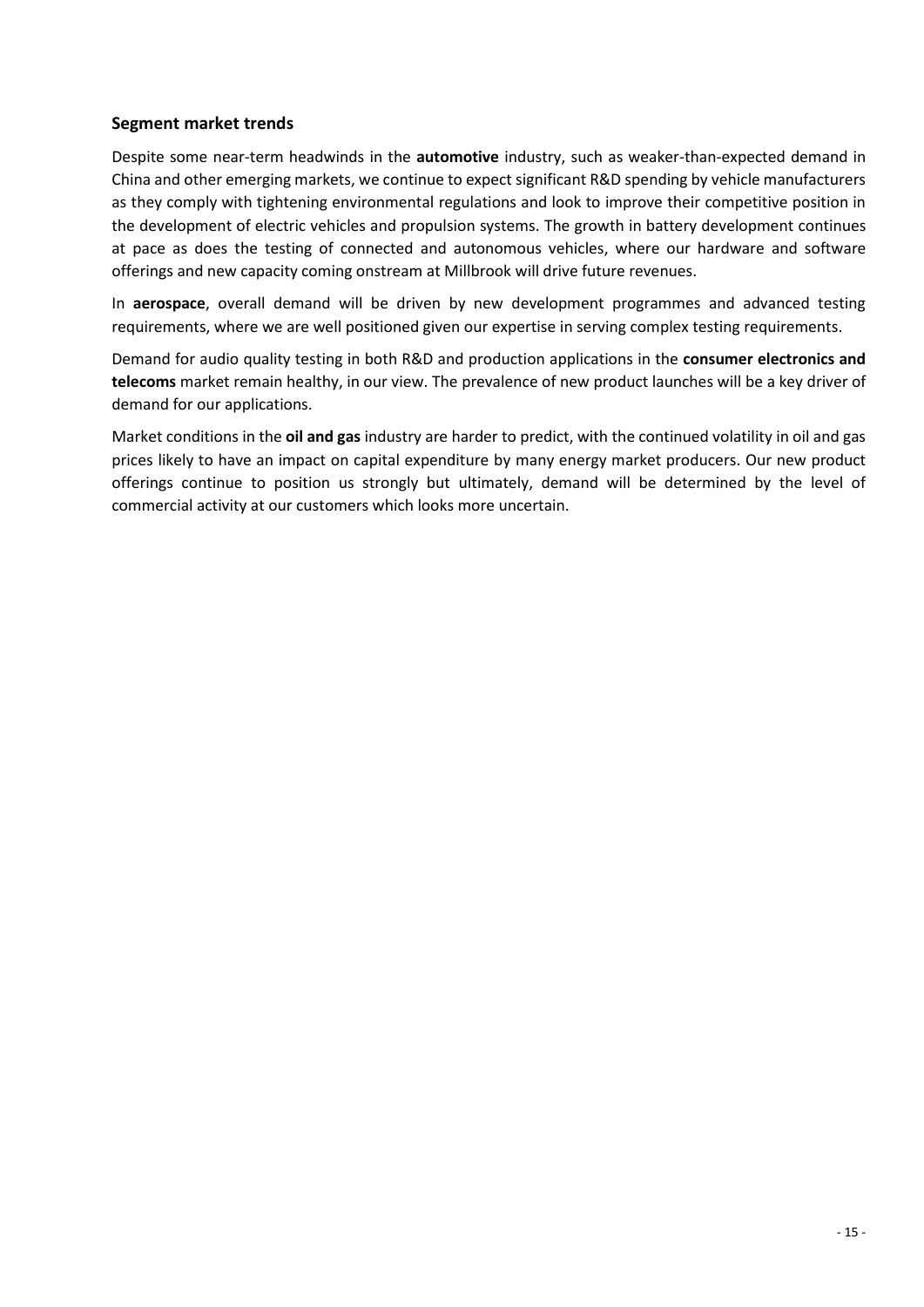#### **IN-LINE INSTRUMENTATION**

In-line Instrumentation operating companies provide process analytical measurement, asset monitoring and online controls, as well as associated consumables and services for both primary processing and the converting industries. The operating companies in this segment are Brüel & Kjær Vibro, BTG, NDC Technologies ('NDCT') and Servomex.

#### **Segment performance**

|                                                 |         |                     |                   | LFL               |
|-------------------------------------------------|---------|---------------------|-------------------|-------------------|
|                                                 | H1 2019 | H <sub>1</sub> 2018 | Change            | change            |
| Sales (£m)                                      | 156.1   | 141.8               | 10%               | 7%                |
| Adjusted operating profit <sup>1</sup> ( $Em$ ) | 18.4    | 11.2                | 64%               | 56%               |
| Adjusted operating margin <sup>1</sup> (%)      | 11.8%   | 7.9%                | 3.9 <sub>pp</sub> | 3.6 <sub>pp</sub> |

1 Adjusted operating profit excludes restructuring costs of £7.0m (H1 2018: £1.3m).

Sales increased 7%, with three of the operating companies in this segment posting sales growth. On a regional basis, sales rose in both Asia and North America, however were down marginally in Europe.

Adjusted operating profit increased 56% and adjusted operating margins increased 3.6pp. This reflected the higher sales and gross margins at BTG and Servomex, the segment's larger two operating companies, with a notably strong performance overall at Servomex.

In the **pulp and paper** markets, sales for **BTG** increased compared with 2018, led by strong growth in tissue manufacturing in Europe and Asia. Packaging and graphic paper performance has been performing well, despite the decline in the coated paper market and a slowdown in China, reflecting the ongoing trade tensions with the USA. The Process Solutions business is focused on executing several pulping solution projects including an important strategic project win earlier this year in Asia. These solution projects combine innovative measurement, leading software and expert services, which deliver sustainable gains in business performance to our pulping customers and providing a means to deliver further cost optimisation. A Brazilian pulp and paper producer selected BTG for the supply of instruments and advanced process controls for its plant. BTG will deliver a comprehensive process optimisation solution to optimise chemical usage and reduce final brightness variability.

In the **energy and utilities** market, sales rose, with notably strong growth in Asia and North America more than offsetting lower sales in Europe, with the higher oil price supporting steady project investment in both upstream and downstream projects. In this space, increasing environmental legislation, specifically in relation to emissions monitoring and control, also continues to drive opportunities for **Servomex's** products. This type of application has helped good order growth in the hydrocarbon and industrial gas segments, but gas monitoring applications are equally in demand in other industries outside of energy.

Our condition monitoring business for rotating machinery continues to expand in the growing LNG segment with shipments of our VibroControl 6000 system to customersin Africa and Australia. Our latest system VibroControl 8000 is gaining ground in Asia with new wins in the oil and gas and energy segment in Indonesia and China. VibroControl 8000 combines the capability of protecting critical assets with condition monitoring especially focused on rotating machinery in the industrial sector. Our wind segment continues to grow based on strong performance of our OEM base where we deploy our state-of-the-art monitoring solution DDAU 3/VibroSuite. Current activities focus on widening our customer base to Asia and expanding our service offering through accelerated investments in advanced software, built on our deep asset domain knowledge to automatically detect performance anomalies and suggest corrective actions.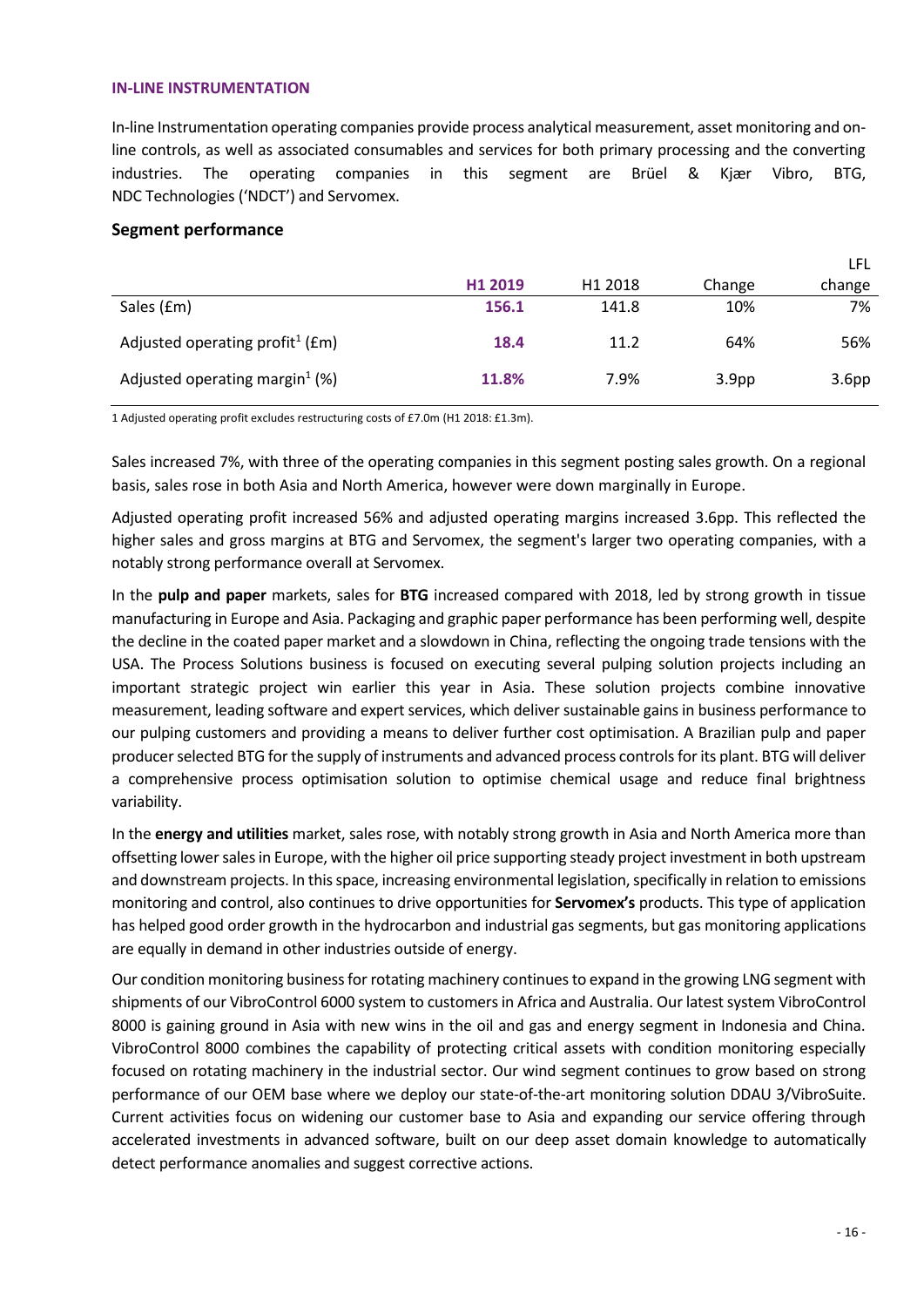At **NDCT**, sales to **web and converting industries** were down overall, albeit with a rise in Europe, with markedly lower sales in North America and Asia, reflecting the impact of the USA-China tariff situation. This also reflects the demand softness experienced in 2018, driven by industry consolidation and customers delaying projects to focus on consolidating production lines, however the order backlog has been built-up going into second half. Sales to the food, drink and tobacco sector have seen robust growth in North America supported by a strong backlog entering the year, partially offset by weakness in Europe.

An important development and opportunity has been our work on lithium-ion batteries and NDCT continues to progress activities to further penetrate this market. With the successful completion of NDCT's innovative measurement system, a leading global lithium ion battery cell manufacturer is now equipped with the industry's latest gauging technology. This solution consists of NDC's new photon sensor and the company's new Micro-Caliper Thickness Sensor that is optimised for providing high-accuracy, high-resolution thickness measurements. NDCT is seeing growing interest for its new measurement solution from other leading lithium ion battery cell manufacturers.

### **Segment market trends**

We continue to drive the mix shift in our **pulp and paper** business to be less dependent on graphic paper, a long-term declining market, into the higher growth areas of tissue, packaging and pulp markets. Tissue growth is driven by increasing consumer penetration in emerging markets and packaging from the rise in online shopping. We also expect to continue to capture new opportunities with our Process Solutions business, including reliability services.

Despite an improving oil price since the start of the year, the market environment in global **oil and gas** markets is difficult to predict, given current contrary macroeconomic signals. The requirements for emissions monitoring, as regulation becomes more stringent, should support demand for our gas analysis products. In the wind energy sector, investment is expected to continue to grow and we are working on expanding our offering into new wind farm owners and operators as well as OEMs.

We expect an improved performance in the **web and converting** industries in the second half of the year, and will continue to focus on key areas of growth such as the lithium-ion battery market. In the **food and bulk materials** market, activity is expected to remain robust.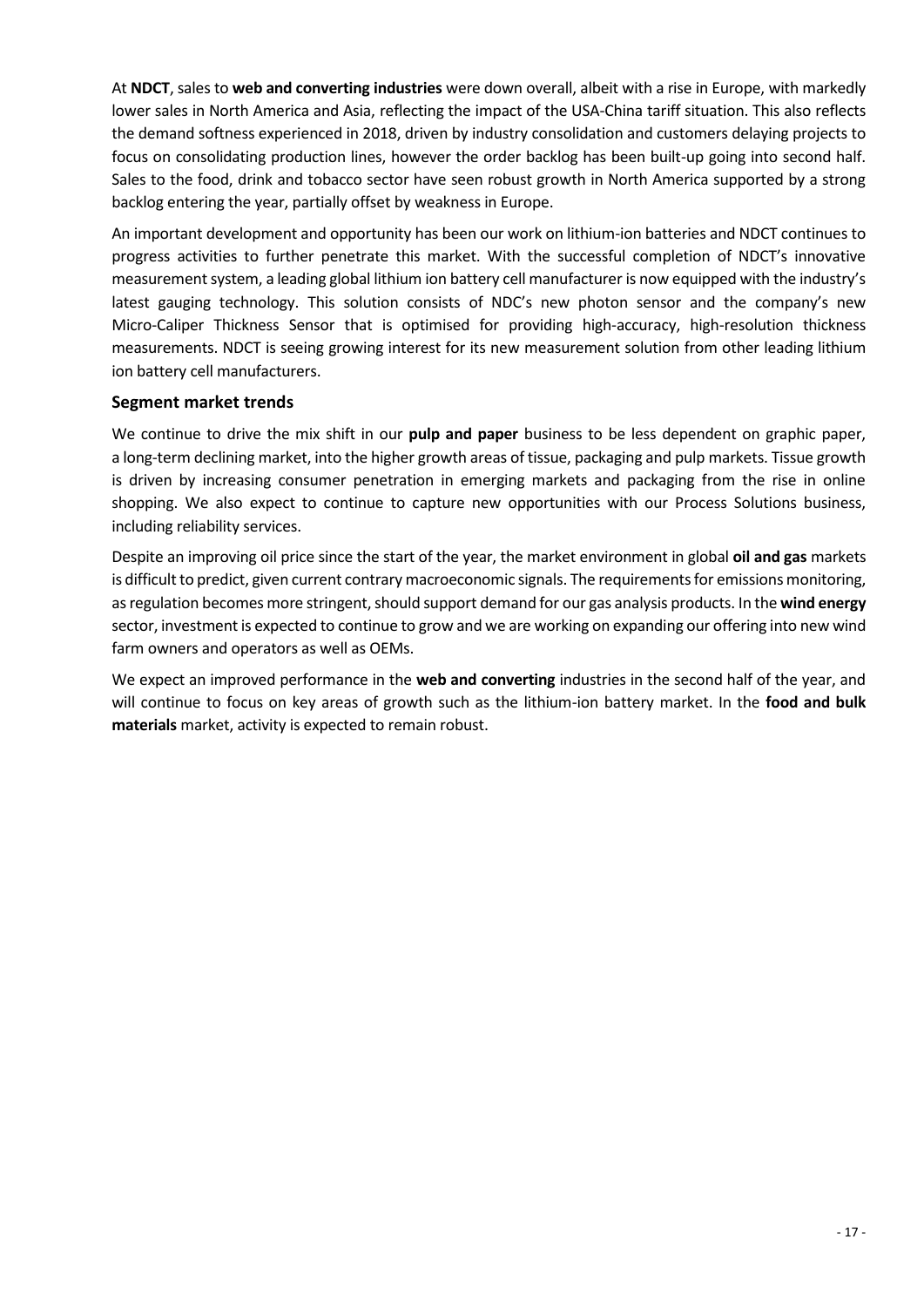#### **INDUSTRIAL CONTROLS**

Industrial Controls operating companies provide products and solutions that measure, monitor, control and inform during the production process. The operating companies in this segment are Omega Engineering ('Omega') and Red Lion Controls ('Red Lion').

## **Segment performance**

|                                                 |         |                     |               | LFL     |
|-------------------------------------------------|---------|---------------------|---------------|---------|
|                                                 | H1 2019 | H <sub>1</sub> 2018 | Change        | change  |
| Sales (£m)                                      | 110.2   | 112.5               | (2%)          | (7%)    |
| Adjusted operating profit <sup>1</sup> ( $Em$ ) | 17.8    | 20.1                | (11%)         | (16%)   |
| Adjusted operating margin <sup>1</sup> (%)      | 16.2%   | 17.9%               | $(1.7$ pp $)$ | (1.9pp) |

1 Adjusted operating profit excludes restructuring costs of £2.5m (H1 2018: £1.9m).

Sales decreased by 7% in the period. This segment has a high exposure to North America (c. 70%), where sales were lower, partly reflecting slowing US industrial production and were also lower in Asia as a result of the continuing USA-China tariff situation.

Adjusted operating profit decreased 16% and operating margins declined by 1.9pp, reflecting the lower sales volumes. To offset the slower demand, a greater focus on operational improvement and Lean initiatives is underway.

At **Omega,** in addition to the macroeconomic impact, the lower sales in the USA reflected initial disruption with outsourcing of a product line to a third-party supplier, a temporary disruption to order flows from the launch of the new digital platform in the USA as users learned to navigate the new website, and some high one-off government orders in 2018.

Following the initial launch in Canada in December 2018, Omega launched its new e-commerce platform in its primary US market in April in order to strengthen its market presence and further facilitate customer experiences. Combining Omega's strong application knowledge and technical support with enhanced online capabilities, including the ability for customers to configure and customise products, the new website positions Omega well to take advantage of the demographic shift in the engineering workforce towards greater online adoption, and accelerate its plans to grow market share.

Omega continued its product refresh programme and launched key new products to expand its portfolio and access growing technologies, in order to supplement its traditional temperature, pressure and flow business. In electronics, Omega expanded its offering with new panel meters and data loggers. Its new data logger includes eight channel inputs to simultaneously measure current, voltage, temperature and pulse, and display real-time analysis via a colour touch screen. In the level market, Omega released new ultrasonic liquid level sensors products that deliver reliable level measurement for applications such as bulk storage tanks for chemicals, water, wastewater or oil. In temperature, new hand-held thermal imagers have been launched featuring a mobile app for data capturing and continuous analysis typically used in applications such as electronic thermal distribution analysis, solar panel and HVAC inspection, and fatigue testing of materials through long-term detection. Omega's other product launches have been focused on refreshing the technology of the portfolio for example, its new line of high precision digital pressure gauges, providing both the highest level of precision and local temperature indication, and its next level of thermocouple calibrators, providing ease-of-use and laboratory grade calibrations in a highly portable package.

As well as focusing on products, Omega's strategic accounts programme to identify and target key customers has secured pressure and load business in transducers for military applications while continuing to develop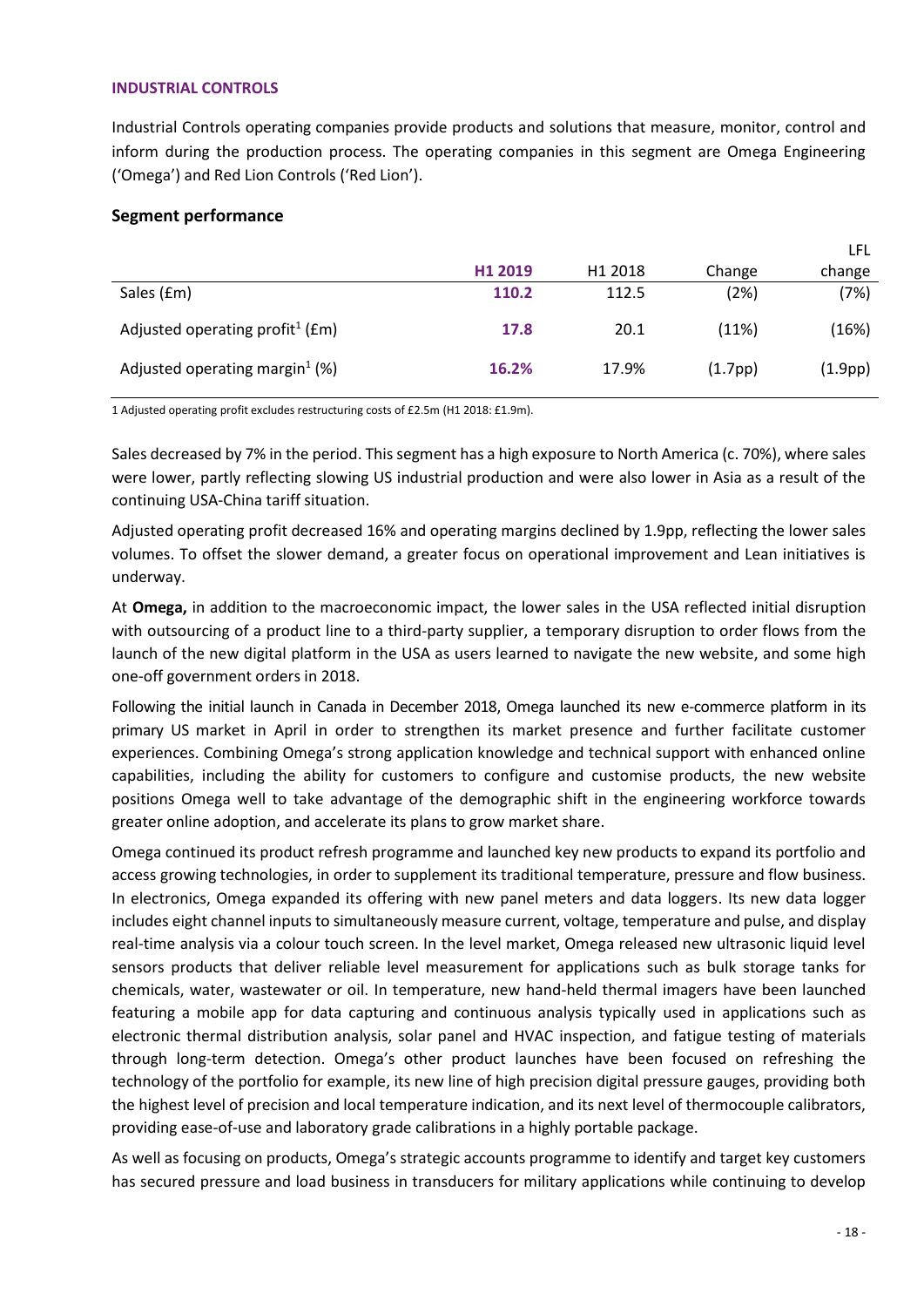opportunities in the renewable energy space in Europe and China. It is also co-developing custom design products with an industry leader for safety-related use in the maritime industry.

In April, **Red Lion** launched its new brand identity that reflects its strength and positioning in the market. For example, this year Red Lion has been recognised as one of the 50 most promising IoT Solutions Provider 2019 by CIO review and as a Technology Innovator during the 32<sup>nd</sup> Annual Control Engineering Engineer's Choice Awards whilst also being named as a 'First Team Supplier' by the readers of Automation World magazine for the eighth consecutive year.

Red Lion has also been refreshing its product lines. In February, Red Lion introduced new capabilities for its award-winning Crimson® software, which allows customers to simplify their system architectures, increase scalability and accelerate data integration initiatives with no additional hardware or expensive software customisation required. This ensures the reliable transmission of real-time and historical data directly to enterprise business systems using a single, easy-to-use environment. In June, Red Lion released a new full range of signal conditioners that boost signal strength while allowing for longer cable runs through industrial environments. These new products offer amplification, isolation, and conversion capabilities, ensuring signal integrity in harsh environments and across long distances, with the option to change the signal to the desired input needed dependent upon the application.

Red Lion's strategic focus on the key vertical markets of factory automation, water and wastewater, transportation and energy continued - for example, Red Lion worked with a customer to help provide reliable communication infrastructure to remotely monitor a pipeline delivering water to a treatment facility.

## **Segment market trends**

Given the predominance of sales in the North American market, the performance of this segment will be influenced by industrial markets in that region, where growth in 2019 has been subdued.

As online traffic flows rebound and customers become accustomed to the new website, the enhanced digital e-commerce platform, in combination with the launch of new products and a focus on key accounts, is expected to recover order volume in the second half for Omega.

In the medium term, the demand from industrial companies wishing to drive productivity and operational efficiencies, by having effortless and secure access to their manufacturing data, is expected to increase. Our ability to provide connected devices, digital monitoring and optimisation solutions enables our customers to benefit from our deep applications knowledge, as we apply our process applications and products expertise to address their industrial optimisation requirements.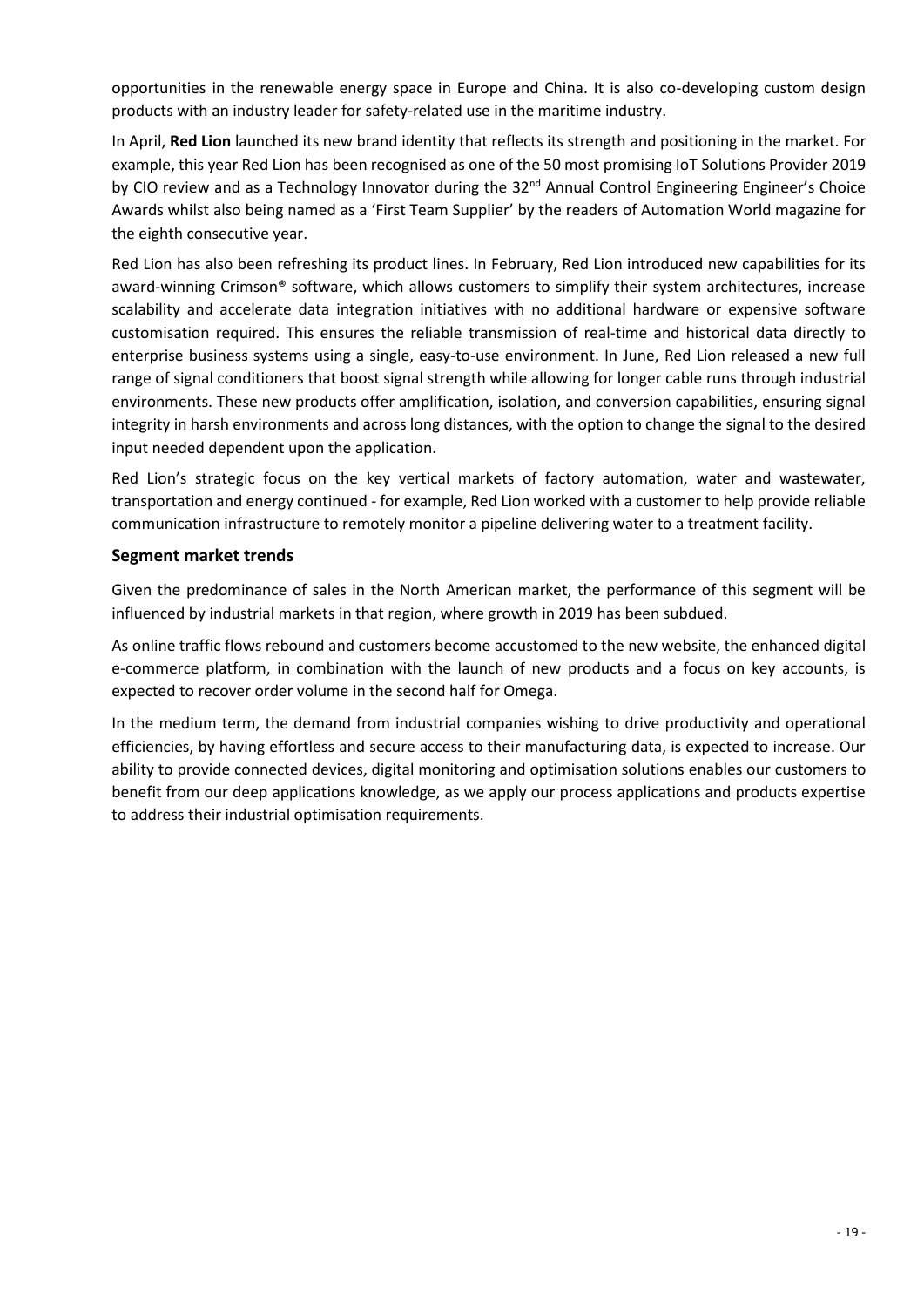#### **Principal Risks and Uncertainties**

A number of potential risks and uncertainties exist which could have a material impact on the Group's performance over the second half of the financial year and could cause actual results to differ materially from expected and historical results.

The Group has processes in place for identifying, evaluating and managing the key risks which could have an impact upon the Group's performance.

The current risks, together with a description of how they relate to the Group's strategy and the approach to managing them, are set out on pages 32 to 36 of the 2018 Annual Report and Accounts which is available on the Group's website at www.spectris.com. The Group has reviewed these risks and concluded that they will continue to remain relevant for the second half of the financial year. The potential impact of these risks on our strategy and financial performance, together with details of our specific mitigation actions, are set out in the 2018 Annual Report.

The full list of principal risks relevant as at the half year comprises:

- Acquisitions
- Strategy execution
- People
- Compliance with laws and regulations
- New product development
- Political and economic risks
- Competitive activity
- Fluctuations in exchange rates
- Supply chain dependencies and disruption
- Intellectual property
- Information security

#### **Responsibility statement of the Directors in respect of the Interim report**

We confirm that to the best of our knowledge:

- a) the condensed set of financial statements has been prepared in accordance with IAS 34 'Interim Financial Reporting';
- b) the interim management report includes a fair review of the information required by DTR 4.2.7R (indication of important events and their impact during the first six months and description of the principal risks and uncertainties for the remaining six months of the year); and
- c) the interim management report includes a fair review of the information required by DTR 4.2.8R (disclosure of related party transactions and changes therein).

By order of the Board

**Andrew Heath Derek Harding**

Chief Executive Chief Financial Officer

30 July 2019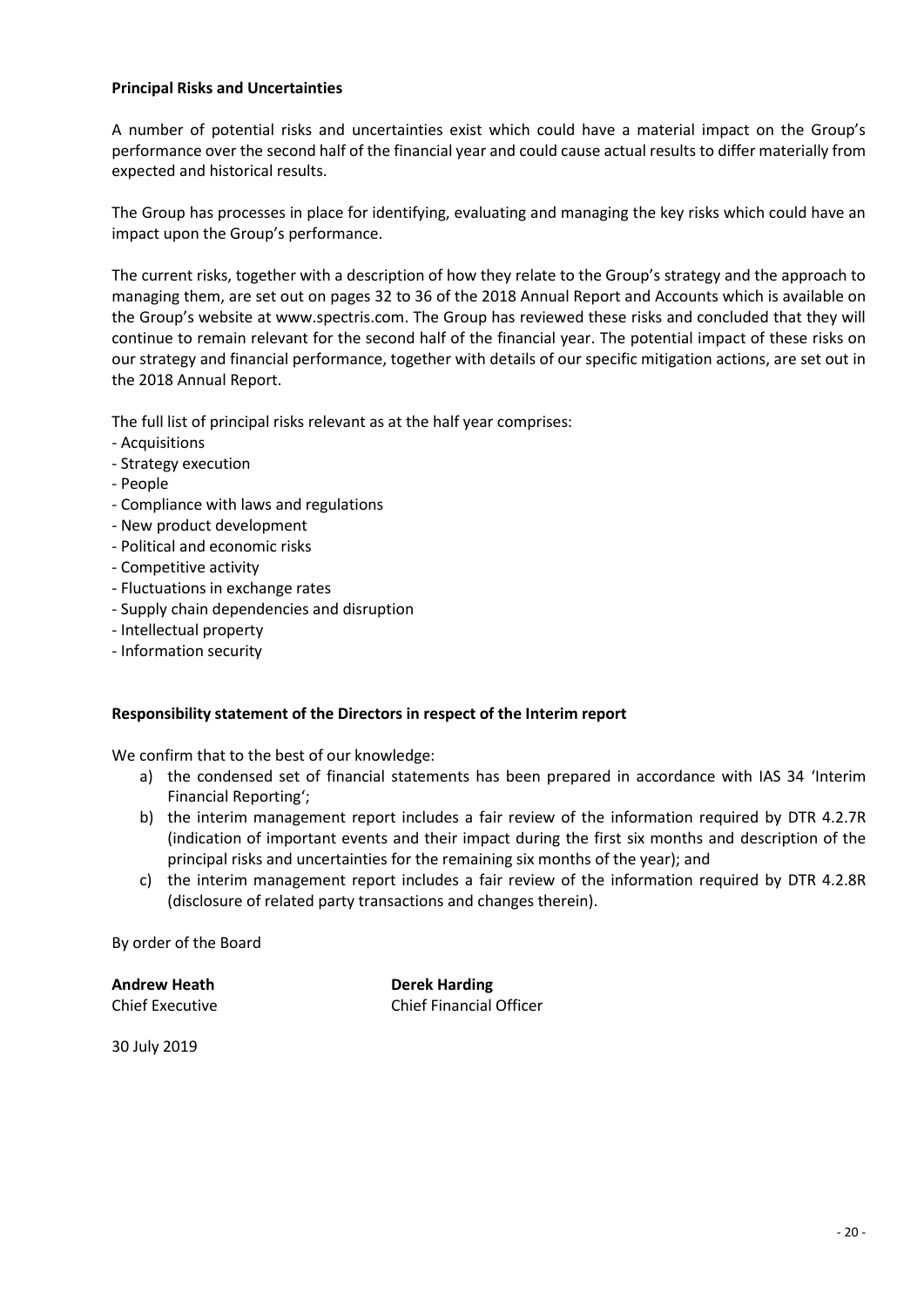#### **INDEPENDENT REVIEW REPORT TO SPECTRIS PLC**

We have been engaged by the company to review the condensed set of financial statements in the half-yearly financial report for the six months ended 30 June 2019 which comprises the condensed consolidated income statement, the condensed consolidated statement of financial position, the condensed consolidated statement of changes in equity of, the condensed consolidated statement of cash flows and related notes 1 to 12. We have read the other information contained in the half-yearly financial report and considered whether it contains any apparent misstatements or material inconsistencies with the information in the condensed set of financial statements.

This report is made solely to the company in accordance with International Standard on Review Engagements (UK and Ireland) 2410 "Review of Interim Financial Information Performed by the Independent Auditor of the Entity" issued by the Financial Reporting Council. Our work has been undertaken so that we might state to the company those matters we are required to state to it in an independent review report and for no other purpose. To the fullest extent permitted by law, we do not accept or assume responsibility to anyone other than the company, for our review work, for this report, or for the conclusions we have formed.

#### **Directors' responsibilities**

The half-yearly financial report is the responsibility of, and has been approved by, the directors. The directors are responsible for preparing the half-yearly financial report in accordance with the Disclosure Guidance and Transparency Rules of the United Kingdom's Financial Conduct Authority.

As disclosed in note 1, the annual financial statements of the group are prepared in accordance with IFRSs as adopted by the European Union. The condensed set of financial statements included in this half-yearly financial report has been prepared in accordance with International Accounting Standard 34 "Interim Financial Reporting" as adopted by the European Union.

#### **Our responsibility**

Our responsibility is to express to the Company a conclusion on the condensed set of financial statements in the half-yearly financial report based on our review.

#### **Scope of review**

We conducted our review in accordance with International Standard on Review Engagements (UK and Ireland) 2410 "Review of Interim Financial Information Performed by the Independent Auditor of the Entity" issued by the Financial Reporting Council for use in the United Kingdom. A review of interim financial information consists of making inquiries, primarily of persons responsible for financial and accounting matters, and applying analytical and other review procedures. A review is substantially less in scope than an audit conducted in accordance with International Standards on Auditing (UK) and consequently does not enable us to obtain assurance that we would become aware of all significant matters that might be identified in an audit. Accordingly, we do not express an audit opinion.

#### **Conclusion**

Based on our review, nothing has come to our attention that causes us to believe that the condensed set of financial statements in the half-yearly financial report for the six months ended 30 June 2019 is not prepared, in all material respects, in accordance with International Accounting Standard 34 as adopted by the European Union and the Disclosure Guidance and Transparency Rules of the United Kingdom's Financial Conduct Authority.

**Deloitte LLP** Statutory Auditor Reading, UK 30 July 2019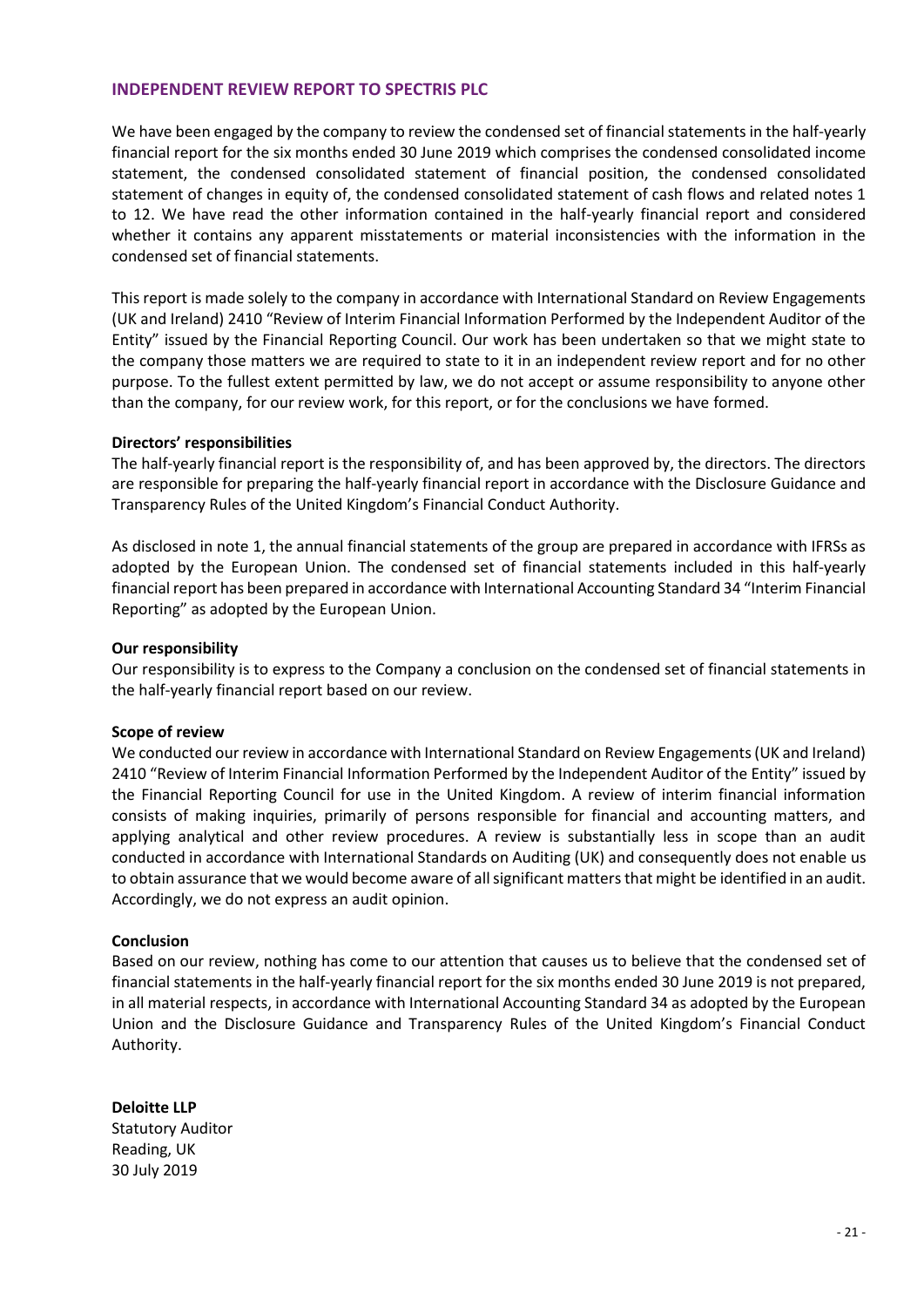# **CONDENSED CONSOLIDATED INCOME STATEMENT (UNAUDITED)**

|                                                                      |                | 2019             | 2018      | 2018      |
|----------------------------------------------------------------------|----------------|------------------|-----------|-----------|
|                                                                      |                | <b>Half year</b> | Half year | Full year |
| <b>Continuing operations</b>                                         | <b>Note</b>    | £m               | £m        | £m        |
|                                                                      |                |                  |           |           |
| Revenue                                                              | 3              | 759.1            | 728.0     | 1,604.2   |
| Cost of sales                                                        |                | (342.0)          | (319.9)   | (696.8)   |
| <b>Gross profit</b>                                                  |                | 417.1            | 408.1     | 907.4     |
|                                                                      |                |                  |           |           |
| Indirect production and engineering expenses                         |                | (54.7)           | (58.0)    | (106.8)   |
| Sales and marketing expenses                                         |                | (175.4)          | (175.5)   | (352.1)   |
| Administrative expenses                                              |                | (233.1)          | (129.1)   | (272.1)   |
| <b>Adjusted operating profit</b>                                     | 2              | 83.5             | 77.2      | 248.3     |
| Restructuring costs                                                  | $\overline{2}$ | (29.1)           | (6.7)     | (15.6)    |
| Net transaction-related costs and fair value adjustments             | 2              | (6.3)            | (5.8)     | (12.2)    |
| Depreciation of acquisition-related fair value adjustments to        |                |                  |           |           |
| property, plant and equipment                                        | $\overline{2}$ | (0.4)            | (0.4)     | (0.8)     |
| Profit on disposal of property                                       | $\overline{2}$ | 5.2              |           |           |
| Impairment of goodwill                                               | $\overline{2}$ | (35.1)           |           |           |
| Amortisation and impairment of acquisition-related intangible assets | $\overline{2}$ | (63.9)           | (18.8)    | (43.3)    |
| <b>Operating (loss)/profit</b>                                       | 2,3            | (46.1)           | 45.5      | 176.4     |
|                                                                      |                |                  |           |           |
| Share of post-tax results of joint venture                           |                | (2.8)            |           | (1.2)     |
| Profit on disposal of businesses                                     | 12             |                  | 57.0      | 56.3      |
| <b>Financial income</b>                                              | 4              | 4.4              | 0.3       | 2.5       |
| Finance costs                                                        | 4              | (5.6)            | (6.2)     | (16.0)    |
| (Loss)/profit before tax                                             |                | (50.1)           | 96.6      | 218.0     |
|                                                                      |                |                  |           |           |
| Taxation credit/(charge)                                             | 5              | 1.7              | (7.8)     | (32.8)    |
| (Loss)/profit for the year from continuing operations attributable   |                |                  |           |           |
| to owners of the Company                                             |                | (48.4)           | 88.8      | 185.2     |
|                                                                      |                |                  |           |           |
| Basic (loss)/earnings per share                                      | $\overline{7}$ | (41.8p)          | 74.6p     | 157.6p    |
| Diluted (loss)/earnings per share                                    | 7              | (41.8p)          | 74.2p     | 156.9p    |
| Adjusted earnings per share                                          | $\overline{2}$ | 52.4p            | 50.4p     | 164.9p    |
|                                                                      |                |                  |           |           |
| Interim and final dividends paid/proposed for the period (per share) | 6              | 21.9p            | 20.5p     | 61.0p     |
| Dividends paid during the period (per share)                         |                | 40.5p            | 37.5p     | 58.0p     |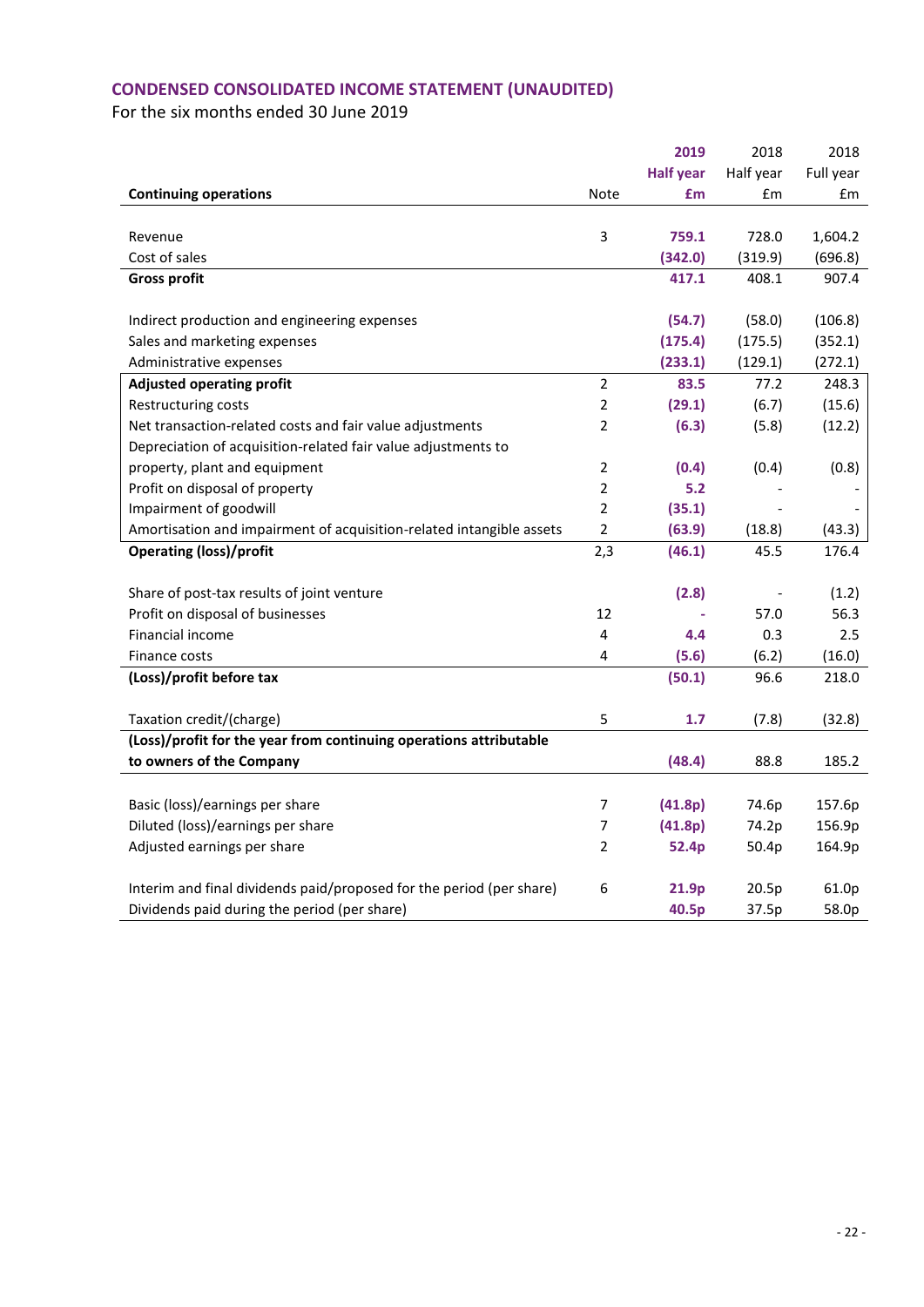# **CONDENSED CONSOLIDATED STATEMENT OF COMPREHENSIVE INCOME (UNAUDITED)**

|                                                                         | 2019             | 2018      | 2018      |
|-------------------------------------------------------------------------|------------------|-----------|-----------|
|                                                                         | <b>Half year</b> | Half year | Full year |
|                                                                         | £m               | Em        | £m        |
| (Loss)/profit for the period attributable to owners of the Company      | (48.4)           | 88.8      | 185.2     |
| Other comprehensive income:                                             |                  |           |           |
| Items that will not be reclassified to the Consolidated Income          |                  |           |           |
| Statement:                                                              |                  |           |           |
| Re-measurement of net defined benefit obligation, net of foreign        |                  |           |           |
| exchange                                                                | (9.1)            | (2.3)     | 5.4       |
| Tax on items above                                                      | 1.5              | 0.4       | (1.4)     |
|                                                                         | (7.6)            | (1.9)     | 4.0       |
| Items that are or may be reclassified subsequently to the Consolidated  |                  |           |           |
| <b>Income Statement:</b>                                                |                  |           |           |
| Net loss on effective portion of changes in fair value of forward       |                  |           |           |
| exchange contracts on cash flow hedges                                  | (0.3)            | (2.2)     | (2.4)     |
| Foreign exchange movements on translation of overseas operations        | 3.6              | 7.2       | 27.9      |
| Share of joint venture other comprehensive income                       | 0.4              |           |           |
| Currency translation differences transferred to profit on disposal of   |                  |           |           |
| business                                                                | ٠                | (5.1)     | (5.1)     |
| Tax on items above                                                      | 0.1              | 0.3       | 0.5       |
|                                                                         | 3.8              | 0.2       | 20.9      |
| Total other comprehensive (loss)/income                                 | (3.8)            | (1.7)     | 24.9      |
| Total comprehensive (loss)/income for the period attributable to owners |                  |           |           |
| of the Company                                                          | (52.2)           | 87.1      | 210.1     |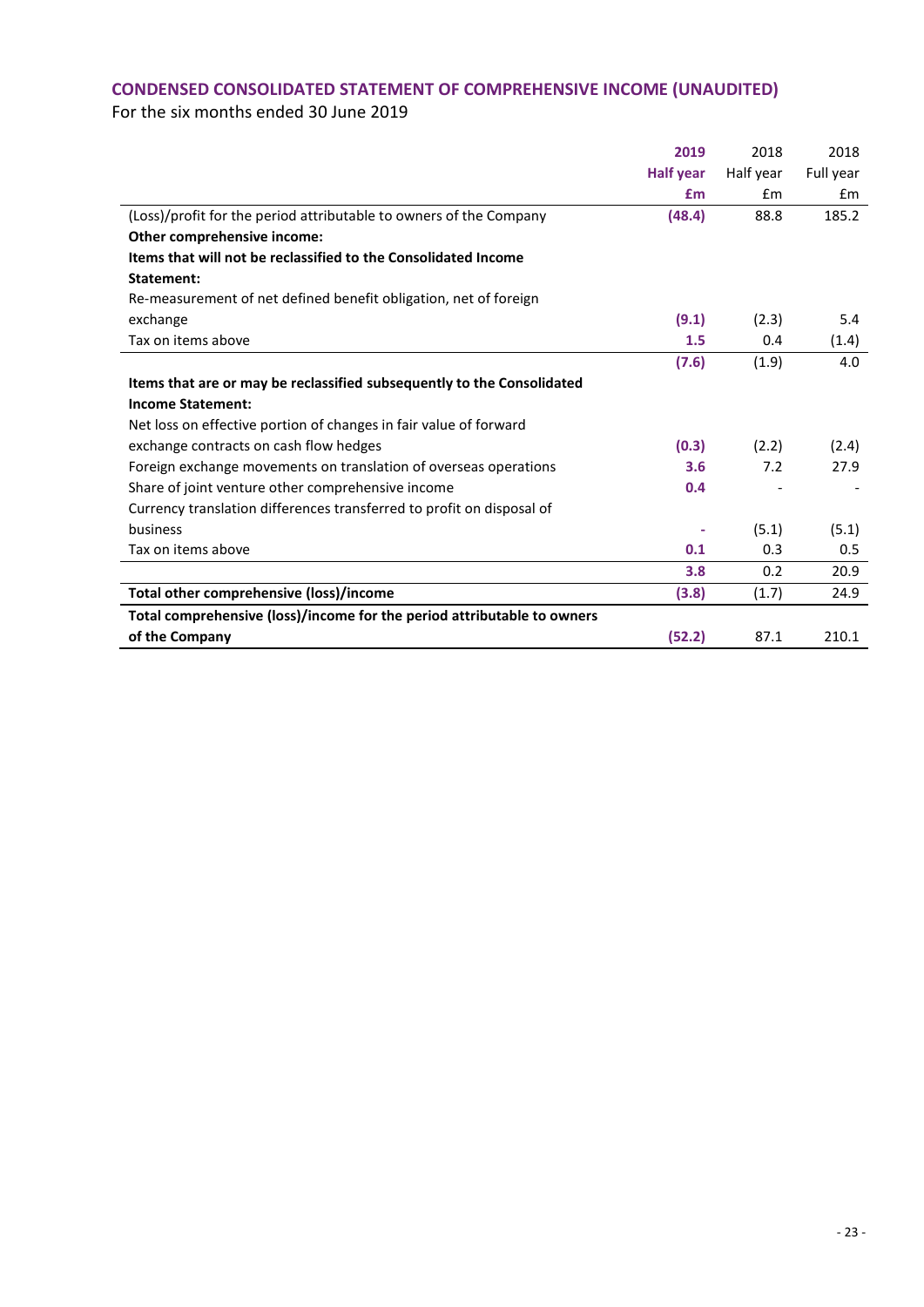# **CONDENSED CONSOLIDATED STATEMENT OF CHANGES IN EQUITY (UNAUDITED)**

For the six months ended 30 June 2019

|                                   |              |              |                 |                    |                |               | <b>Capital</b> |              |
|-----------------------------------|--------------|--------------|-----------------|--------------------|----------------|---------------|----------------|--------------|
|                                   | <b>Share</b> | <b>Share</b> | <b>Retained</b> | <b>Translation</b> | <b>Hedging</b> | <b>Merger</b> | redemption     | <b>Total</b> |
|                                   | capital      | premium      | earnings        | reserve            | reserve        | reserve       | reserve        | equity       |
|                                   | £m           | £m           | £m              | £m                 | £m             | £m            | £m             | £m           |
| At 1 January 2019                 | 6.0          | 231.4        | 828.7           | 167.1              | (3.9)          | 3.1           | 0.5            | 1,232.9      |
| Adoption of IFRS 16               | ÷            | ٠            | (3.7)           |                    |                | ٠             | ٠              | (3.7)        |
| At 1 January 2019 (restated)      | 6.0          | 231.4        | 825.0           | 167.1              | (3.9)          | 3.1           | 0.5            | 1,229.2      |
|                                   |              |              |                 |                    |                |               |                |              |
| Loss for the period               |              | ٠            | (48.4)          |                    |                |               |                | (48.4)       |
| Other comprehensive               |              |              |                 |                    |                |               |                |              |
| (loss)/income                     |              | ٠            | (7.6)           | 4.0                | (0.2)          |               | ٠              | (3.8)        |
| <b>Total comprehensive</b>        |              |              |                 |                    |                |               |                |              |
| (loss)/income for the period      |              | ٠            | (56.0)          | 4.0                | (0.2)          |               | ٠              | (52.2)       |
| Transactions with owners          |              |              |                 |                    |                |               |                |              |
| recorded directly in equity:      |              |              |                 |                    |                |               |                |              |
| Equity dividends paid by the      |              |              |                 |                    |                |               |                |              |
| Company                           |              | ٠            | (46.9)          |                    |                |               |                | (46.9)       |
|                                   |              |              |                 |                    |                |               |                |              |
| Share-based payments, net of tax  |              |              | 3.1             |                    |                |               | ٠              | 3.1          |
| Proceeds from exercise of equity- |              |              |                 |                    |                |               |                |              |
| settled options                   |              |              | 0.6             |                    |                |               |                | 0.6          |
| At 30 June 2019                   | 6.0          | 231.4        | 725.8           | 171.1              | (4.1)          | 3.1           | 0.5            | 1,133.8      |

|                                   |                          |                          |          |                          |         |         | Capital                  |         |
|-----------------------------------|--------------------------|--------------------------|----------|--------------------------|---------|---------|--------------------------|---------|
|                                   | Share                    | Share                    | Retained | Translation              | Hedging | Merger  | redemption               | Total   |
|                                   | capital                  | premium                  | earnings | reserve                  | reserve | reserve | reserve                  | equity  |
|                                   | £m                       | £m                       | £m       | £m                       | £m      | £m      | £m                       | £m      |
| At 1 January 2018                 | 6.2                      | 231.4                    | 820.8    | 144.3                    | (2.0)   | 3.1     | 0.3                      | 1,204.1 |
| Adoption of IFRS 9 and IFRS 15    | $\overline{\phantom{a}}$ | ٠                        | (19.8)   | $\overline{\phantom{a}}$ | ٠       |         |                          | (19.8)  |
| At 1 January 2018 (restated)      | 6.2                      | 231.4                    | 801.0    | 144.3                    | (2.0)   | 3.1     | 0.3                      | 1,184.3 |
|                                   |                          |                          |          |                          |         |         |                          |         |
| Profit for the period             |                          |                          | 88.8     |                          |         |         |                          | 88.8    |
| Other comprehensive income        | -                        | $\overline{\phantom{a}}$ | (1.9)    | 2.1                      | (1.9)   |         | $\overline{\phantom{m}}$ | (1.7)   |
| Total comprehensive income for    |                          |                          |          |                          |         |         |                          |         |
| the period                        |                          |                          | 86.9     | 2.1                      | (1.9)   |         |                          | 87.1    |
| Transactions with owners          |                          |                          |          |                          |         |         |                          |         |
| recorded directly in equity:      |                          |                          |          |                          |         |         |                          |         |
| Equity dividends paid by the      |                          |                          |          |                          |         |         |                          |         |
| Company                           |                          |                          | (44.5)   |                          |         |         |                          | (44.5)  |
| Own shares acquired for share     |                          |                          |          |                          |         |         |                          |         |
| buyback programme                 |                          |                          | (100.0)  |                          |         |         |                          | (100.0) |
| Share-based payments, net of tax  |                          |                          | 4.8      |                          |         |         |                          | 4.8     |
| Proceeds from exercise of equity- |                          |                          |          |                          |         |         |                          |         |
| settled options                   |                          |                          | 0.1      |                          |         |         |                          | 0.1     |
| At 30 June 2018                   | 6.2                      | 231.4                    | 748.3    | 146.4                    | (3.9)   | 3.1     | 0.3                      | 1,131.8 |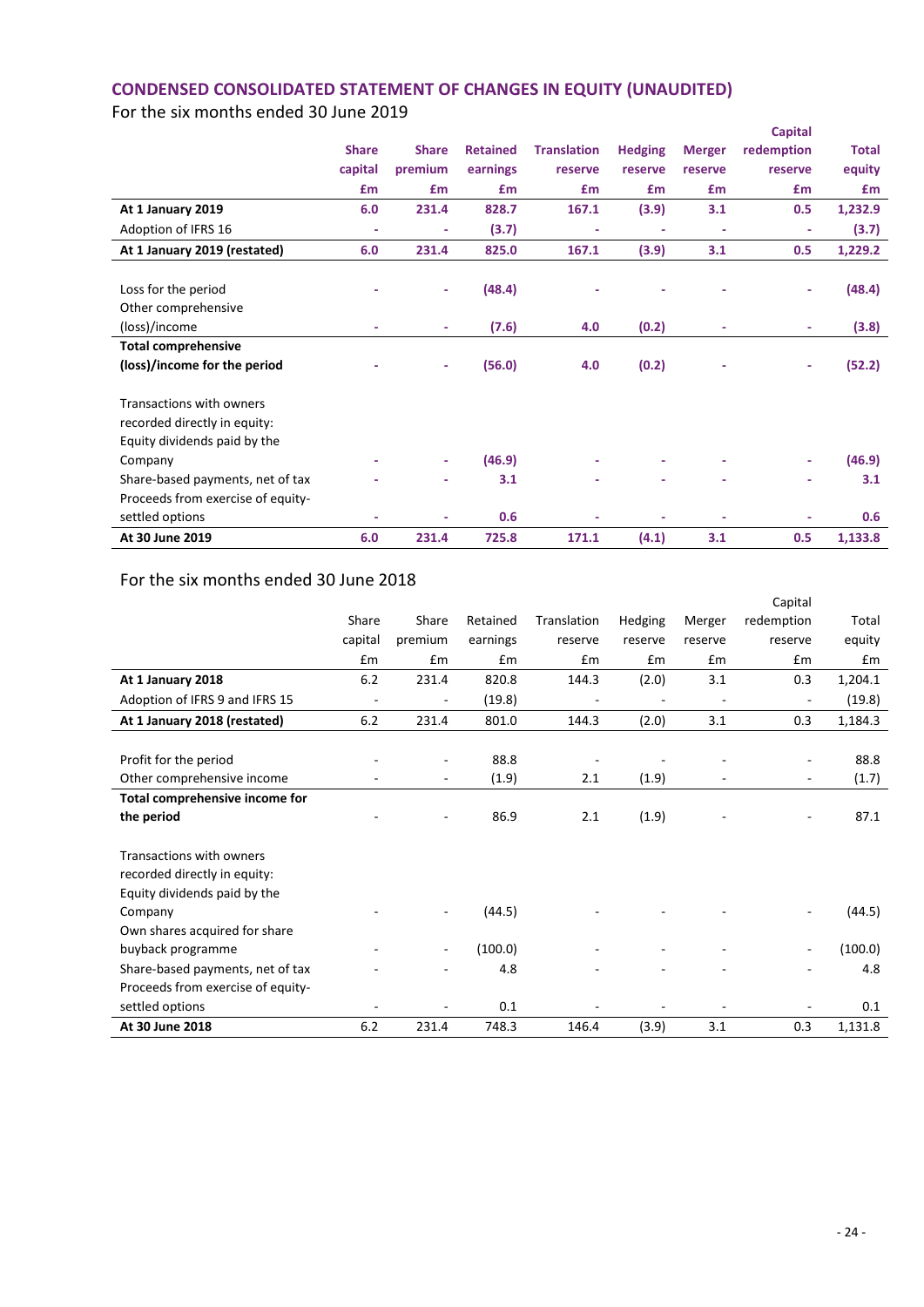# **CONDENSED CONSOLIDATED STATEMENT OF CHANGES IN EQUITY (UNAUDITED) CONTINUED** For the year ended 31 December 2018

|                                   |                          |                          |          |             |         |                          | Capital                  |         |
|-----------------------------------|--------------------------|--------------------------|----------|-------------|---------|--------------------------|--------------------------|---------|
|                                   | Share                    | Share                    | Retained | Translation | Hedging | Merger                   | redemption               | Total   |
|                                   | capital                  | premium                  | earnings | reserve     | reserve | reserve                  | reserve                  | equity  |
|                                   | £m                       | £m                       | Em       | £m          | Em      | Em                       | Em                       | Em      |
| At 1 January 2018                 | 6.2                      | 231.4                    | 820.8    | 144.3       | (2.0)   | 3.1                      | 0.3                      | 1,204.1 |
| Adoption of IFRS 9 and IFRS 15    | $\overline{\phantom{0}}$ | $\overline{\phantom{a}}$ | (18.6)   | -           |         | $\overline{\phantom{a}}$ | $\overline{\phantom{a}}$ | (18.6)  |
| At 1 January 2018 (restated)      | 6.2                      | 231.4                    | 802.2    | 144.3       | (2.0)   | 3.1                      | 0.3                      | 1,185.5 |
|                                   |                          |                          |          |             |         |                          |                          |         |
| Profit for the year               |                          | $\overline{\phantom{a}}$ | 185.2    |             |         |                          | $\overline{\phantom{a}}$ | 185.2   |
| Other comprehensive income        |                          |                          | 4.0      | 22.8        | (1.9)   |                          |                          | 24.9    |
| Total comprehensive income for    |                          |                          |          |             |         |                          |                          |         |
| the year                          |                          | $\sim$                   | 189.2    | 22.8        | (1.9)   |                          | $\overline{\phantom{a}}$ | 210.1   |
| Transactions with owners          |                          |                          |          |             |         |                          |                          |         |
| recorded directly in equity:      |                          |                          |          |             |         |                          |                          |         |
| Equity dividends paid by the      |                          |                          |          |             |         |                          |                          |         |
| Company                           |                          |                          | (68.2)   |             |         |                          | $\overline{a}$           | (68.2)  |
| Own shares acquired for share     |                          |                          |          |             |         |                          |                          |         |
| buyback programme                 | (0.2)                    |                          | (100.5)  |             |         |                          | 0.2                      | (100.5) |
|                                   |                          |                          |          |             |         |                          |                          |         |
| Share-based payments, net of tax  |                          |                          | 5.1      |             |         |                          |                          | 5.1     |
| Proceeds from exercise of equity- |                          |                          |          |             |         |                          |                          |         |
| settled options                   |                          |                          | 0.9      |             |         |                          |                          | 0.9     |
| At 31 December 2018               | 6.0                      | 231.4                    | 828.7    | 167.1       | (3.9)   | 3.1                      | 0.5                      | 1,232.9 |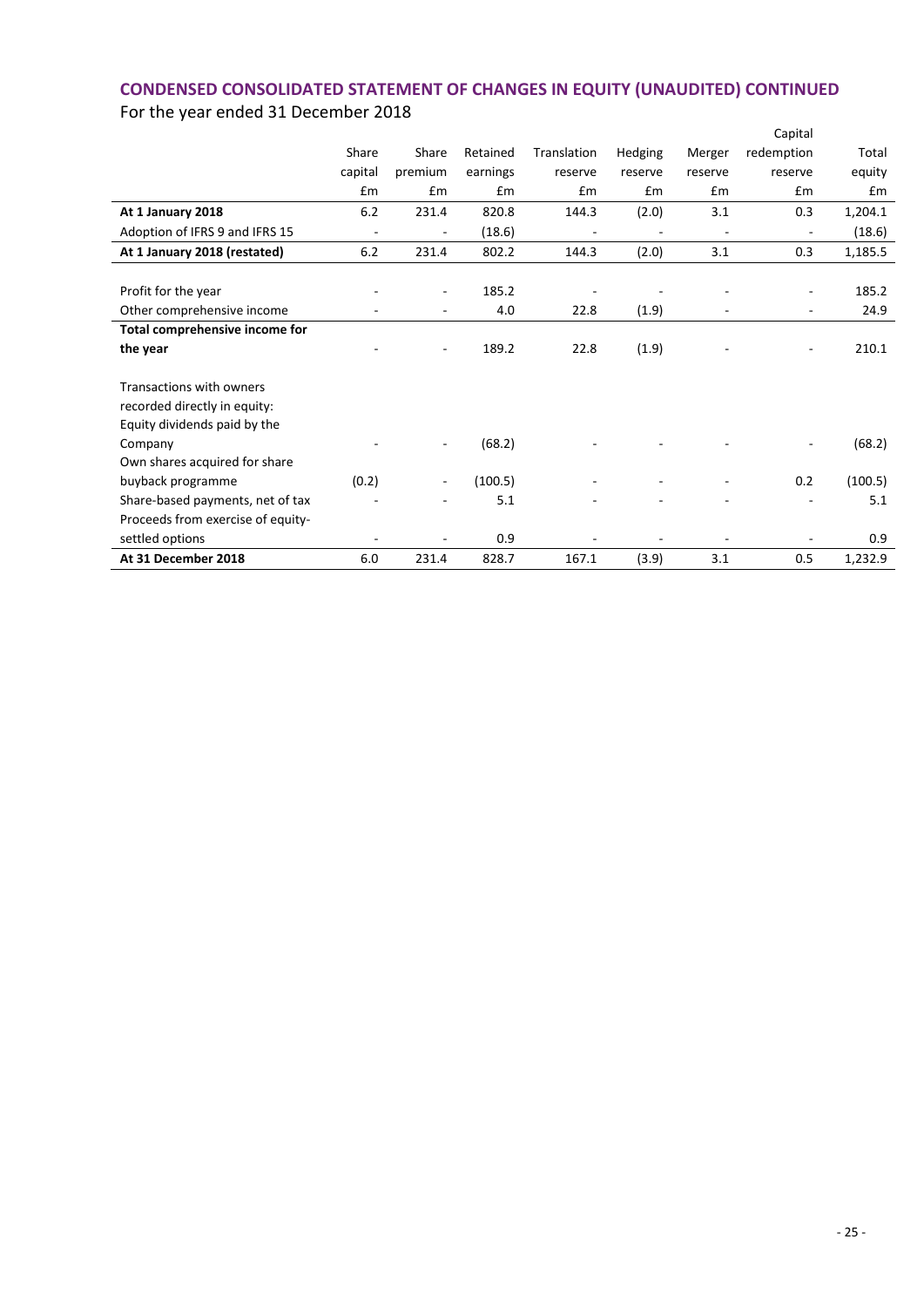# **CONDENSED CONSOLIDATED STATEMENT OF FINANCIAL POSITION (UNAUDITED)**

As at 30 June 2019

|                                                    |             | 2019             | 2018      | 2018      |
|----------------------------------------------------|-------------|------------------|-----------|-----------|
|                                                    |             | <b>Half year</b> | Half year | Full year |
|                                                    | <b>Note</b> | £m               | £m        | £m        |
| <b>ASSETS</b>                                      |             |                  |           |           |
| <b>Non-current assets</b>                          |             |                  |           |           |
| Intangible assets:                                 |             |                  |           |           |
| Goodwill                                           | 8           | 736.6            | 742.1     | 766.3     |
| Other intangible assets                            | 8           | 206.0            | 258.5     | 263.3     |
|                                                    | 8           | 942.6            | 1,000.6   | 1,029.6   |
| Property, plant and equipment                      |             | 398.0            | 308.5     | 331.5     |
| Investment in joint venture                        |             | 2.6              | 6.0       | 5.0       |
| Other receivable - joint venture                   |             | 40.6             | 38.4      | 38.9      |
| Deferred tax assets                                |             | 11.3             | 10.5      | 11.3      |
|                                                    |             | 1,395.1          | 1,364.0   | 1,416.3   |
| <b>Current assets</b>                              |             |                  |           |           |
| Inventories                                        |             | 240.0            | 212.8     | 216.4     |
| Current tax assets                                 |             | 4.4              | 3.5       | 1.6       |
| Trade and other receivables                        |             | 347.1            | 311.9     | 381.5     |
| Derivative financial instruments                   |             |                  |           | 0.4       |
| Cash and cash equivalents                          |             | 70.4             | 58.0      | 73.1      |
| Assets held for sale                               |             |                  |           | 3.9       |
|                                                    |             | 661.9            | 586.2     | 676.9     |
|                                                    |             |                  |           |           |
| <b>Total assets</b>                                |             | 2,057.0          | 1,950.2   | 2,093.2   |
| <b>LIABILITIES</b>                                 |             |                  |           |           |
| <b>Current liabilities</b>                         |             |                  |           |           |
| Borrowings                                         |             | (27.3)           | (30.0)    | (23.7)    |
| Derivative financial instruments                   |             | (2.4)            | (2.0)     | (2.2)     |
| Trade and other payables                           |             | (353.8)          | (395.9)   | (344.1)   |
| <b>Current tax liabilities</b>                     |             | (15.8)           | (19.3)    | (22.5)    |
| Provisions                                         |             | (28.4)           | (26.9)    | (31.6)    |
|                                                    |             | (427.7)          | (474.1)   | (424.1)   |
| <b>Net current assets</b>                          |             | 234.2            | 112.1     | 252.8     |
| <b>Non-current liabilities</b>                     |             |                  |           |           |
| Borrowings                                         |             | (355.7)          | (259.5)   | (346.5)   |
| Other payables                                     |             | (73.4)           | (27.1)    | (27.4)    |
| Provisions                                         |             | (7.5)            |           |           |
| Retirement benefit obligations                     |             | (41.7)           | (36.8)    | (32.1)    |
| Deferred tax liabilities                           |             | (17.2)           | (20.9)    | (30.2)    |
|                                                    |             | (495.5)          | (344.3)   | (436.2)   |
| <b>Total liabilities</b>                           |             | (923.2)          | (818.4)   | (860.3)   |
| <b>Net assets</b>                                  |             | 1,133.8          | 1,131.8   | 1,232.9   |
| <b>EQUITY</b>                                      |             |                  |           |           |
| Share capital                                      |             | 6.0              | 6.2       | 6.0       |
| Share premium                                      |             | 231.4            | 231.4     | 231.4     |
| Retained earnings                                  |             | 725.8            | 748.3     | 828.7     |
| <b>Translation reserve</b>                         |             | 171.1            | 146.4     | 167.1     |
| Hedging reserve                                    |             | (4.1)            | (3.9)     | (3.9)     |
| Merger reserve                                     |             | 3.1              | 3.1       | 3.1       |
| Capital redemption reserve                         |             | 0.5              | 0.3       | 0.5       |
| Total equity attributable to owners of the Company |             | 1,133.8          | 1,131.8   | 1,232.9   |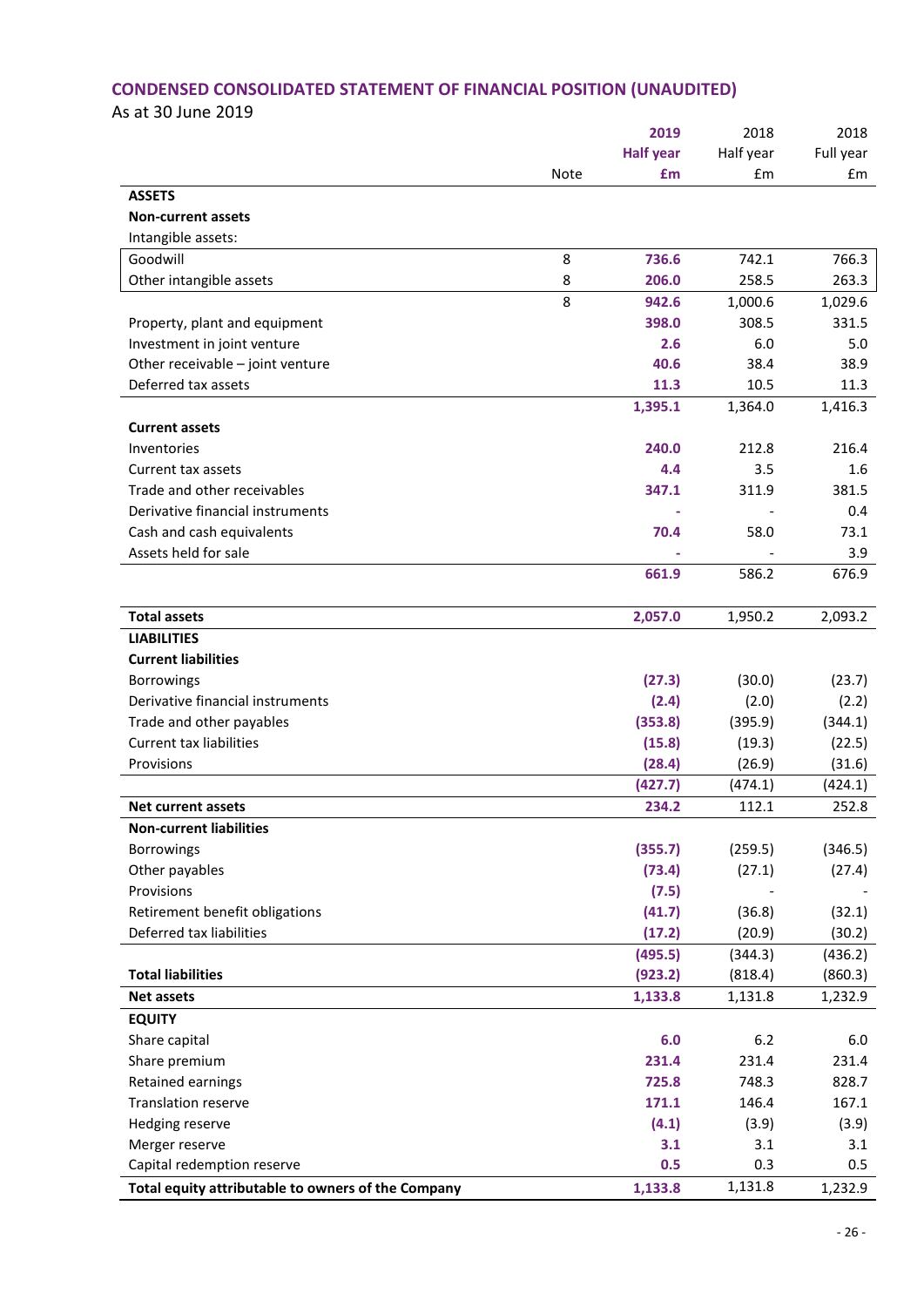# **CONDENSED CONSOLIDATED STATEMENT OF CASH FLOWS (UNAUDITED)**

|                                                                 | Note | 2019             | 2018      | 2018      |
|-----------------------------------------------------------------|------|------------------|-----------|-----------|
|                                                                 |      | <b>Half year</b> | Half year | Full year |
|                                                                 |      | £m               | £m        | £m        |
| Cash generated from operations                                  | 9    | 97.1             | 82.9      | 215.8     |
| Net income taxes paid                                           |      | (17.8)           | (19.9)    | (37.7)    |
| Net cash inflow from operating activities                       |      | 79.3             | 63.0      | 178.1     |
| Cash flows used in investing activities                         |      |                  |           |           |
| Purchase of property, plant and equipment and intangible assets |      | (43.1)           | (42.6)    | (97.0)    |
| Proceeds from disposal of property, plant and equipment and     |      | 10.5             | 3.7       | 5.6       |
| software                                                        |      |                  |           |           |
| Acquisition of businesses, net of cash acquired                 | 11   | (5.7)            | (173.3)   | (196.4)   |
| (Payments)/proceeds on disposal of businesses,                  |      |                  |           |           |
| net of tax paid of £0.1m (2018: £0.6m)                          |      | (0.4)            | 43.7      | 43.8      |
| Loan to joint venture                                           |      |                  | (2.3)     | (0.9)     |
| Proceeds from government grants                                 |      | 3.8              | 2.6       | 2.9       |
| Interest received                                               |      | 0.1              | 0.3       | 0.6       |
| Net cash flows used in investing activities                     |      |                  |           | (241.4)   |
|                                                                 |      | (34.8)           | (167.9)   |           |
| Cash flows used in financing activities                         |      |                  |           |           |
| Interest paid on borrowings                                     |      | (3.0)            | (2.7)     |           |
|                                                                 |      | (1.4)            |           | (9.4)     |
| Interest paid on lease liabilities                              |      |                  |           |           |
| Dividends paid                                                  | 6    | (46.9)           | (44.5)    | (68.2)    |
| Share buyback purchase of shares                                |      |                  | (25.3)    | (100.5)   |
| Proceeds from exercise of equity-settled options                |      | 0.6              | 0.1       | 0.7       |
| Payments on principal portion of lease liabilities              |      | (8.5)            |           |           |
| Proceeds from borrowings                                        |      | 72.7             | 90.1      | 175.5     |
| Repayment of borrowings                                         |      | (64.3)           |           |           |
| Net cash flows used in financing activities                     |      | (50.8)           | 17.7      | (1.9)     |
|                                                                 |      |                  |           |           |
| Net decrease in cash and cash equivalents                       |      | (6.3)            | (87.2)    | (65.2)    |
| Cash and cash equivalents at beginning of period                |      | 67.3             | 136.7     | 136.7     |
| Effect of foreign exchange rate changes                         |      |                  | (4.0)     | (4.2)     |
| Cash and cash equivalents at end of period                      |      | 61.0             | 45.5      | 67.3      |
|                                                                 |      |                  |           |           |
|                                                                 |      | 2019             | 2018      | 2018      |
| Reconciliation of changes in cash and cash equivalents to       |      | <b>Half year</b> | Half year | Full year |
| movements in net debt                                           | Note | £m               | £m        | £m        |
| Net decrease in cash and cash equivalents                       |      | (6.3)            |           | (65.2)    |
|                                                                 |      |                  | (87.2)    |           |

| Net debt at end of period                 | (312.6) | (231.5) | (297.1) |
|-------------------------------------------|---------|---------|---------|
| Net debt at beginning of period           | (297.1) | (50.5)  | (50.5)  |
| Movement in net debt                      | (15.5)  | (181.0) | (246.6) |
| Effect of foreign exchange rate changes   | (0.8)   | (3.7)   | (5.9)   |
| Repayment of borrowings                   | 64.3    |         |         |
| Proceeds from borrowings                  | (72.7)  | (90.1)  | (175.5) |
| Net decrease in cash and cash equivalents | (6.3)   | (87.2)  | (65.2)  |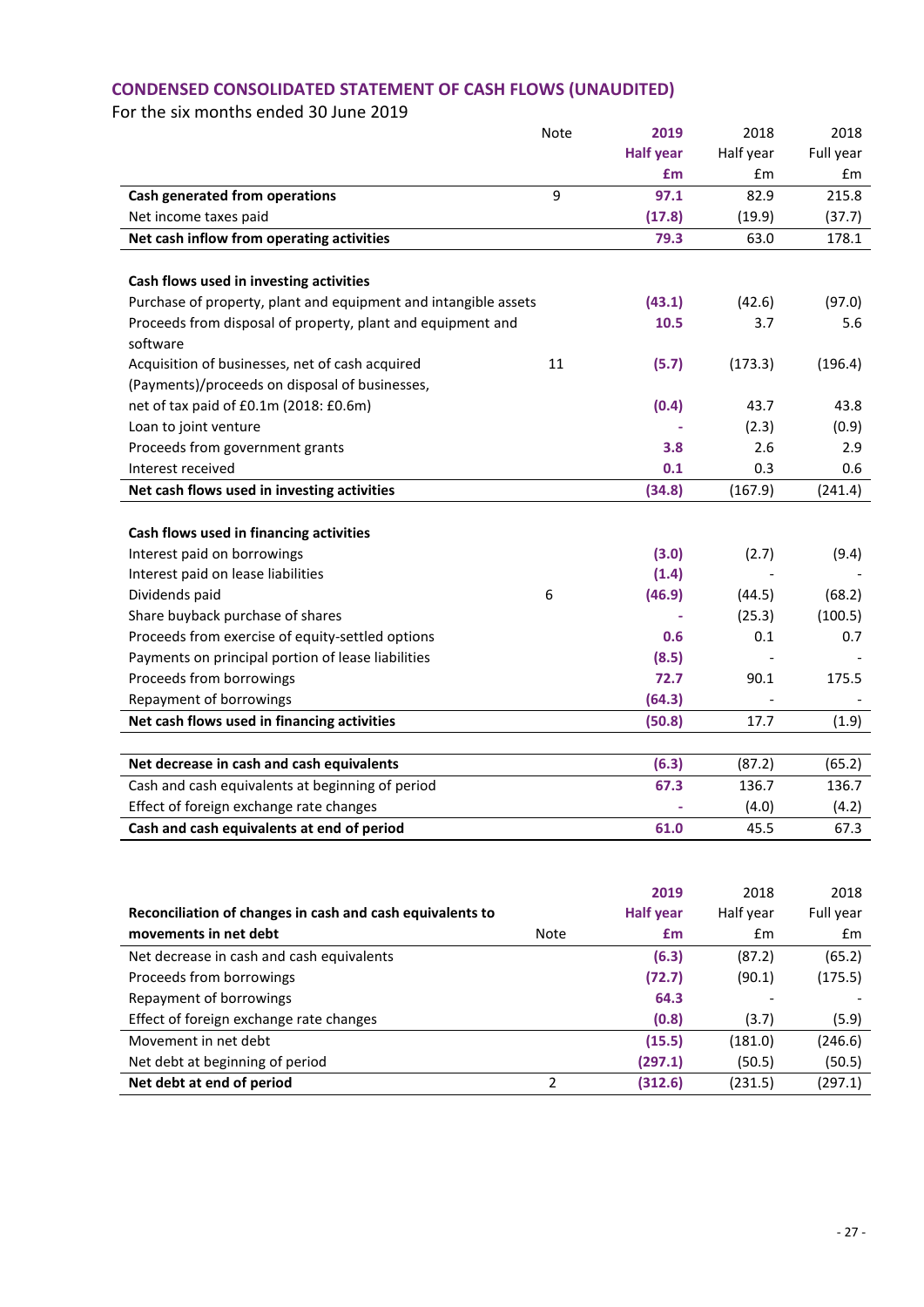#### **NOTES TO THE ACCOUNTS**

#### **1. Basis of preparation and accounting policies**

#### **a) Basis of accounting**

The Condensed Consolidated Interim Financial Statements of the Company for the six months ended 30 June 2019 comprise the Company and its subsidiaries, together referred to as the 'Group'. These Condensed Consolidated Interim Financial Statements are presented in millions of Sterling rounded to the nearest one decimal place. The Consolidated Financial Statements of the Group for the year ended 31 December 2018 are available upon request from the Company's registered office at Heritage House, Church Road, Egham, Surrey TW20 9QD, and on the Company's website at *www.spectris.com*.

These Condensed Consolidated Interim Financial Statements have been prepared in accordance with the Disclosure and Transparency Rules of the Financial Conduct Authority and with IAS 34, 'Interim Financial Reporting', as adopted by the European Union. They do not include all of the information required for full annual financial statements and should be read in conjunction with the Consolidated Financial Statements of the Group for the year ended 31 December 2018.

The Condensed Consolidated Interim Financial Statements for the six-month period ended 30 June 2019 are unaudited but have been subject to an independent review by the auditor. They do not constitute statutory financial statements as defined in section 434 of the Companies Act 2006. The comparative figures for the financial year ended 31 December 2018 are derived from the Company's statutory accounts for that financial year. Those accounts have been reported on by the Company's auditor and delivered to the Registrar of Companies. The Report of the auditor was (i) unqualified, (ii) did not include a reference to any matters to which the auditor drew attention by way of emphasis without qualifying their report, and (iii) did not contain a statement under section 498(2) or 498(3) of the Companies Act 2006.

The Group's financial risk management objectives and policies are consistent with those disclosed in the Consolidated Financial Statements of the Group for the year ended 31 December 2018.

These Condensed Consolidated Interim Financial Statements were approved by the Board of Directors on 30 July 2019.

#### **b) Going concern**

Having made enquiries and reviewed the Group's plans and available resources, the Board of Directors are satisfied that the Group has sufficient resources to continue in operation for the foreseeable future, a period of not less than 12 months from the date of this report. Accordingly, they continue to adopt the going concern basis in relation to this conclusion.

#### **c) Seasonality**

The Group's financial results and cash flows have, historically, been subject to seasonal trends between the first and second half of the financial year. Historically, the second half of the financial year sees higher revenue and profitability. There is no assurance that this trend will continue in the future.

#### **d) Principal accounting policies**

The accounting policies applied by the Group in these Condensed Interim Financial Statements are the same as those applied by the Group in the Consolidated Financial Statements of the Group for the year ended 31 December 2018, except for the adoption of IFRS 16 'Leases' which became effective for the Group on 1 January 2019.

#### **IFRS 16 'Leases'**

IFRS 16 provides a single model for lessees which recognises a right-of-use asset and lease liability for all leases, with exceptions available for short-term and low-value leases. The impact of IFRS 16 is to recognise a lease liability and corresponding asset in the Statement of Financial Position for leases previously classified as operating leases. The most significant impact has been that the Group's land, building and car leases are now recognised on the Statement of Financial Position. Previously rentals payable under operating leases were not recognised on the Statement of Financial Position and were charged to the Consolidated Income Statement on a straight-line basis over the term of the relevant lease. The Group has adopted IFRS 16 retrospectively with the cumulative effect of initially applying the standard recognised at the date of initial application on 1 January 2019 with no restatement of comparative information. Rightof-use assets for all leases have been measured on transition as if IFRS 16 had always been applied.

The key judgements in applying IFRS 16 for the Group are: the selection of discount rates and determining whether lease extension and termination options included in the contract are reasonably certain to be exercised.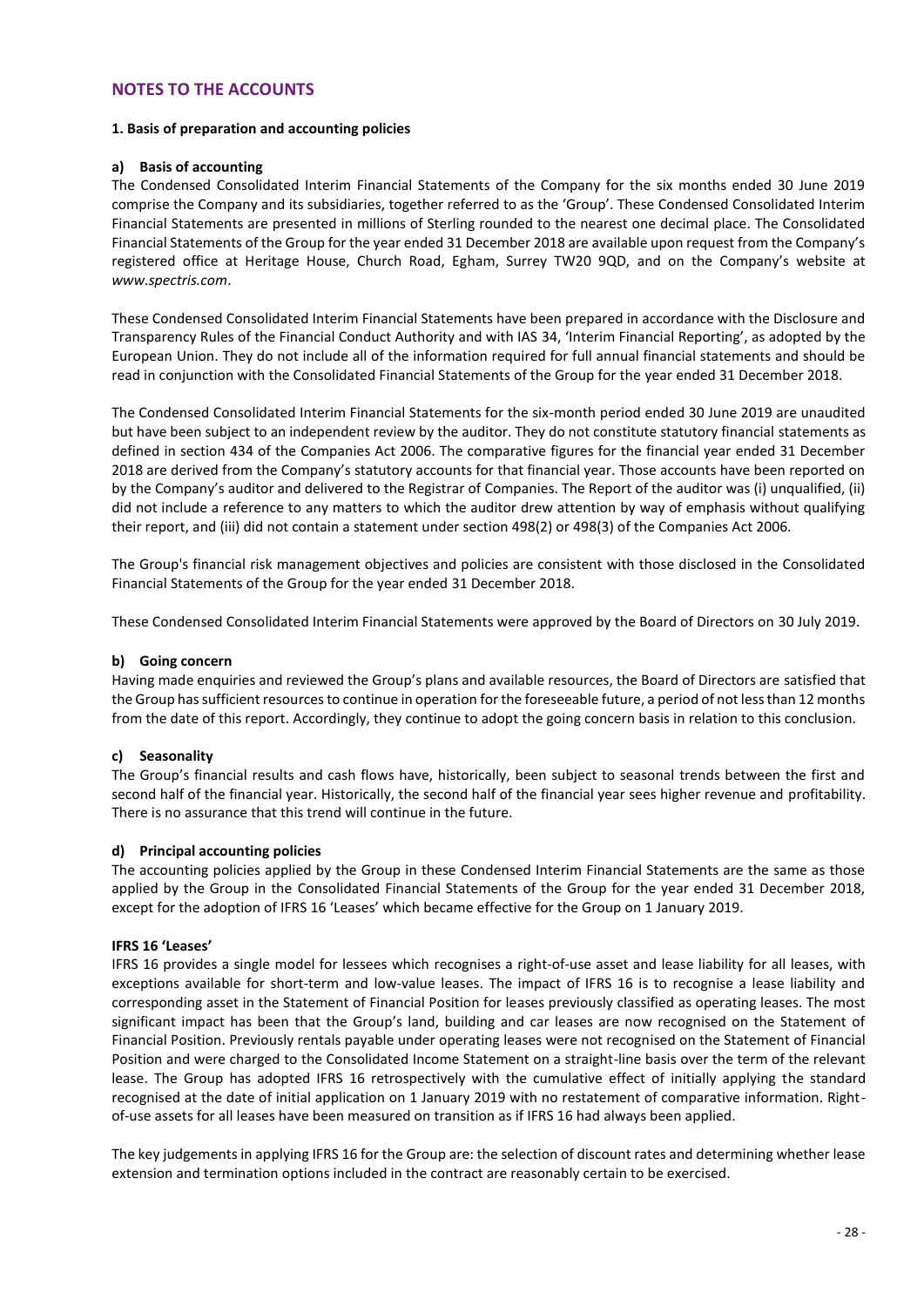#### **d) Principal accounting policies (continued)**

The Group has applied the exemptions available in IFRS 16 for excluding low-value assets and short-term leases from the requirements of the standard and right-of-use assets have been adjusted by the carrying amount of onerous lease provisions at 31 December 2018 instead of performing impairment reviews under IAS 36.

The impacts of the adoption of IFRS 16 at 1 January 2019 were: a decrease in retained earnings of £3.7m, an increase in property, plant and equipment of £63.7m, an increase trade and other payables of £68.5m (including lease liabilities of £70.8m), a decrease in provisions of £0.5m, a decrease in trade and other receivables of £0.4m and an increase in deferred tax assets of £1.0m. In H1 2019, the Group incurred a finance charge of £1.4m, reflecting the unwinding of discount on lease liabilities, with depreciation of £9.0m and impairment of £3.1m on right-of-use assets. These items effectively replace the operating lease rentals previously charged to profit before taxation under IAS 17 'Leases'. For the year ended 31 December 2018, operating lease rentals charged to profit before tax amounted to £20.1m. The lease liabilities recognised at 1 January 2019 are £8.2m less than the total operating lease commitments of £79.0m disclosed in the Annual Report and Accounts for 2018, which were prepared under IAS 17. The difference is due to the impact of discounting on lease liabilities introduced under IFRS 16 and the exclusion of low-value assets and short-term leases from IFRS 16. The right-of-use assets are shown within property, plant and equipment and the lease liabilities are presented within trade and other payables in the Condensed Consolidated Statement of Financial Position.

#### **New Accounting Policy under IFRS 16**

The Group assesses whether a contract is or contains a lease, at inception of the contract. The Group recognises a rightof-use asset and a corresponding lease liability with respect to all lease arrangement in which it is the lessee, except for short-term leases (defined as leases with a lease term of 12 months or less) and leases of low value assets. For these leases, the Group recognises the lease payments as an operating expense on a straight-line basis over the term of the lease.

The lease liability is initially measured at the present value of the lease payments that are not paid at the commencement date, discounted by using the rate implicit in the lease. If this rate cannot be readily determined, the Group uses its incremental borrowing rate. Lease payments included in the measurement of the lease liability comprise: fixed lease payments (including in substance fixed payments), less any lease incentives; variable lease payments that depend on an index or rate, initially measured using the index or rate at the commencement date; the amount expected to be payable by the lessee under residual value guarantees; the exercise price of purchase options, if the lessee is reasonably certain to exercise the options; and payments of penalties for terminating the lease, if the lease term reflects the exercise of an option to terminate the lease. The lease liability is subsequently measured by increasing the carrying amount to reflect interest on the lease liability (using the effective interest method) and by reducing the carrying amount to reflect the lease payments made.

The right-of-use assets comprise the initial measurement of the corresponding lease liability, lease payments made at or before the commencement day and any initial direct costs. They are subsequently measured at cost less accumulated depreciation and impairment losses. Right-of-use assets are depreciated over the shorter period of lease term and useful life of the underlying asset. Whenever the Group incurs an obligation for costs to dismantle and remove a leased asset, restore the site on which it is located or restore the underlying asset to the condition required by the terms and conditions of the lease, a provision is recognised and measured under IAS 37.

The Group remeasures the lease liability (and makes a corresponding adjustment to the related right-of-use asset) whenever: the lease term has changed or there is a change in the assessment of exercise of a purchase option, in which case the lease liability is remeasured by discounting the revised lease payments using a revised discount rate; the lease payments change due to changes in an index or rate or a change in expected payment under a guaranteed residual value, in which cases the lease liability is remeasured by discounting the revised lease payments using the initial discount rate; or a lease contract is modified, in which case the lease liability is remeasured by discounting the revised lease payments using a revised discount rate.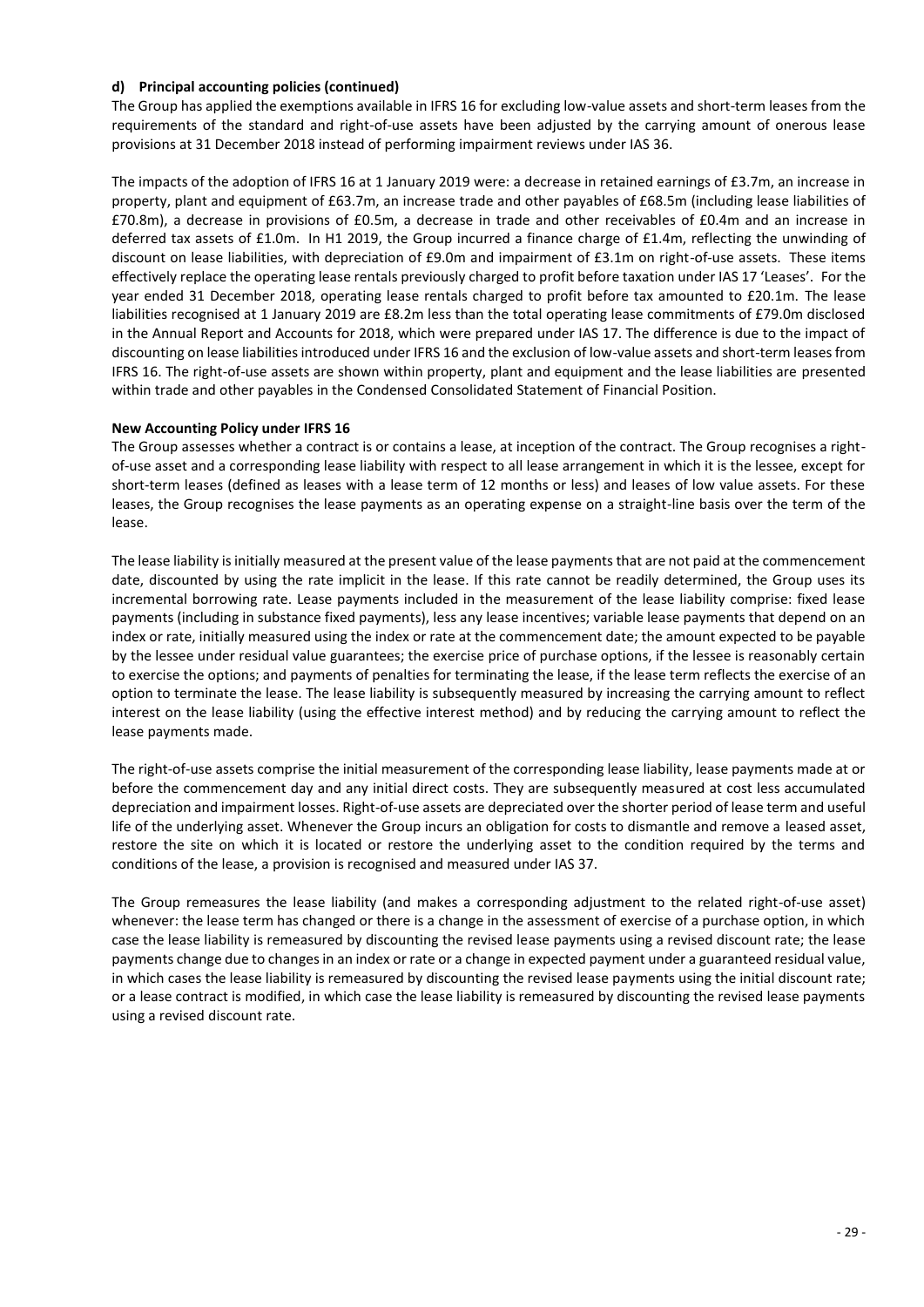#### **2. Alternative performance measures**

#### **Policy**

Spectris uses adjusted figures as key performance measures in addition to those reported under IFRS, as management believe these measures enable management and stakeholders to better assess the underlying trading performance of the businesses as they exclude certain items that are considered to be significant in nature and/or quantum, foreign exchange movements and the impact of acquisitions and disposals.

The alternative performance measures ('APMs') are consistent with how the businesses' performance is planned and reported within the internal management reporting to the Board and Operating Committees. Some of these measures are used for the purpose of setting remuneration targets. The key APMs that the Group uses include like-for-like ('LFL') organic performance measures and adjusted measures for the income statement together with adjusted financial position and cash flow measures. Explanations of how they are calculated and how they are reconciled to an IFRS statutory measure are set out below.

#### **Adjusted measures**

The Group's policy is to exclude items that are considered to be significant in nature and/or quantum and where treatment as an adjusted item provides stakeholders with additional useful information to assess the period-on-period trading performance of the Group. The Group excludes such items which management have defined as:

- restructuring costs;
- amortisation and impairment of acquisition-related goodwill and other intangible assets;
- depreciation of acquisition-related fair value adjustments to property, plant and equipment;
- transaction-related costs, deferred and contingent consideration fair value adjustments;
- profits or losses on termination or disposal of businesses;
- unwinding of the discount factor on deferred and contingent consideration;
- unrealised changes in the fair value of financial instruments;
- gains or losses on retranslation of short-term inter-company loan balances; and
- related tax effects on the above and other tax items which do not form part of the underlying tax rate (see Note 5).

During the period, a profit on disposal of property of £5.2m in the Industrial Controls segment has been treated as an adjusting item since it is significant in quantum and would distort the underlying trading performance if included.

#### **LFL measures**

The Board reviews and compares current and prior year segmental sales and adjusted operating profit at constant exchange rates and excludes the impact of acquisitions and disposals during the year.

The constant exchange rate comparison uses the current year segmental information, stated in each entity's functional currency, and translates the results into its presentation currency using the prior year's monthly exchange rates, irrespective of the underlying transactional currency.

Within the In-line Instrumentation segment, the BTG business has large functional currency mismatches against its underlying transaction currencies which distort LFL comparison at times of significant currency movements. Accordingly, the Group has modified the basis on which BTG's LFL results are translated into Sterling by using the actual underlying transaction currency mix for determining transactional gains/losses to provide more accurate and reliable information on BTG's underlying performance.

The incremental impact of business acquisitions is excluded for the first twelve months of ownership from the month of purchase. For business disposals, comparative figures for segmental sales and adjusted operating profit are adjusted to reflect the comparable periods of ownership. The EMS B&K business was disposed of on 31 May 2018 and the segmental LFL adjusted sales and adjusted operating profit for 2018 exclude the trading results of EMS for the first five months of 2018.

The LFL measure is presented as a means of eliminating the effects of exchange rate fluctuations on the period-on-period statutory results as well as allowing the Board to assess the underlying trading performance of the businesses on a LFL basis for both sales and operating profit.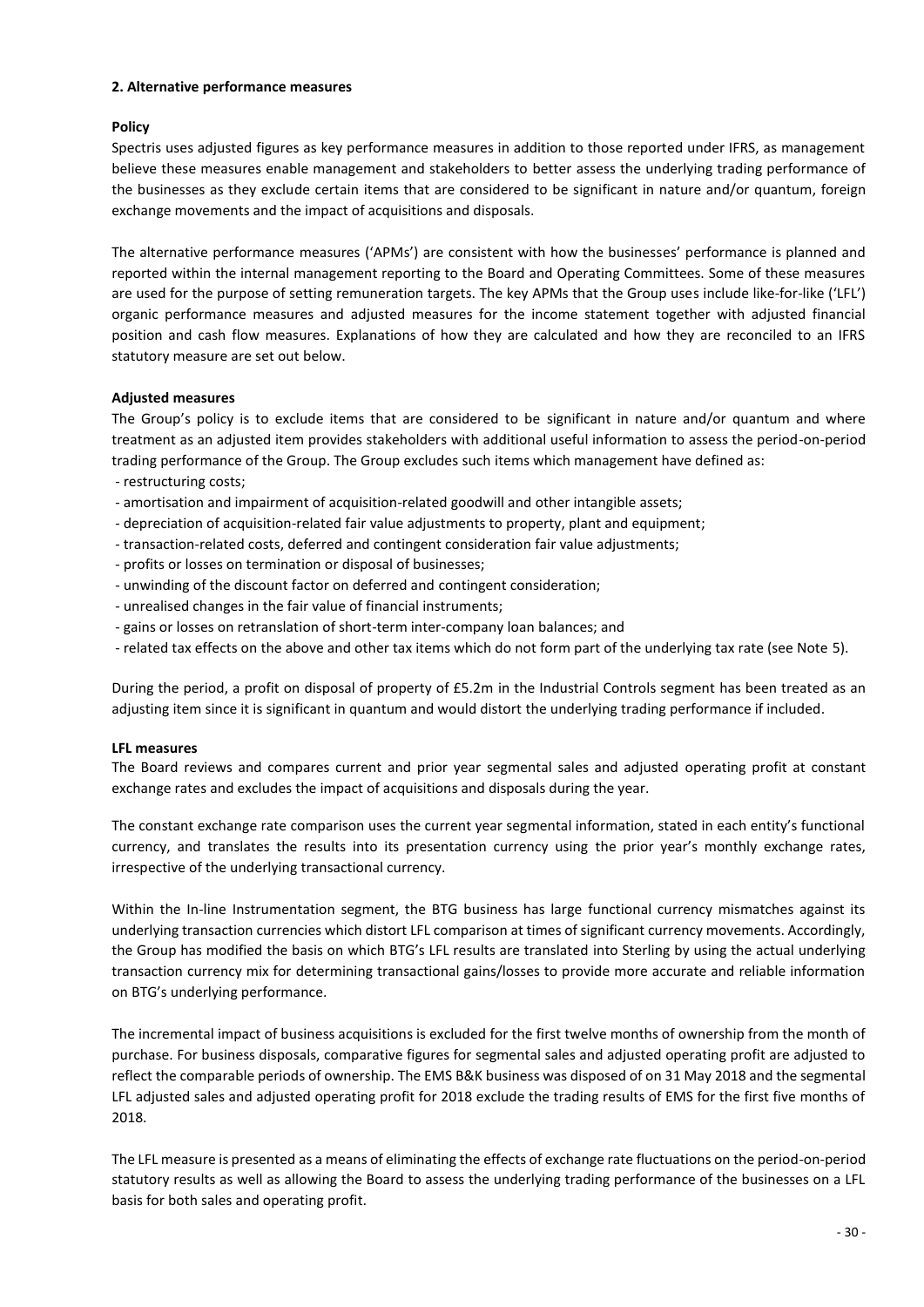Based on the above policy, the adjusted performance measures are derived from the statutory figures as follows:

#### **Income statement measures**

#### **a) LFL and adjusted sales by segment**

|                                   |                  |                    |                        |                   | 2019             |
|-----------------------------------|------------------|--------------------|------------------------|-------------------|------------------|
|                                   | <b>Materials</b> | <b>Test and</b>    | In-line                | <b>Industrial</b> | <b>Half year</b> |
|                                   | <b>Analysis</b>  | <b>Measurement</b> | <b>Instrumentation</b> | <b>Controls</b>   | <b>Total</b>     |
| 2019 Half year - sales by segment | £m               | £m                 | £m                     | £m                | £m               |
| <b>Sales</b>                      | 254.6            | 238.2              | 156.1                  | 110.2             | 759.1            |
| Constant exchange rate adjustment | (3.8)            | (2.8)              | (3.7)                  | (5.4)             | (15.7)           |
| Acquisitions                      | (3.8)            | (12.1)             |                        |                   | (15.9)           |
| LFL adjusted sales                | 247.0            | 223.3              | 152.4                  | 104.8             | 727.5            |
|                                   |                  |                    |                        |                   |                  |
|                                   |                  |                    |                        |                   | 2018             |
|                                   | <b>Materials</b> | Test and           | In-line                | Industrial        | Half year        |
|                                   | Analysis         | Measurement        | Instrumentation        | Controls          | Total            |
| 2018 Half year - sales by segment | Em               | Em                 | £m                     | Em                | Em               |
| <b>Sales</b>                      | 233.9            | 239.8              | 141.8                  | 112.5             | 728.0            |
| Disposal of businesses            |                  | (8.8)              | ٠                      |                   | (8.8)            |

LFL adjusted sales 233.9 231.0 141.8 112.5 719.2

#### **b) Adjusted operating profit, operating margin and adjusted EBITDA**

|                                            |                  |                    |                        |                   | 2019             |
|--------------------------------------------|------------------|--------------------|------------------------|-------------------|------------------|
|                                            | <b>Materials</b> | <b>Test and</b>    | In-line                | <b>Industrial</b> | <b>Half year</b> |
|                                            | <b>Analysis</b>  | <b>Measurement</b> | <b>Instrumentation</b> | <b>Controls</b>   | <b>Total</b>     |
| 2019 Half year - adjusted operating profit | <b>£m</b>        | £m                 | £m                     | £m                | £m               |
| Statutory operating (loss)/profit          | (54.7)           | (12.4)             | 6.5                    | 14.5              | (46.1)           |
| Restructuring costs                        | 10.6             | 9.0                | 7.0                    | 2.5               | 29.1             |
| Net transaction-related costs and fair     |                  |                    |                        |                   |                  |
| value adjustments                          | (0.3)            | 2.7                | 3.3                    | 0.6               | 6.3              |
| Depreciation of acquisition-related fair   |                  |                    |                        |                   |                  |
| value adjustments to property, plant and   |                  |                    |                        |                   |                  |
| equipment                                  | 0.1              | 0.3                |                        |                   | 0.4              |
| Profit on disposal of property             |                  |                    |                        | (5.2)             | (5.2)            |
| Impairment of goodwill                     | 35.1             |                    |                        |                   | 35.1             |
| Amortisation and impairment of             |                  |                    |                        |                   |                  |
| acquisition-related intangible assets      | 38.9             | 18.0               | 1.6                    | 5.4               | 63.9             |
| Adjusted operating profit                  | 29.7             | 17.6               | 18.4                   | 17.8              | 83.5             |
| Constant exchange rate adjustment          | (0.6)            |                    | (0.9)                  | (1.0)             | (2.5)            |
| Acquisitions                               | 0.5              | (0.6)              |                        |                   | (0.1)            |
| LFL adjusted operating profit              | 29.6             | 17.0               | 17.5                   | 16.8              | 80.9             |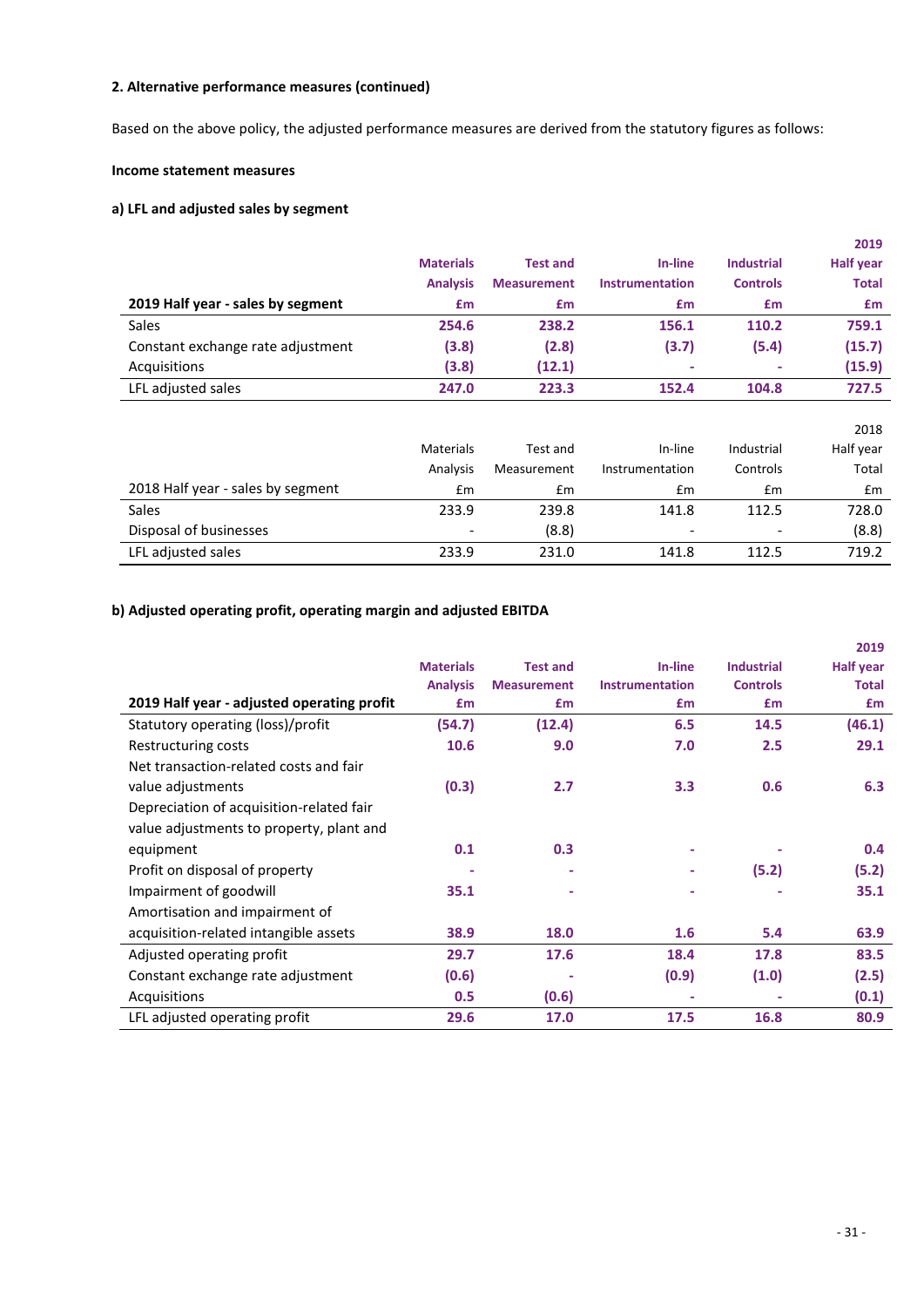#### **b) Adjusted operating profit, operating margin and adjusted EBITDA (continued)**

|                                            |                          |             |                          |            | 2018      |
|--------------------------------------------|--------------------------|-------------|--------------------------|------------|-----------|
|                                            | Materials                | Test and    | In-line                  | Industrial | Half year |
|                                            | Analysis                 | Measurement | Instrumentation          | Controls   | Total     |
| 2018 Half year - adjusted operating profit | £m                       | Em          | Em                       | £m         | £m        |
| Statutory operating profit                 | 19.6                     | 7.8         | 5.3                      | 12.8       | 45.5      |
| Restructuring costs                        | 1.7                      | 1.8         | 1.3                      | 1.9        | 6.7       |
| Net transaction-related costs and fair     |                          |             |                          |            |           |
| value adjustments                          | 0.5                      | 1.7         | 3.5                      | 0.1        | 5.8       |
| Depreciation of acquisition-related fair   |                          |             |                          |            |           |
| value adjustments to property, plant and   |                          |             |                          |            |           |
| equipment                                  | 0.1                      | 0.3         |                          |            | 0.4       |
| Amortisation of acquisition-related        |                          |             |                          |            |           |
| intangible assets                          | 6.8                      | 5.6         | 1.1                      | 5.3        | 18.8      |
| Adjusted operating profit                  | 28.7                     | 17.2        | 11.2                     | 20.1       | 77.2      |
| Disposal of businesses                     | $\overline{\phantom{a}}$ | 0.4         | $\overline{\phantom{a}}$ |            | 0.4       |
| LFL adjusted operating profit              | 28.7                     | 17.6        | 11.2                     | 20.1       | 77.6      |
|                                            |                          |             |                          |            | 2018      |

|                                            | <b>Materials</b> | Test and    | In-line         | Industrial | Full year |
|--------------------------------------------|------------------|-------------|-----------------|------------|-----------|
|                                            | Analysis         | Measurement | Instrumentation | Controls   | Total     |
| 2018 Full year - adjusted operating profit | £m               | £m          | £m              | Em         | £m        |
| Statutory operating profit                 | 72.1             | 42.8        | 32.2            | 29.3       | 176.4     |
| Restructuring costs                        | 4.4              | 5.2         | 3.0             | 3.0        | 15.6      |
| Net transaction-related costs and fair     |                  |             |                 |            |           |
| value adjustments                          | 1.4              | 6.4         | 4.2             | 0.2        | 12.2      |
| Depreciation of acquisition-related fair   |                  |             |                 |            |           |
| value adjustments to property, plant and   |                  |             |                 |            |           |
| equipment                                  | 0.2              | 0.6         |                 |            | 0.8       |
| Amortisation and impairment of             |                  |             |                 |            |           |
| acquisition-related intangible assets      | 17.3             | 12.2        | 3.2             | 10.6       | 43.3      |
| Adjusted operating profit                  | 95.4             | 67.2        | 42.6            | 43.1       | 248.3     |

|                                   |                  |                    |                 |                   | 2019             |
|-----------------------------------|------------------|--------------------|-----------------|-------------------|------------------|
|                                   | <b>Materials</b> | <b>Test and</b>    | In-line         | <b>Industrial</b> | <b>Half year</b> |
|                                   | <b>Analysis</b>  | <b>Measurement</b> | Instrumentation | <b>Controls</b>   | <b>Total</b>     |
| 2019 Half year - operating margin | %                | %                  | %               | %                 | %                |
| Statutory operating margin        | (21.5)           | (5.2)              | 4.2             | 13.2              | (6.1)            |
| Adjusted operating margin         | 11.7             | 7.4                | 11.8            | 16.2              | 11.0             |
| LFL adjusted operating margin     | 12.0             | 7.6                | 11.5            | 16.0              | 11.1             |

|                                   | <b>Materials</b><br>Analysis | Test and<br>Measurement | In-line<br>Instrumentation | Industrial<br>Controls | 2018<br>Half year<br>Total |
|-----------------------------------|------------------------------|-------------------------|----------------------------|------------------------|----------------------------|
| 2018 Half year - operating margin | %                            | %                       | %                          | %                      | %                          |
| Statutory operating margin        | 8.4                          | 3.3                     | 3.7                        | 11.4                   | 6.3                        |
| Adjusted operating margin         | 12.2                         | 7.2                     | 7.9                        | 17.9                   | 10.6                       |
| LFL adjusted operating margin     | 12.2                         | 7.6                     | 7.9                        | 17.9                   | 10.8                       |
|                                   |                              |                         |                            |                        | 2018                       |
|                                   | <b>Materials</b>             | Test and                | In-line                    | Industrial             | Full year                  |
|                                   | Analysis                     | Measurement             | Instrumentation            | Controls               | Total                      |
| 2018 Full year - operating margin | %                            | %                       | %                          | %                      | %                          |
| Statutory operating margin        | 13.3                         | 8.2                     | 10.3                       | 12.8                   | 11.0                       |
| Adjusted operating margin         | 17.6                         | 12.9                    | 13.6                       | 18.9                   | 15.5                       |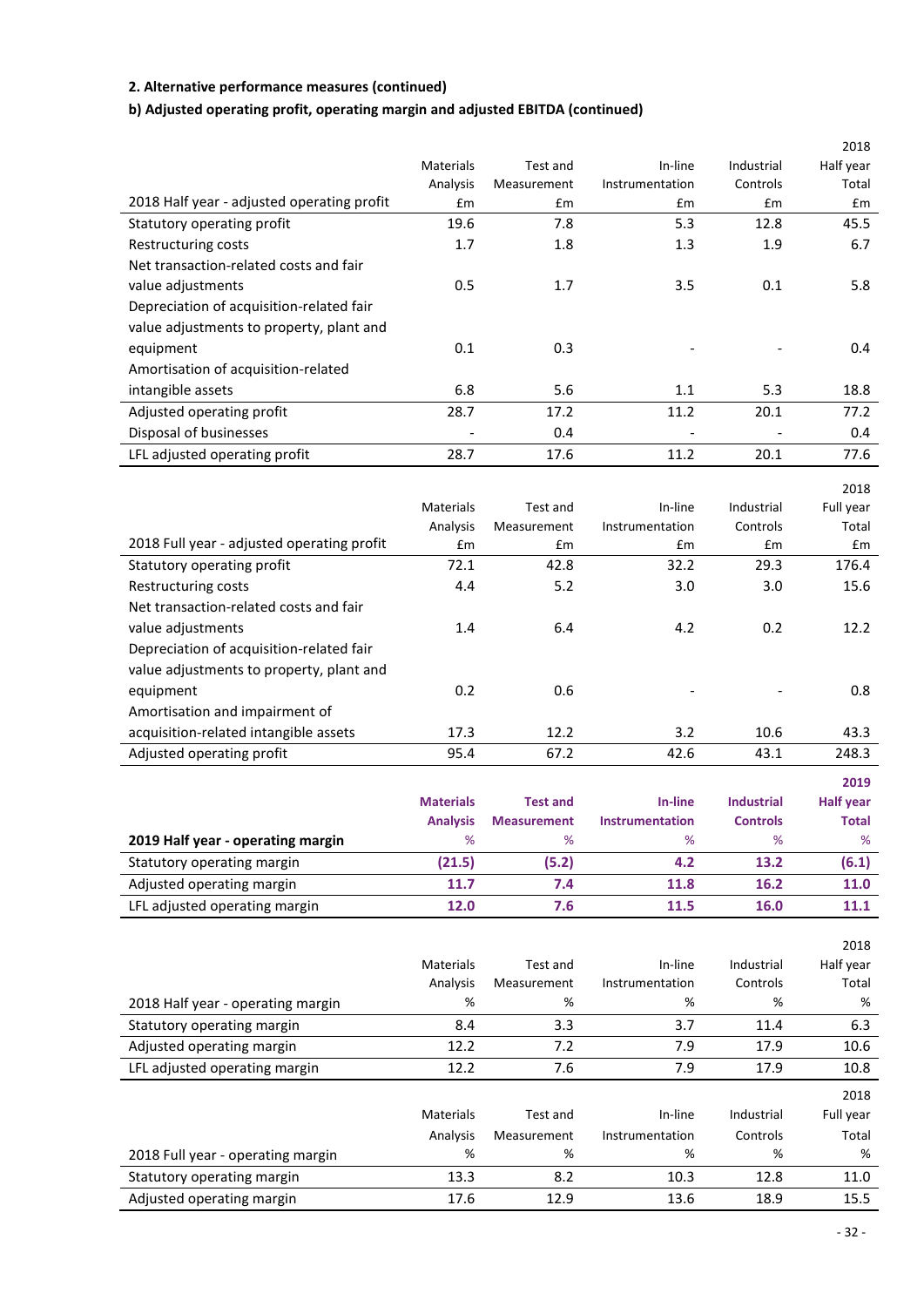#### **b) LFL and adjusted operating profit by segment and EBITDA (continued)**

|                              | 2019             | 2018                     | 2018      |
|------------------------------|------------------|--------------------------|-----------|
|                              | <b>Half year</b> | Half year                | Full year |
| <b>Restructuring costs</b>   | £m               | £m                       | £m        |
| Profit improvement programme | 29.1             | $\overline{\phantom{0}}$ | 4.8       |
| Project Uplift costs         | ۰                | 6.7                      | 10.8      |
| Restructuring costs          | 29.1             | 6.7                      | 15.6      |

|                                                                     | 2019             | 2018      | 2018      |
|---------------------------------------------------------------------|------------------|-----------|-----------|
|                                                                     | <b>Half year</b> | Half year | Full year |
| <b>Adjusted EBITDA</b>                                              | £m               | £m        | £m        |
| Statutory operating (loss)/profit                                   | (46.1)           | 45.5      | 176.4     |
| Depreciation and impairment of owned assets                         | 18.3             | 14.1      | 30.3      |
| Depreciation and impairment of right-of-use assets                  | 12.1             |           |           |
| Amortisation and impairment of intangible assets                    | 70.0             | 21.4      | 49.1      |
| Impairment of goodwill                                              | 35.1             |           |           |
| <b>EBITDA</b>                                                       | 89.4             | 81.0      | 255.8     |
| Restructuring costs excluding impairment of owned, right-of-use and | 21.0             | 6.7       | 15.6      |
| intangible assets                                                   |                  |           |           |
| Profit on disposal of property classified as an adjusting item      | (5.2)            |           |           |
| Net transaction-related costs and fair value adjustments            | 6.3              | 5.8       | 12.2      |
| <b>Adjusted EBITDA</b>                                              | 111.5            | 93.5      | 283.6     |

EBITDA is calculated as statutory operating profit before depreciation and amortisation and impairment of property, plant and equipment, intangible assets and goodwill. Adjusted EBITDA is calculated as EBITDA excluding other adjusting items as defined previously.

#### **c) Adjusted net finance costs**

|                                                                            | 2019             | 2018      | 2018      |
|----------------------------------------------------------------------------|------------------|-----------|-----------|
|                                                                            | <b>Half year</b> | Half year | Full year |
|                                                                            | £m               | £m        | £m        |
| Statutory net finance costs                                                | (1.2)            | (5.9)     | (13.5)    |
| Net (gain)/loss on retranslation of short-term inter-company loan balances | (2.6)            | 2.5       | 7.2       |
| Unwinding of discount factor on deferred and contingent consideration      | 0.3              | 0.3       | 0.6       |
| Adjusted net finance costs                                                 | (3.5)            | (3.1)     | (5.7)     |

#### **d) Adjusted profit before taxation**

|                                            | 2019             | 2018                     | 2018          |
|--------------------------------------------|------------------|--------------------------|---------------|
|                                            | <b>Half year</b> | Half year                | Full year     |
|                                            | £m               | £m                       | $\mathsf{fm}$ |
| Adjusted operating profit                  | 83.5             | 77.2                     | 248.3         |
| Share of post-tax results of joint venture | (2.8)            | $\overline{\phantom{0}}$ | (1.2)         |
| Adjusted net finance costs                 | (3.5)            | (3.1)                    | (5.7)         |
| Adjusted profit before taxation            | 77.2             | 74.1                     | 241.4         |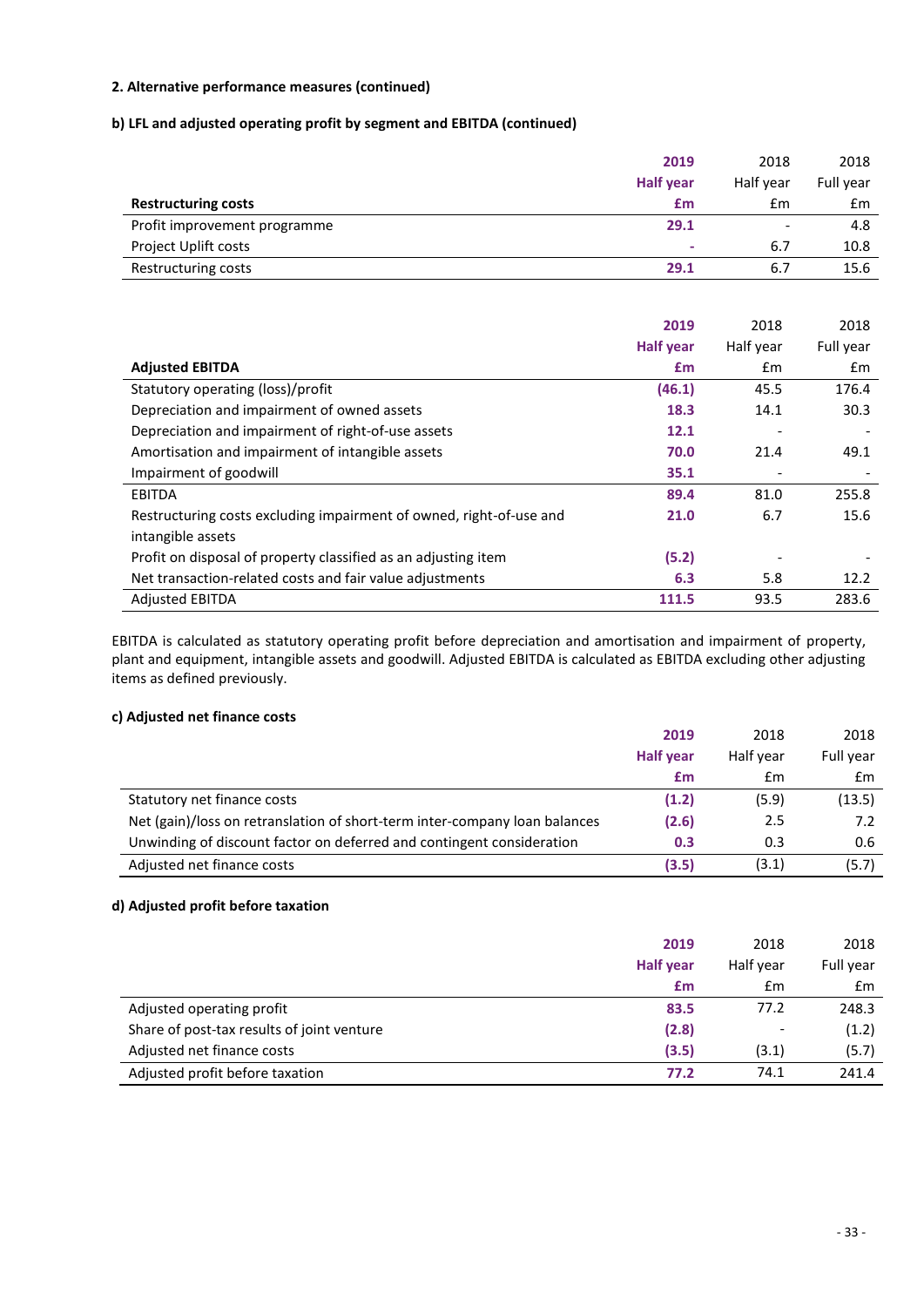#### **e) Adjusted earnings per share**

|                                                                               | 2019             | 2018      | 2018      |
|-------------------------------------------------------------------------------|------------------|-----------|-----------|
|                                                                               | <b>Half year</b> | Half year | Full year |
| <b>Adjusted earnings</b>                                                      | £m               | £m        | £m        |
| Statutory (loss)/profit after tax                                             | (48.4)           | 88.8      | 185.2     |
| Adjusted for:                                                                 |                  |           |           |
| Restructuring costs                                                           | 29.1             | 6.7       | 15.6      |
| Net transaction-related costs and fair value adjustments                      | 6.3              | 5.8       | 12.2      |
| Depreciation of acquisition-related fair value adjustments to property, plant |                  |           |           |
| and equipment                                                                 | 0.4              | 0.4       | 0.8       |
| Profit on disposal of property classified as an adjusting item                | (5.2)            |           |           |
| Impairment of goodwill                                                        | 35.1             |           |           |
| Amortisation and impairment of acquisition-related intangible assets          | 63.9             | 18.8      | 43.3      |
| Profit on disposal of businesses                                              |                  | (57.0)    | (56.3)    |
| Net (gain)/loss on retranslation of short-term inter-company loan balances    | (2.6)            | 2.5       | 7.2       |
| Unwinding of discount factor on deferred and contingent consideration         | 0.3              | 0.3       | 0.6       |
| Tax effect of the above and other non-recurring items                         | (18.3)           | (6.3)     | (14.8)    |
| Adjusted earnings                                                             | 60.6             | 60.0      | 193.8     |
|                                                                               |                  |           |           |
|                                                                               | 2019             | 2018      | 2018      |
| Adjusted earnings per share                                                   | <b>Half year</b> | Half year | Full year |
| Weighted average number of shares outstanding (millions)                      | 115.7            | 119.0     | 117.5     |

Basic earnings per share in accordance with IAS 33 'Earnings Per Share' are disclosed in Note 7.

#### **Financial position and cash flow measures**

#### **f) Net debt**

|                           | 2019             | 2018          | 2018      |
|---------------------------|------------------|---------------|-----------|
|                           | <b>Half year</b> | Half year     | Full year |
|                           | £m               | $\mathsf{fm}$ | £m        |
| <b>Bank overdrafts</b>    | 9.4              | 12.5          | 5.8       |
| Bank loans unsecured      | 373.6            | 277.0         | 364.4     |
| <b>Total borrowings</b>   | 383.0            | 289.5         | 370.2     |
| Cash and cash equivalents | (70.4)           | (58.0)        | (73.1)    |
| Net debt                  | 312.6            | 231.5         | 297.1     |

Adjusted earnings per share (pence) **52.4** 50.4 164.9

Net debt excludes lease liabilities arising under IFRS 16 as this aligns with the Group's bank covenants.

#### **g) Adjusted operating cash flow**

|                                                                                   | 2019             | 2018          | 2018           |
|-----------------------------------------------------------------------------------|------------------|---------------|----------------|
|                                                                                   | <b>Half year</b> | Half year     | Full year      |
|                                                                                   | £m               | $\mathsf{fm}$ | $\mathbf{f}$ m |
| Net cash inflow from operating activities                                         | 79.3             | 63.0          | 178.1          |
| Transaction-related costs paid                                                    | 1.7              | 1.7           | 10.8           |
| Restructuring cash outflow                                                        | 13.0             | 5.3           | 8.6            |
| Net income taxes paid                                                             | 17.8             | 19.9          | 37.7           |
| Purchase of property, plant and equipment and intangible assets                   | (43.1)           | (42.6)        | (97.0)         |
| Proceeds from government grants                                                   | 3.8              | 2.6           | 2.9            |
| Proceeds from disposal of property, plant and equipment and software <sup>2</sup> | 1.4              | 3.7           | 5.6            |
| Adjusted operating cash flow                                                      | 73.9             | 53.6          | 146.7          |
| Adjusted operating cash flow conversion $1$                                       | 89%              | 69%           | 59%            |

1 Adjusted operating cash flow conversion is calculated as adjusted operating cash flow as a proportion of adjusted operating profit.

2 Excludes the proceeds from disposal of property of £9.1m in H1 2019 classified as an adjusting item.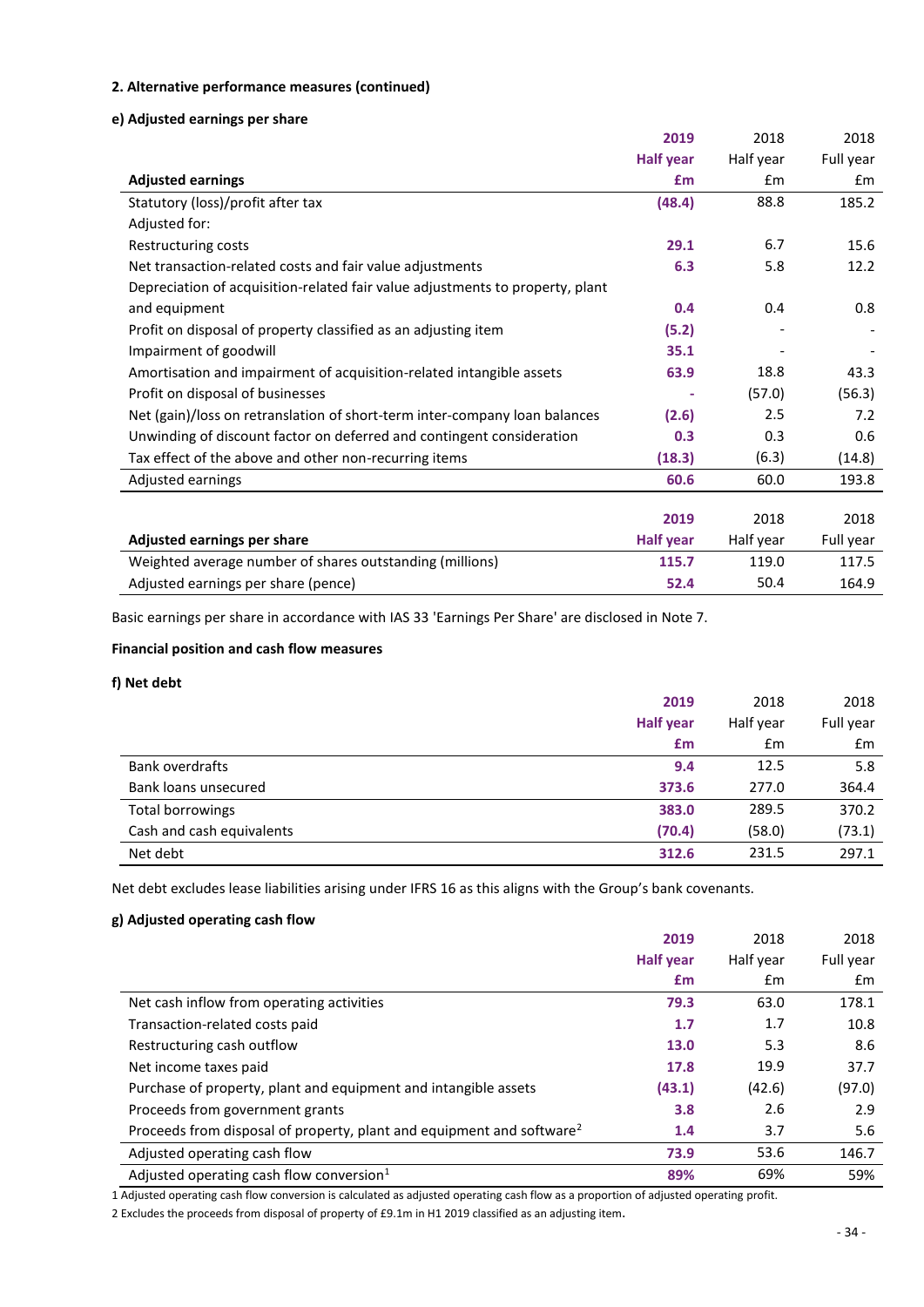#### **g) Adjusted operating cash flow (continued)**

The net cash inflow from operating activities in H1 2019 excludes cash outflows of £9.9m arising from lease payments as a result of the implementation of IFRS 16 from 1 January 2019 which requires these cash flows to be treated as a financing cash flow. Prior to 1 January 2019, these cash flows were included in the net cash inflow from operating activities.

#### **h) Return on gross capital employed (ROGCE)**

The return on gross capital employed is calculated as adjusted operating profit for the last 12 months divided by the average of opening and closing gross capital employed. Gross capital employed is calculated as net assets excluding net debt and excluding accumulated amortisation and impairment of acquisition-related intangible assets including goodwill.

|                                                                           | 30 June | 30 June | 30 June |
|---------------------------------------------------------------------------|---------|---------|---------|
|                                                                           | 2019    | 2018    | 2017    |
|                                                                           | £m      | £m      | £m      |
| Net debt                                                                  | 312.6   | 231.5   | 155.5   |
| Accumulated impairment losses on goodwill                                 | 185.4   | 146.3   | 147.4   |
| Accumulated amortisation and impairment of acquisition-related intangible |         |         |         |
| assets                                                                    | 371.0   | 276.1   | 253.9   |
| Shareholders' equity                                                      | 1,133.8 | 1,131.8 | 1,047.7 |
| Gross capital employed                                                    | 2,002.8 | 1,785.7 | 1,604.5 |
| Average gross capital employed (current period and prior period)          | 1,894.2 | 1,695.1 |         |
| Adjusted operating profit for six months to June 2019 and 2018            | 83.5    | 77.2    |         |
| Adjusted operating profit for six months to December 2018 and 2017        | 171.1   | 163.5   |         |
| Total adjusted operating profit for last 12 months                        | 254.6   | 240.7   |         |
|                                                                           |         |         |         |
| Return on gross capital employed                                          | 13.4%   | 14.2%   |         |

#### **i) Net transaction-related costs and fair value adjustments**

Net transaction-related costs and fair value adjustments comprise costs of £3.8m (Half year 2018: £5.8m; Full year 2018: £7.4m) that have been recognised in the Condensed Consolidated Income Statement under IFRS 3 (Revised) 'Business Combinations' and other fair value adjustments relating to deferred and contingent consideration comprising a charge of £2.5m (Half year 2018: nil; Full year 2018: charge of £4.8m). Net transaction-related costs and fair value adjustments are included within administrative expenses. Transaction-related costs have been excluded from the adjusted operating profit and costs paid of £1.7m (Half year 2018: £1.7m; Full year 2018: £10.8m) have been excluded from the adjusted operating cash flow.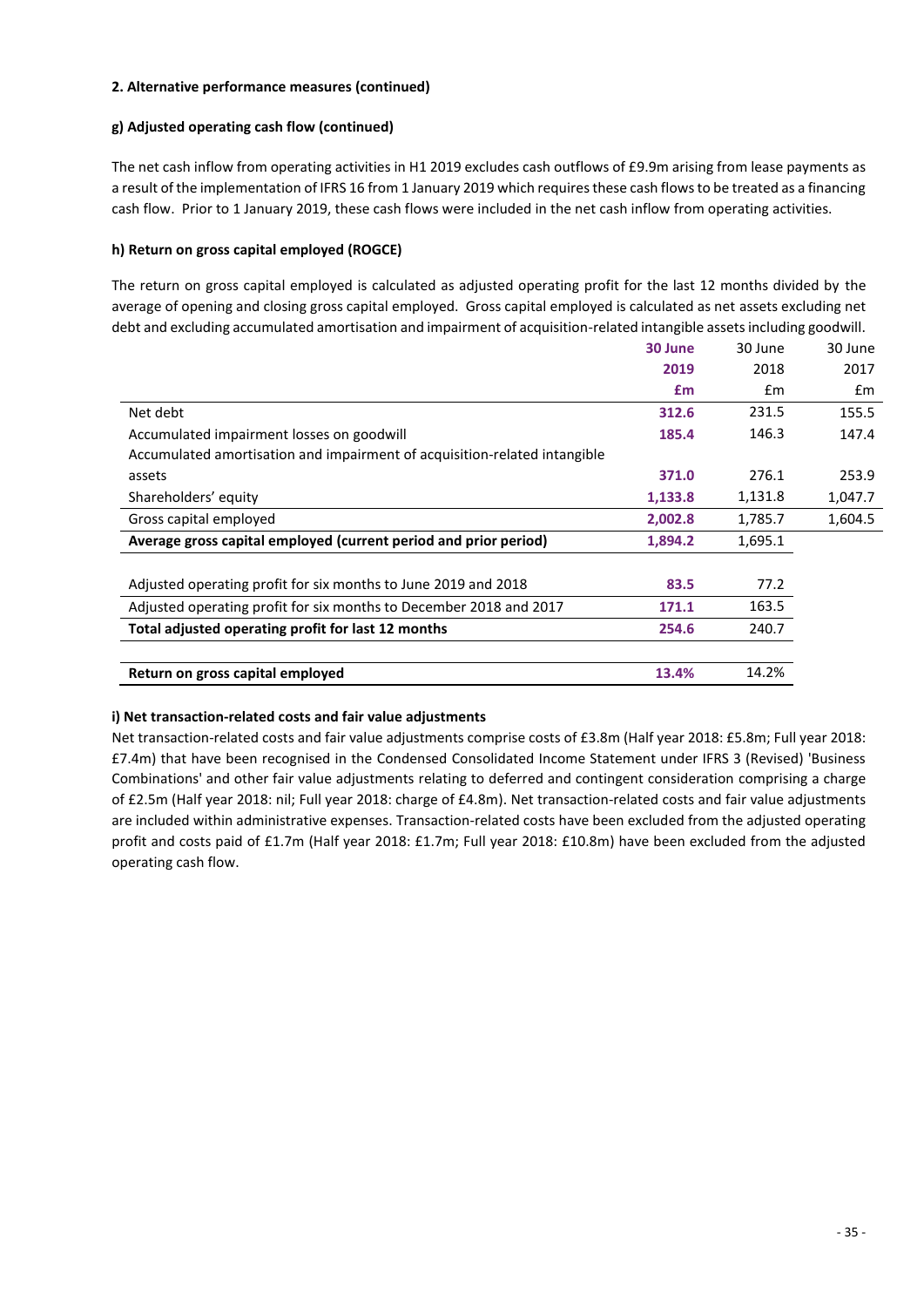#### **3. Operating segments**

The Group has four reportable segments, which are the Group's strategic business units. These units offer different applications, assist companies at various stages of the production cycle and are focused on specific industries. These segments reflect the internal reporting provided to the Chief Operating Decision Maker (considered to be the Board) on a regular basis to assist in making decisions on capital allocated to each segment and to assess performance. The segment results include an allocation of head office expenses.

|                                                         |                  |                    |                          |                   | 2019             |
|---------------------------------------------------------|------------------|--------------------|--------------------------|-------------------|------------------|
|                                                         | <b>Materials</b> | <b>Test and</b>    | In-line                  | <b>Industrial</b> | <b>Half year</b> |
|                                                         | <b>Analysis</b>  | <b>Measurement</b> | <b>Instrumentation</b>   | <b>Controls</b>   | <b>Total</b>     |
| Information about reportable segments                   | £m               | £m                 | £m                       | £m                | £m               |
| Segment revenues                                        | 254.6            | 238.9              | 156.2                    | 110.3             | 760.0            |
| Inter-segment revenue                                   |                  | (0.7)              | (0.1)                    | (0.1)             | (0.9)            |
| External revenue                                        | 254.6            | 238.2              | 156.1                    | 110.2             | 759.1            |
|                                                         |                  |                    |                          |                   |                  |
| Operating (loss)/profit                                 | (54.7)           | (12.4)             | 6.5                      | 14.5              | (46.1)           |
| Share of post-tax results of joint venture <sup>1</sup> |                  |                    |                          |                   | (2.8)            |
| Financial income <sup>1</sup>                           |                  |                    |                          |                   | 4.4              |
| Finance costs <sup>1</sup>                              |                  |                    |                          |                   | (5.6)            |
| Loss before tax <sup>1</sup>                            |                  |                    |                          |                   | (50.1)           |
| Taxation credit <sup>1</sup>                            |                  |                    |                          |                   | 1.7              |
| Loss after tax <sup>1</sup>                             |                  |                    |                          |                   | (48.4)           |
|                                                         |                  |                    |                          |                   | 2018             |
|                                                         | <b>Materials</b> | Test and           | In-line                  | Industrial        | Half year        |
|                                                         | Analysis         | Measurement        | Instrumentation          | Controls          | Total            |
|                                                         | £m               | £m                 | £m                       | £m                | £m               |
| Segment revenues                                        | 234.3            | 240.0              | 141.8                    | 112.6             | 728.7            |
| Inter-segment revenue                                   | (0.4)            | (0.2)              |                          | (0.1)             | (0.7)            |
| External revenue                                        | 233.9            | 239.8              | 141.8                    | 112.5             | 728.0            |
|                                                         |                  |                    |                          |                   |                  |
| Operating profit                                        | 19.6             | 7.8                | 5.3                      | 12.8              | 45.5             |
| Profit on disposal of businesses <sup>1</sup>           |                  |                    |                          |                   | 57.0             |
| Financial income <sup>1</sup>                           |                  |                    |                          |                   | 0.3              |
| Finance costs <sup>1</sup>                              |                  |                    |                          |                   | (6.2)            |
| Profit before tax <sup>1</sup>                          |                  |                    |                          |                   | 96.6             |
| Taxation charge <sup>1</sup>                            |                  |                    |                          |                   | (7.8)            |
| Profit after tax <sup>1</sup>                           |                  |                    |                          |                   | 88.8             |
|                                                         |                  |                    |                          |                   | 2018             |
|                                                         | Materials        | Test and           | In-line                  | Industrial        | Full year        |
|                                                         | Analysis         | Measurement        | Instrumentation          | Controls          | Total            |
|                                                         | £m               | £m                 | $\pmb{\text{f}}\text{m}$ | £m                | £m               |
| Segment revenues                                        | 541.4            | 524.2              | 312.4                    | 228.4             | 1,606.4          |
| Inter-segment revenue                                   | (0.3)            | (1.6)              | (0.2)                    | (0.1)             | (2.2)            |
| External revenue                                        | 541.1            | 522.6              | 312.2                    | 228.3             | 1,604.2          |
|                                                         |                  |                    |                          |                   |                  |
| Operating profit                                        | 72.1             | 42.8               | 32.2                     | 29.3              | 176.4            |
| Share of post-tax results of joint venture <sup>1</sup> |                  |                    |                          |                   | (1.2)            |
| Profit on disposal of businesses <sup>1</sup>           |                  |                    |                          |                   | 56.3             |
| Financial income <sup>1</sup>                           |                  |                    |                          |                   | 2.5              |
| Finance costs <sup>1</sup>                              |                  |                    |                          |                   | (16.0)           |
| Profit before tax <sup>1</sup>                          |                  |                    |                          |                   | 218.0            |
| Taxation charge <sup>1</sup>                            |                  |                    |                          |                   | (32.8)           |
| Profit after tax <sup>1</sup>                           |                  |                    |                          |                   | 185.2            |
|                                                         |                  |                    |                          |                   |                  |

1 Not allocated to reportable segments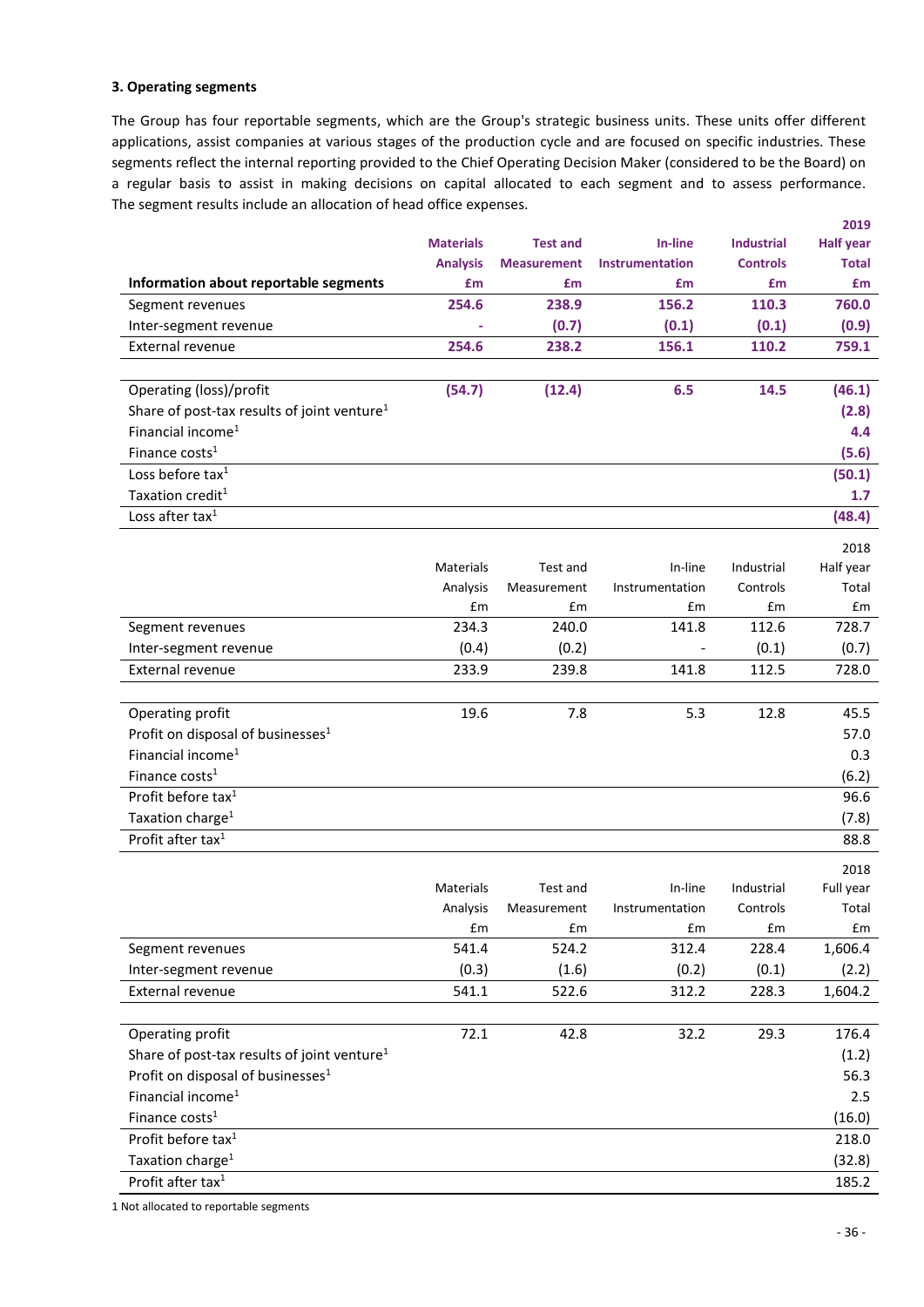#### **3. Operating segments (continued)**

#### **Geographical segments**

The Group's operating segments are each located in several geographical locations and sell to external customers in all parts of the world. Individual country revenues which amount to more than 3% of total revenue by location of customer are shown below in the analysis of revenue by geographical destination.

|                              | 2019             | 2018      | 2018      |
|------------------------------|------------------|-----------|-----------|
|                              | <b>Half year</b> | Half year | Full year |
|                              | £m               | £m        | £m        |
| UK                           | 61.8             | 63.3      | 133.2     |
| Germany                      | 67.7             | 69.2      | 151.4     |
| France                       | 25.1             | 23.0      | 51.2      |
| Rest of Europe               | 101.2            | 100.4     | 211.9     |
| <b>USA</b>                   | 218.2            | 206.7     | 447.7     |
| <b>Rest of North America</b> | 24.0             | 24.8      | 52.4      |
| Japan                        | 41.2             | 36.3      | 82.4      |
| China                        | 96.4             | 97.5      | 221.5     |
| South Korea                  | 27.1             | 20.6      | 51.2      |
| Rest of Asia                 | 61.2             | 54.8      | 127.3     |
| Rest of the world            | 35.2             | 31.4      | 74.0      |
|                              | 759.1            | 728.0     | 1,604.2   |

#### **4. Financial income and finance costs**

|                                                                     | 2019             | 2018      | 2018      |
|---------------------------------------------------------------------|------------------|-----------|-----------|
|                                                                     | <b>Half year</b> | Half year | Full year |
| <b>Financial income</b>                                             | £m               | £m        | £m        |
| Interest receivable                                                 | (0.1)            | (0.3)     | (0.5)     |
| Income on receivable from joint venture                             | (1.7)            |           | (2.0)     |
| Net gain on retranslation of short-term inter-company loan balances | (2.6)            |           |           |
|                                                                     | (4.4)            | (0.3)     | (2.5)     |
|                                                                     |                  |           |           |

|                                                                       | 2019             | 2018          | 2018      |
|-----------------------------------------------------------------------|------------------|---------------|-----------|
|                                                                       | <b>Half year</b> | Half year     | Full year |
| <b>Finance costs</b>                                                  | £m               | $\mathsf{fm}$ | £m        |
| Interest payable on loans and overdrafts                              | 3.5              | 3.1           | 7.3       |
| Net loss on retranslation of short-term inter-company loan balances   |                  | 2.5           | 7.2       |
| Unwinding of discount factor on lease liabilities                     | 1.4              |               |           |
| Unwinding of discount factor on deferred and contingent consideration | 0.3              | 0.3           | 0.6       |
| Net interest cost on pension plan obligations                         | 0.3              | 0.3           | 0.6       |
| Other finance costs                                                   | 0.1              |               | 0.3       |
|                                                                       | 5.6              | 6.2           | 16.0      |
|                                                                       |                  |               |           |
| Net finance costs                                                     | 1.2              | 5.9           | 13.5      |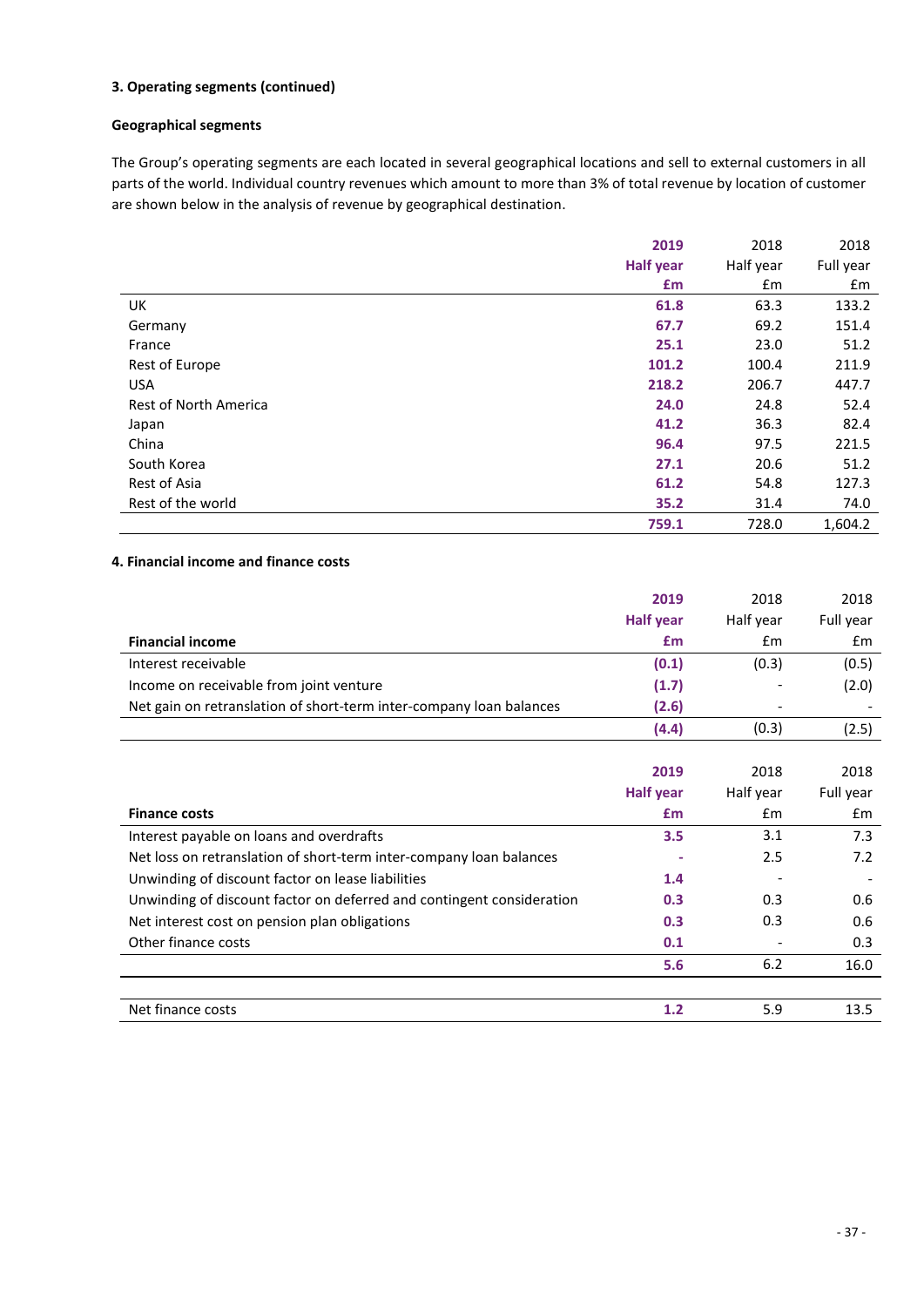#### **5. Taxation**

The tax charge for the six months to 30 June 2019 is based on an estimate of the effective rate of taxation for the full year. The effective rate of taxation applied to adjusted profit before tax for the half year is 21.5% (Half year 2018: 19.0%; year ended 31 December 2018: 19.7%). A reconciliation of the tax charge on adjusted profit before tax to the total tax charge is presented below.

|                                                                             | 2019             | 2018      | 2018      |
|-----------------------------------------------------------------------------|------------------|-----------|-----------|
|                                                                             | <b>Half year</b> | Half year | Full year |
|                                                                             | £m               | £m        | £m        |
| Tax charge on adjusted profit before tax                                    | 16.6             | 14.1      | 47.6      |
| Tax charge on profit on disposal of business                                |                  | 0.4       | 0.4       |
| Tax credit on net transaction-related costs and fair value adjustments      | (0.2)            | (0.3)     | (0.6)     |
| Tax charge on profit on disposal of property                                | 1.3              |           |           |
| Tax credit on amortisation and impairment of acquisition-related            |                  |           |           |
| intangible assets $1$                                                       | (12.8)           | (4.7)     | (9.6)     |
| Tax credit on depreciation of acquisition-related fair value adjustments to |                  |           |           |
| property, plant and equipment                                               | (0.1)            | (0.1)     | (0.1)     |
| Tax credit arising from net impact of US tax reform measures                |                  |           | (0.9)     |
| Tax credit on retranslation of short-term inter-company loan balances       |                  | (0.1)     | (0.5)     |
| Tax credit on restructuring costs                                           | (6.5)            | (1.5)     | (3.5)     |
| Total tax (credit)/charge                                                   | (1.7)            | 7.8       | 32.8      |

1 Includes £5.5m relating to the impairment of CLS intangible assets.

In April 2019, the EU Commission published its final decision in connection with the State Aid investigation into an exemption which was introduced within the UK's Controlled Foreign Company (CFC) regime in 2013. The Commission concluded that some, but not all, aspects of the exemption (as it applied for the years 2013 to 2018) constituted State Aid and that they would therefore require the UK to assess and recover the amount of State Aid that each affected taxpayer had received over those years. As previously disclosed, the Group has benefited from this exemption and at 30 June 2019 has a maximum exposure of £19.0m in respect of tax and £0.9m in respect of interest. Both the Group and the UK government have appealed in the EU Courts against the Commission's decision.

There is currently significant uncertainty surrounding HMRC's likely approach to the assessment and recovery of amounts which they consider to be due. In view of this uncertainty, no provision has been made in the Group accounts since we do not consider it possible at this stage to determine the realistic probable outcome for the Group.

#### **6. Dividends**

The interim 2019 dividend of 21.9p per share (2018 interim dividend: 20.5p) will be payable on 8 November 2019 to ordinary shareholders on the register at the close of business on 11 October 2019. The ex-dividend date is 10 October 2019.

The estimated interim dividend to be paid is £25.4m and has not been recognised in these accounts.

|                                                               | 2019             | 2018                     | 2018      |
|---------------------------------------------------------------|------------------|--------------------------|-----------|
| Amounts recognised and paid as distributions to owners of the | <b>Half year</b> | Half vear                | Full year |
| Company in the period                                         | £m               | £m                       | £m        |
| Prior year final dividend paid                                | 46.9             | 44.5                     | 44.5      |
| Current year interim dividend                                 |                  | $\overline{\phantom{a}}$ | 23.7      |
|                                                               | 46.9             | 44.5                     | 68.2      |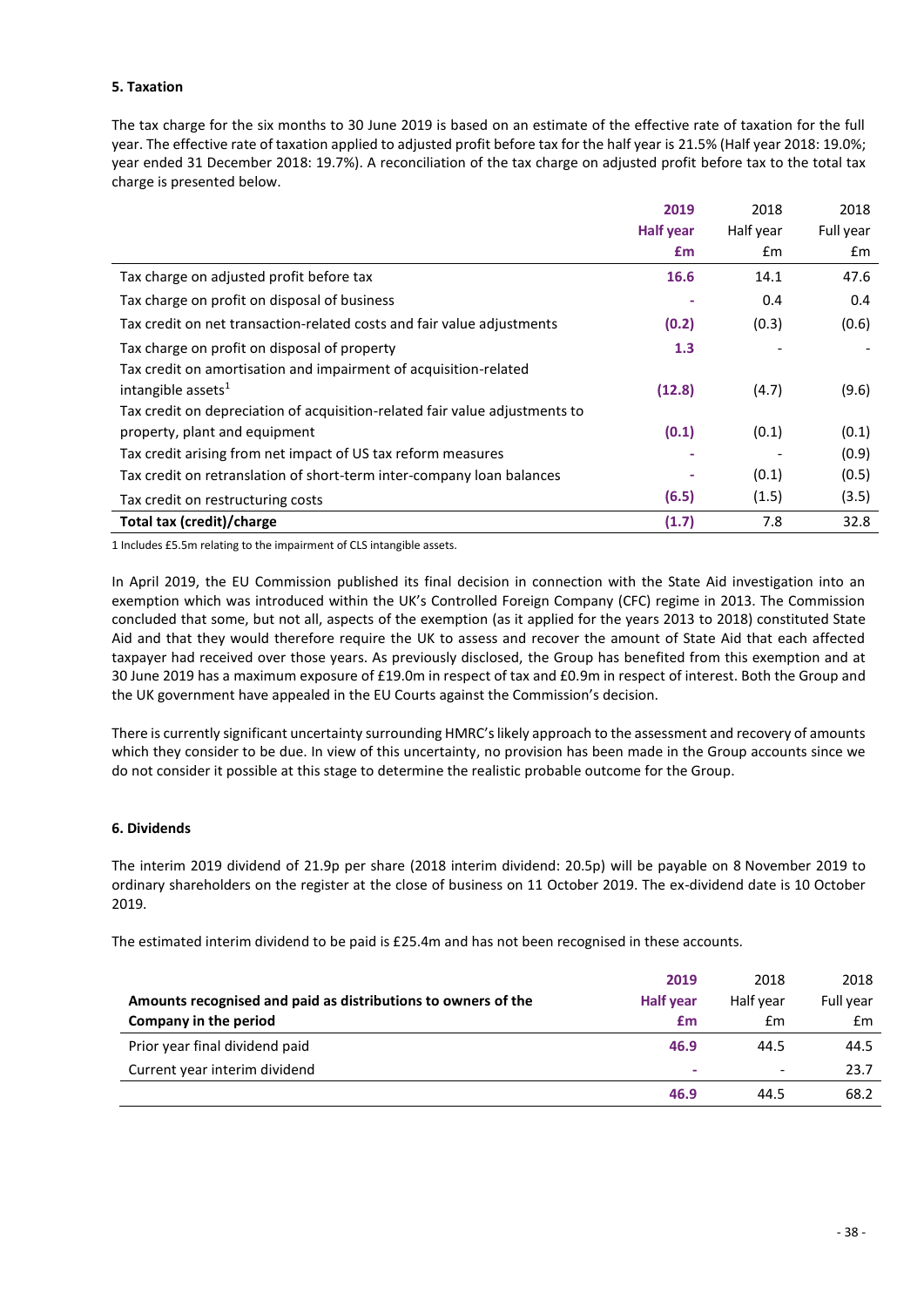#### **7. Earnings per share**

Basic earnings per share amounts are calculated by dividing net profit for the year attributable to ordinary shareholders by the weighted average number of ordinary shares outstanding during the year (excluding treasury shares).

Diluted earnings per share amounts are calculated by dividing the net profit attributable to ordinary shareholders by the weighted average number of ordinary shares outstanding during the year but adjusted for the effects of dilutive options.

|                                                                        | 2019             | 2018      | 2018      |
|------------------------------------------------------------------------|------------------|-----------|-----------|
| Basic (loss)/earnings per share                                        | <b>Half year</b> | Half year | Full year |
| (Loss)/profit after tax (£m)                                           | (48.4)           | 88.8      | 185.2     |
| Weighted average number of shares outstanding (millions)               | 115.7            | 119.0     | 117.5     |
| Basic (loss)/earnings per share (pence)                                | (41.8)           | 74.6      | 157.6     |
|                                                                        |                  |           |           |
|                                                                        | 2019             | 2018      | 2018      |
| Diluted (loss)/earnings per share                                      | <b>Half year</b> | Half year | Full year |
| (Loss)/profit after tax (£m)                                           | (48.4)           | 88.8      | 185.2     |
| Basic weighted average number of shares outstanding (millions)         | 115.7            | 119.0     | 117.5     |
| Weighted average number of dilutive 5p ordinary shares under option    |                  |           |           |
| (millions)                                                             | n/a              | 1.5       | 0.6       |
| Weighted average number of 5p ordinary shares that would have been     |                  |           |           |
| issued at average market value from proceeds of dilutive share options |                  |           |           |
| (millions)                                                             | n/a              | (0.8)     | (0.1)     |
| Diluted weighted average number of shares outstanding (millions)       | 115.7            | 119.7     | 118.0     |
| Diluted (loss)/earnings per share (pence)                              | (41.8)           | 74.2      | 156.9     |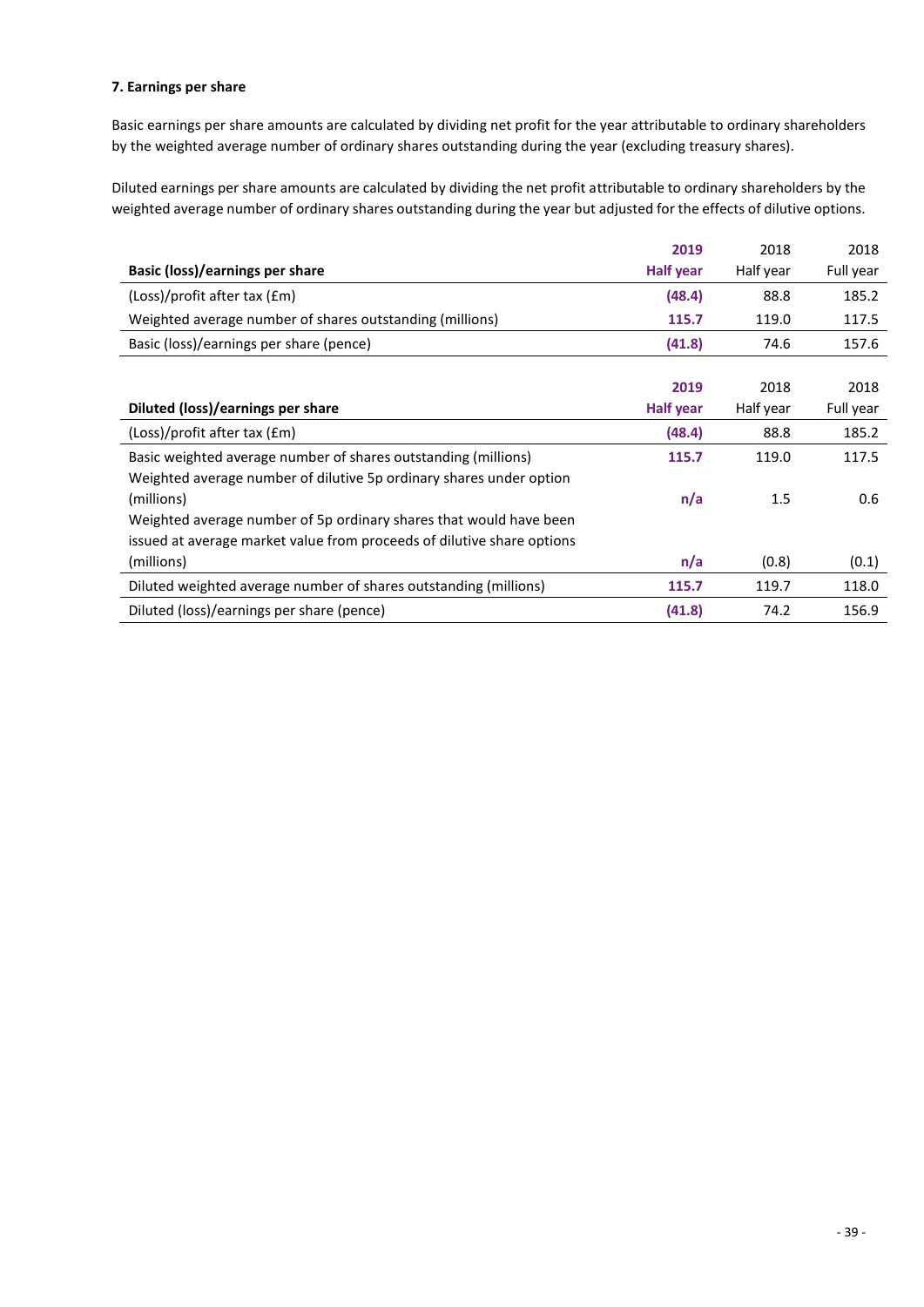#### **8. Goodwill and other intangible assets**

|                                         |                 | <b>Other</b> |              |
|-----------------------------------------|-----------------|--------------|--------------|
|                                         |                 | intangible   |              |
|                                         | <b>Goodwill</b> | assets       | <b>Total</b> |
| Cost                                    | £m              | £m           | <b>£m</b>    |
| At 1 January 2019                       | 915.1           | 619.7        | 1,534.8      |
| Additions                               | 2.4             | 11.7         | 14.1         |
| Disposals                               |                 | (0.5)        | (0.5)        |
| Foreign exchange difference             | 4.5             | 3.8          | 8.3          |
| At 30 June 2019                         | 922.0           | 634.7        | 1,556.7      |
|                                         |                 |              |              |
| Accumulated amortisation and impairment |                 |              |              |
| At 1 January 2019                       | 148.8           | 356.4        | 505.2        |
| Charge for the period                   |                 | 24.2         | 24.2         |
| Impairment                              | 35.1            | 45.8         | 80.9         |
| Disposals                               |                 | (0.5)        | (0.5)        |
| Foreign exchange difference             | 1.5             | 2.8          | 4.3          |
| At 30 June 2019                         | 185.4           | 428.7        | 614.1        |
|                                         |                 |              |              |
| <b>Carrying amount</b>                  |                 |              |              |
| At 30 June 2019                         | 736.6           | 206.0        | 942.6        |
| At 1 January 2019                       | 766.3           | 263.3        | 1,029.6      |

#### **Impairment of goodwill**

Results at Concept Life Sciences ('CLS'), which was acquired in January 2018, were below expectations during the initial period of ownership to 31 December 2018. Performance was impacted by a reduction in project work from two major customers, delays in gaining accreditations and sub-optimal performance at the Environmental laboratories. This was partly attributable to internal issues reflecting the state of the business on acquisition by the Group, which was in the process of integrating previous acquisitions into two divisions, as well as distraction and disruption caused by the acquisition. In February 2019, management considered that remedial action was having a positive impact, progress was being made and that the end markets for CLS were still strong as customers look to outsource analytical services and pharmaceutical development.

During the six months ended 30 June 2019, performance has not improved as anticipated, with sales declining by 9% on a LFL basis and resulting gross margin lower than 2018. This under-performance is attributable to the exit of its major customer in the pharmaceutical development/integrated drug development services business as well as continued sub-optimal performance in the environmental analytical services division. The analytical services division, despite continued focus on on-time delivery, has been impacted by high staff attrition rates and a deterioration in customer relationships. New senior management for CLS were in place by June and a detailed strategic review of the CLS businesses was undertaken. In agreement with the Spectris Group Executive, it is proposed, subject to consultation and legal requirements, that the environmental analytical laboratories be closed. New management believe that in their current state, these laboratories will not be able to recapture share in this market. Management believe that the market for pharmaceutical development/integrated drug development services remains strong and attractive and existing activities here will be strengthened.

As a result of this, an impairment of CLS goodwill of £35.1m has been charged to the income statement in the period. This impairment reflects the loss of value from the acquired workforce particularly in the analytical service division, the loss of expected future customer relationships across both divisions and reduced synergies from cross-selling instruments and services. The estimated recoverable amount of the CLS cash generating unit is £105.3m which has been determined on a value in use basis using a pre-tax discount rate of 10.0% (31 December 2018: 13.4%).

#### **Impairment of other intangible assets**

Impairment of other intangible assets includes £32.4m relating to customer relationships and technology acquired as part of the CLS acquisition. The remaining £13.4m relates to intangible assets impaired as a result of restructuring activities undertaken following the strategic review.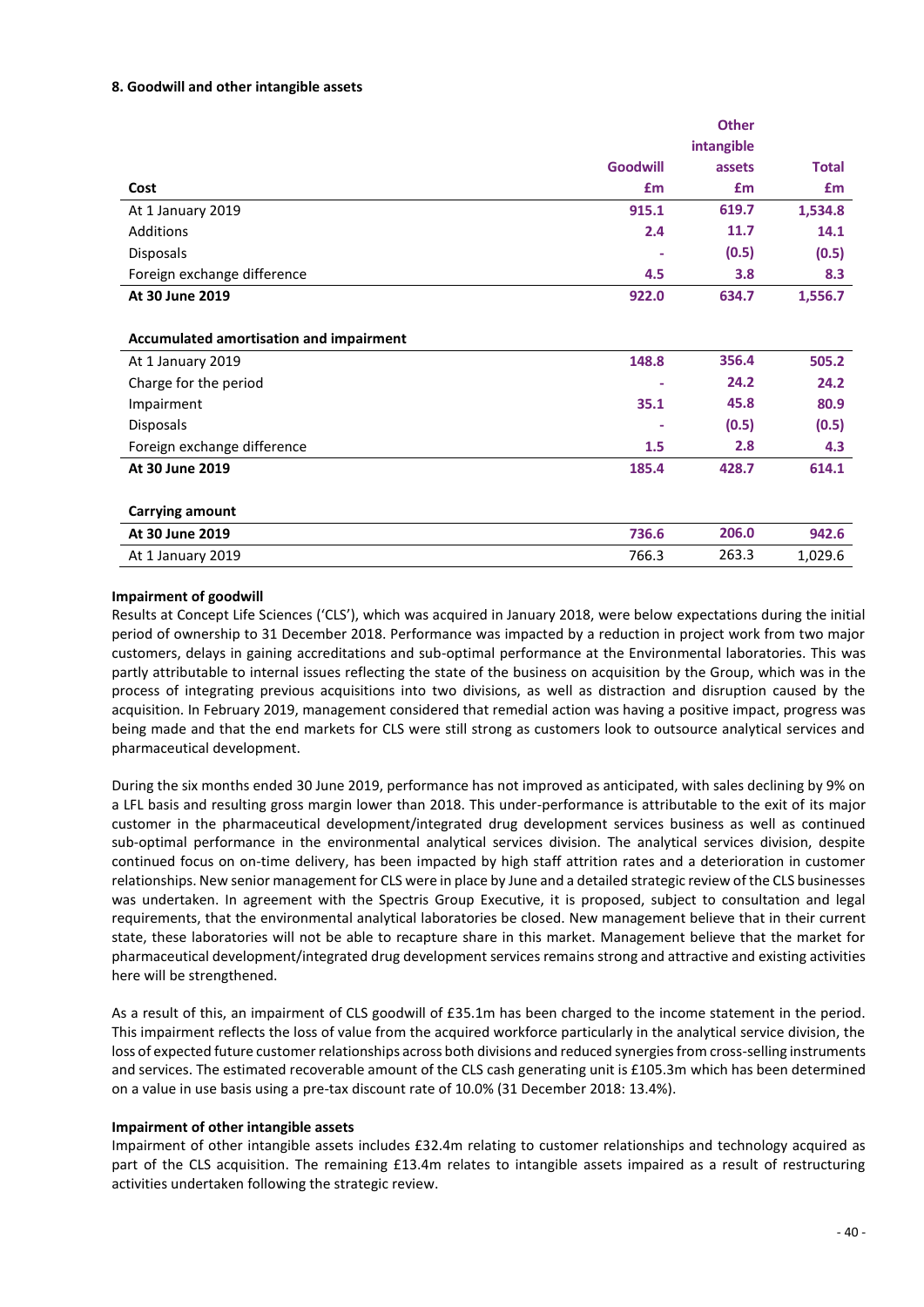#### **9. Cash generated from operations**

|                                                                      | 2019             | 2018      | 2018      |
|----------------------------------------------------------------------|------------------|-----------|-----------|
|                                                                      | <b>Half year</b> | Half year | Full year |
|                                                                      | £m               | Em        | £m        |
| Cash flows from operating activities                                 |                  |           |           |
| (Loss)/profit after tax                                              | (48.4)           | 88.8      | 185.2     |
| Adjustments for:                                                     |                  |           |           |
| Taxation (credit)/charge                                             | (1.7)            | 7.8       | 32.8      |
| Profit on disposal of businesses                                     |                  | (57.0)    | (56.3)    |
| Share of post-tax results of joint venture                           | 2.8              |           | 1.2       |
| Finance costs                                                        | 5.6              | 6.2       | 16.0      |
| Financial income                                                     | (4.4)            | (0.3)     | (2.5)     |
| Depreciation and impairment of property, plant & equipment           | 30.4             | 14.1      | 30.3      |
| Amortisation and impairment of intangible assets                     | 70.0             | 21.4      | 49.1      |
| Impairment of goodwill                                               | 35.1             |           |           |
| Acquisition-related fair value adjustments                           | 2.2              |           | 4.8       |
| Profit on disposal of property, plant and equipment                  | (5.2)            | (0.2)     | (1.9)     |
| Equity-settled share-based payment expense                           | 2.3              | 4.6       | 5.1       |
| Operating cash flow before changes in working capital and provisions | 88.7             | 85.4      | 263.8     |
| Decrease/(increase) in trade and other receivables                   | 33.6             | 30.4      | (30.4)    |
| Increase in inventories                                              | (22.2)           | (16.9)    | (17.4)    |
| Decrease in trade and other payables                                 | (8.3)            | (12.8)    | (3.6)     |
| Increase/(decrease) in provisions and retirement benefits            | 5.3              | (3.2)     | 3.4       |
| Cash generated from operations                                       | 97.1             | 82.9      | 215.8     |

#### **10. Share capital, treasury shares and employee benefit trust shares**

At 30 June 2019, the Group held 5,245,693 treasury shares (Half year 2018: 5,683,891; Full year 2018: 5,636,153). During the period, 390,460 (Half year 2018: 63,469; Full year 2018: 111,207) of these shares were issued to satisfy options exercised by, and SIP Matching Shares awarded to, employees which were granted under the Group's share schemes. No ordinary shares were repurchased and cancelled by the Group during the period (Half year 2018: 945,982 repurchased and 921,799 cancelled; Full year 2018: 3,825,802 repurchased and cancelled).

#### **11. Acquisitions**

The Group completed the acquisition of 100% of RightHook Inc. on 25 February 2019 for a gross consideration of £3.8m. RightHook Inc. is an engineering software provider based in the USA. The provisional fair value of net assets acquired was £1.4m, including £1.8m of intangible assets and £0.4m of deferred tax liabilities, which generated provisional goodwill of £2.4m. The acquisition is included in the Test and Measurement segment.

|                                                                          | 2019             | 2018      | 2018      |
|--------------------------------------------------------------------------|------------------|-----------|-----------|
| Analysis of cash outflow in Condensed Consolidated Statement             | <b>Half year</b> | Half year | Full year |
| of Cash Flows                                                            | £m               | £m        | £m        |
| Net consideration in respect of acquisitions during the year             | 3.8              | 173.8     | 195.7     |
| Deferred and contingent consideration on acquisitions during the year to |                  |           |           |
| be paid in future years                                                  | ۰                | (2.0)     | (6.0)     |
| Cash paid during the year in respect of acquisitions during the year     | 3.8              | 171.8     | 189.7     |
| Cash paid in respect of prior years' acquisitions                        | 1.9              | 1.5       | 6.7       |
| Net cash outflow relating to acquisitions                                | 5.7              | 173.3     | 196.4     |